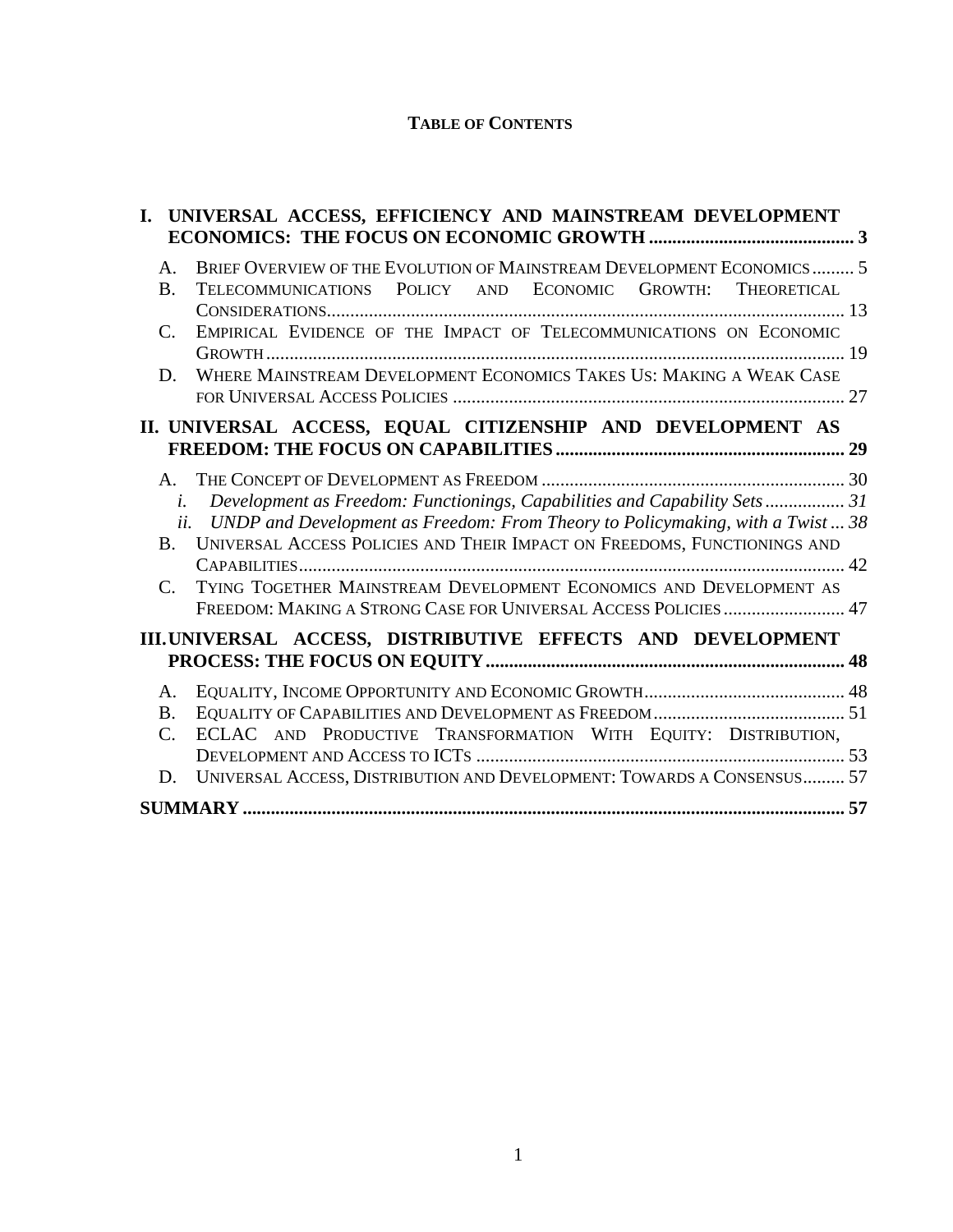### **DEVELOPMENT THEORY AND FOUNDATIONS OF UNIVERSAL ACCESS POLICIES\***

#### **Abstract**

This essay discusses the justifications to implement public policies towards widespread access to information and communications technologies (ICTs) in the context of developing countries. It argues that the so-called universal access policies can be seen as important pieces of broader development strategies. In this sense, there is a strong case for governments of developing countries to foster access to ICTs. The work is structured in three parts. Part I examines the theoretical arguments and empirical evidence supporting the positive impact of access to ICTs on economic growth. Part II discusses the impact of access to ICTs on the improvement of human functionings and expansion of human capabilities. Finally, Part III addresses the impact of universal access policies on the reduction of inequality, relating this effect to sustainable development. A brief conclusion ties the three parts together.

When examining specific public policies in developing countries, it is important to keep in mind the broader picture of the development process. In these countries, policies implemented on a micro-level – i.e., applied to specific sectors of the economy<sup>1</sup> – are usually in a context where the ultimate challenge of governments is to lead their countries to the path of sustainable development.<sup>2</sup> This article claims that universal access policies applied to the telecommunications sector<sup>3</sup> can play an important role in the development process.

<sup>\*</sup> This article was part of the dissertation entitled "Universal Access to Telecommunications in Developing Countries: The Brazilian Case", submitted in partial fulfillment of the requirements for the degree of Doctor of the Science of Law (J.S.D.) at Yale Law School.

<sup>&</sup>lt;sup>1</sup> The contrast here is with policies implemented on a macro level, such as interest rate, exchange rate and fiscal policies.<br><sup>2</sup> The ive

The justification of public policies in developing countries according to their connection with the development process is a common argument. In fact, both in the national and international arenas, much of the discussion about public policy in the underdeveloped world tends to be centered on this justification. Underlying this debate is the argument that scarce public resources in developing countries should not be dissipated in public policies that do not contribute to the overall goal of development, understood in the broad sense of raising standards of living. I acknowledge, however, that public policies may be grounded on other justifications on a macro level, which may be completely independent of considerations of its impact on development. For instance, in a religious state, public resources may be allocated to build new temples and provide religious education regardless of the impact of these actions on any particular conception of development as raising standards of living. However, the fact that there might be other justifications for public policies does not diminish the relevance of understanding whether a given policy fosters, hinders or produces no impact in the development process. This remains a central point in the policy debate.

<sup>&</sup>lt;sup>3</sup> For the sake of simplicity, in the context of this work, whenever I use the expressions "universal service policy" or "universal access policy", I am always referring to policies promoting widespread access of information and communications technologies (ICTs). I am not referring here to analogous policies applied to other sectors of the economy.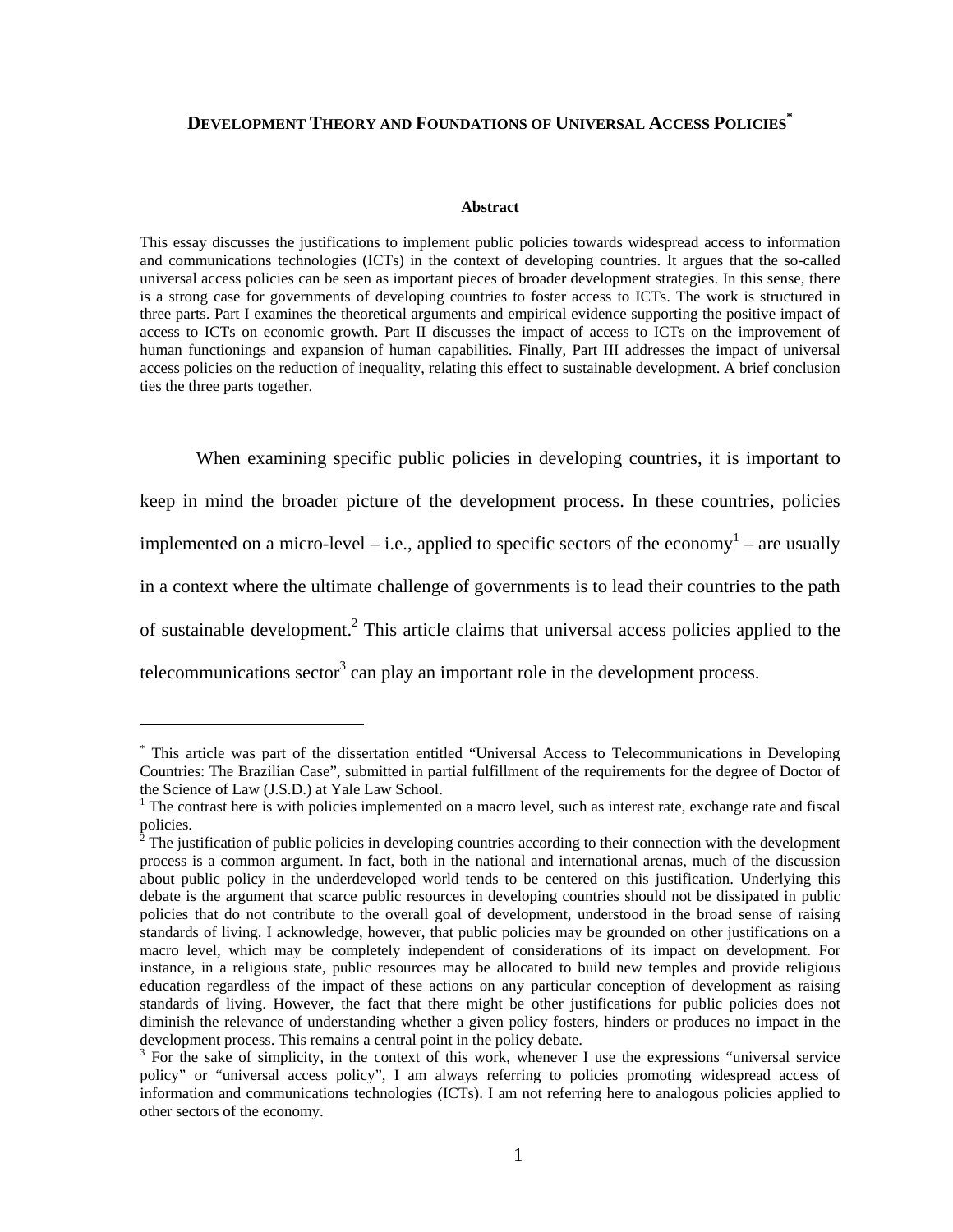Framing micro-level public policies in the context of development strategies is not an easy task. It juxtaposes the difficulties of discussing the public policy itself and the difficulties of understanding the development process. One major obstacle in the pursuit of this task is the current stage of development theory. Even though much work has been done, there is surprisingly little agreement about the elements that lead to development in some countries and underdevelopment in others. However, the academic efforts in this field were not in vain. On the contrary, they have provided some plausible theoretical frameworks to look at the development process. My analysis will go through the two most important frameworks available in an effort to identify how telecommunications policy in general, and universal access policies in particular, may contribute to development strategies.

As I shall argue, public policies towards widespread access to information and communications technologies (ICTs) can impact the development process on three levels: (i) they tend to have a positive effect on economic growth; (ii) they contribute to expanding human freedoms (i.e. functionings and capabilities) and (iii) they contribute to reducing inequality.

I will proceed in the following manner. Part I will examine the theoretical arguments and empirical evidence supporting the positive impact of access to ICTs on economic growth. This part will draw from a wide array of development frameworks that focus on economic growth as the single most important element of the development process – I will label these frameworks *mainstream development economics*. Part II will discuss the impact of access to ICTs on the improvement of human functionings and expansion of human capabilities. This part will draw from a body of literature heavily influenced by the theoretical work of Amartya Sen and the policy work of the United Nations Development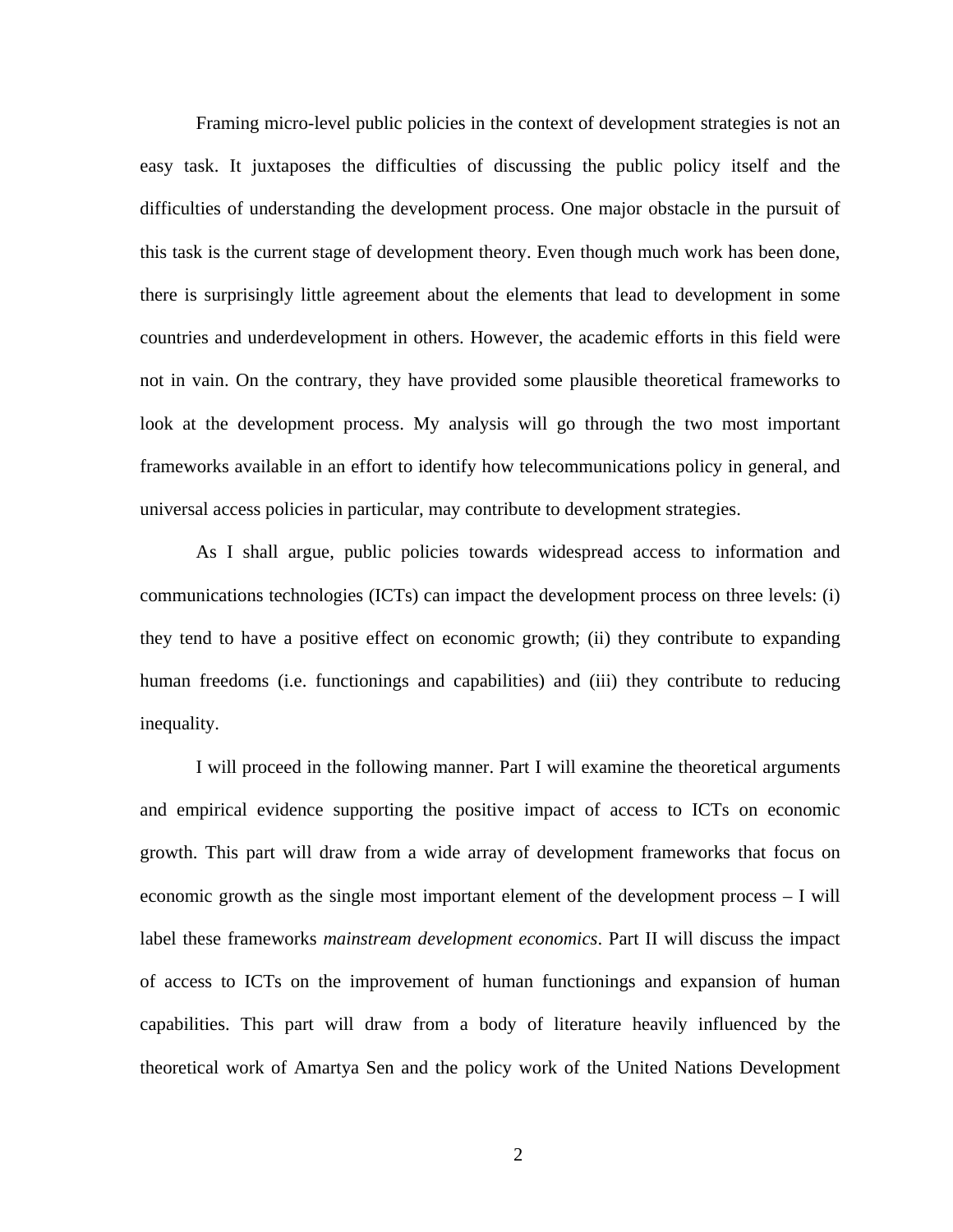Program (UNDP) – this line of thought will be labeled *development as freedom*. Finally, Part III will focus on the impact of universal access policies on the reduction of inequality in developing countries. Here, I will refer to works within both paradigms of development that calls attention to the importance of minimum levels of equality to unleash the development process.

One important caveat must be made. Although the analysis in this article is framed in general terms, in attempting to identify the potential relationship between access policies and development, my main concern is with those countries in a middle level of development, with some degree of industrialization, sometimes also referred to as emerging countries (e.g., Brazil, Chile, Argentina, and Mexico). Although I believe part of the analysis would also apply to less developed countries (LDCs), it would certainly need many qualifications. Simply put, the starting point of universal access policies in countries like Brazil or Mexico is much different from the starting point in Sub-Saharan Africa. It would be naïve, to say the least, to treat both situations in the same manner.

# **I. UNIVERSAL ACCESS, EFFICIENCY AND MAINSTREAM DEVELOPMENT ECONOMICS: THE FOCUS ON ECONOMIC GROWTH**

The basic question about why some countries are richer than others has tormented scholars and policymakers for a long time. In the modern era, the subject of economic development has attracted the attention of economists since the foundation of the discipline in 1776 with Adam Smith's Inquiry into the Nature and Causes of the Wealth of Nations.<sup>4</sup>

1

<sup>4</sup> ADAM SMITH, WEALTH OF NATIONS (Prometheus Books 1991) (1776).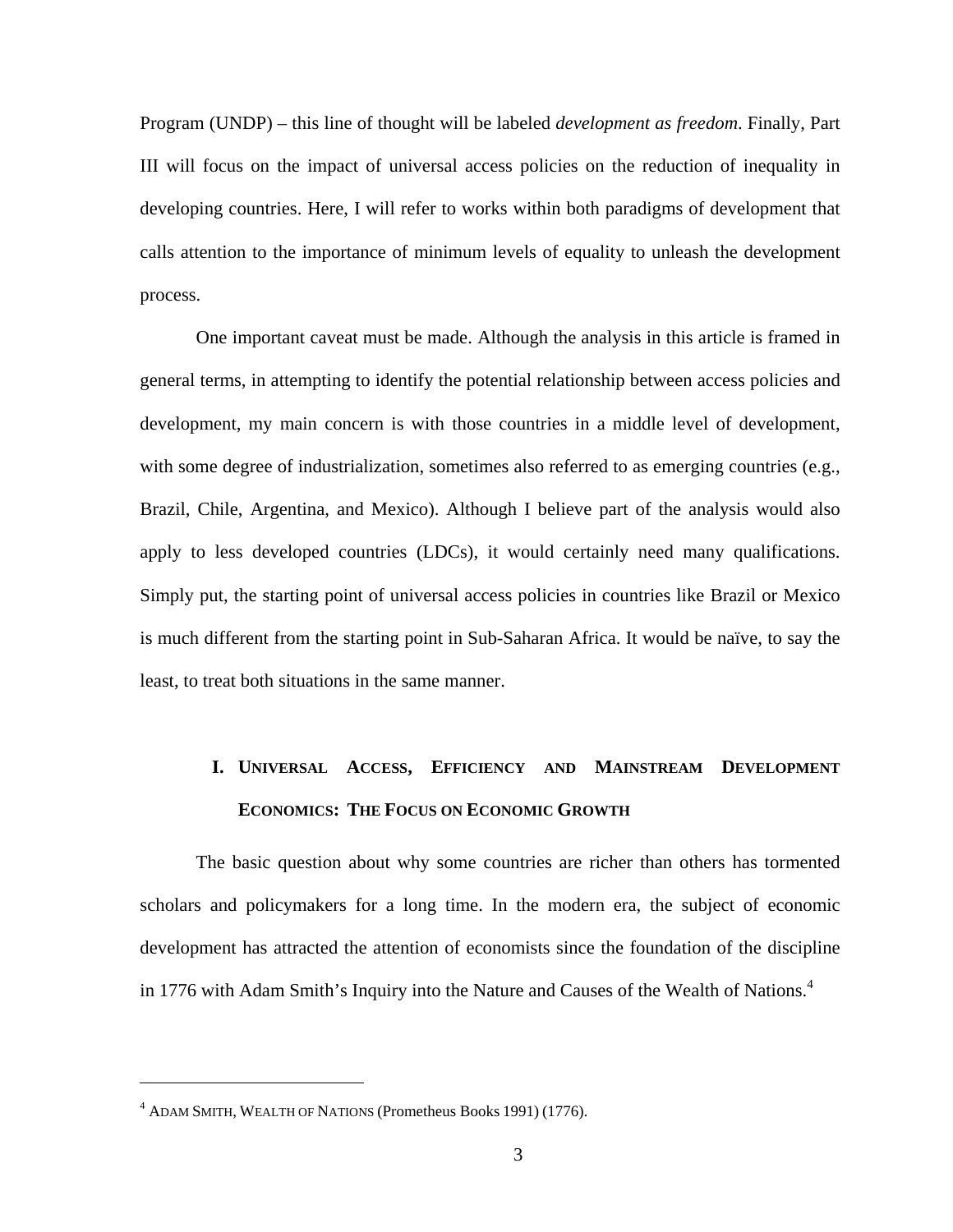However, it was not until the end of World War II that economists started devoting significant effort to construct abstract models that could explain the process of economic development.<sup>5</sup> The school of thought that emerged from this enterprise focused almost entirely on the investigation of the elements that would increase efficiency and lead to economic growth. The basic idea was that economic growth would expand wealth and gradually raise standards of living of the entire population of a given country. Therefore, if economists could identify and understand the elements that led to economic growth, they would be able to prescribe strategies to expand the wealth of less developed nations,  $\delta$ reducing inequality among countries and eventually leading to the convergence of development levels of all nations.<sup>7</sup>

Considering this body of literature, which I generally label mainstream development economics,<sup>8</sup> it is important to evaluate how telecommunications policies in general, and universal access policies in particular, may impact economic growth. This issue raises many important questions addressed in this part: Are there any good reasons to believe that government action to expand access to telecommunications networks would lead to

 $^5$  William Easterly, The Elusive Quest for Growth: Economists Adventures and Misadventures in THE TROPICS xi (2001) ("Fifty years ago, in the aftermath of World War II, we economists began our own audacious quest: to discover the means by which poor countries could become rich like the rich countries in Europe and North America.").

<sup>&</sup>lt;sup>6</sup> Ray puts it in the following terms: "We sense here the big payoff, the possibility of change with extraordinarily beneficial consequences, if one only knew the exact combination of circumstances that derives economic growth." See DEBRAJ RAY, DEVELOPMENT ECONOMICS 47 (1998).

 $\sigma$  The hypothesis of convergence of development levels has generated much discussion in the economic literature. For a brief overview of this discussion, see CHARLES I. JONES, INTRODUCTION TO ECONOMIC GROWTH 56-64 (1998). 8

<sup>&</sup>lt;sup>8</sup> I acknowledge that I am including under a single label many different theories of economic development. To be sure, the investigation of economic growth has taken countless paths; and some of them point indifferent direction. However, all these different paths have in common the focus on economic growth as the important phenomenon to be understood in the context of development. In this sense, it is appropriate to treat them jointly. Moreover, the brief overview of this string of literature shows that there is some coherence in the evolution of these theories and identifies which part of this literature is most relevant for understanding the impact of telecommunications policy on growth.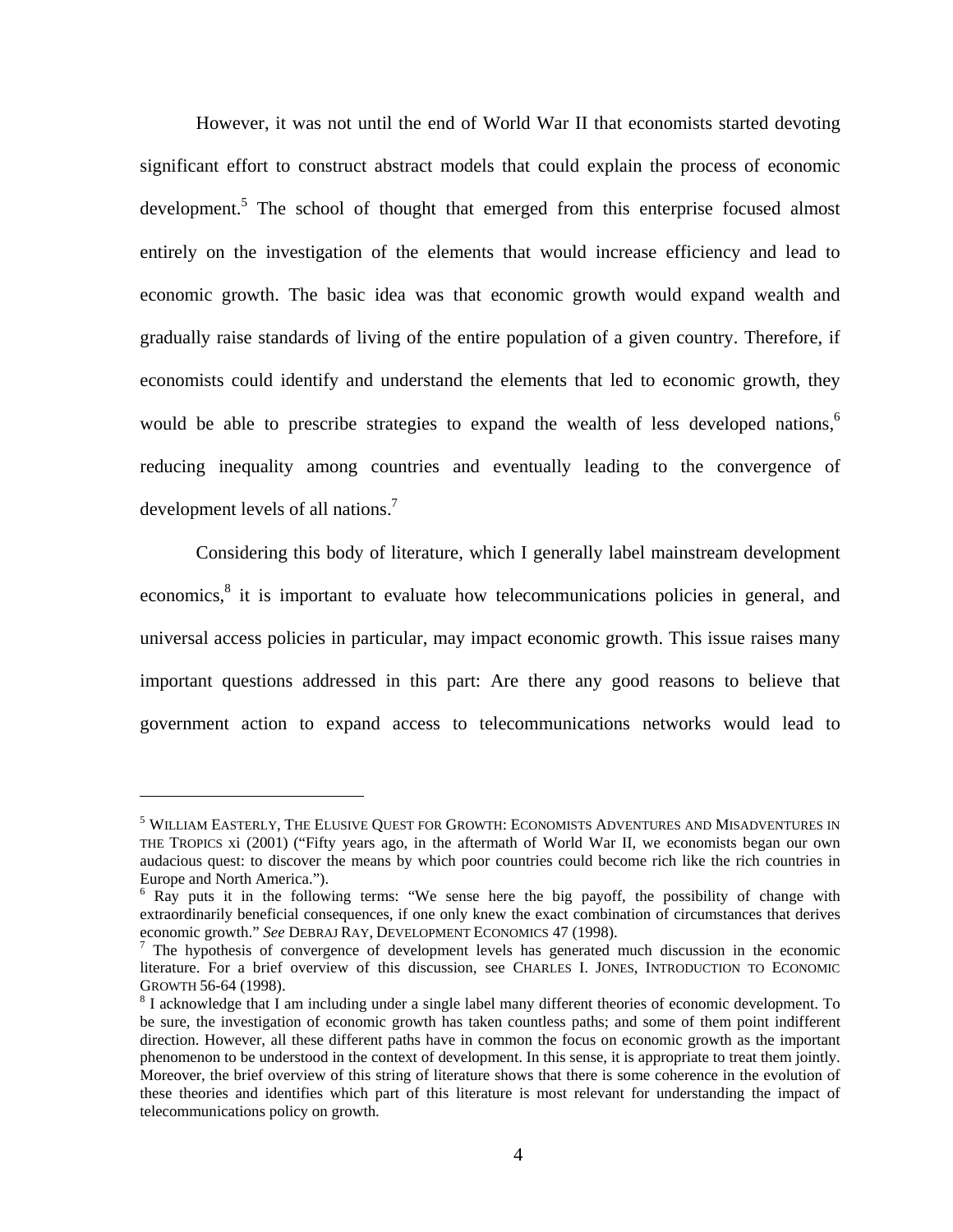economic growth? Does development economics support these reasons? What does the empirical evidence show in this regard?

Two quick notes before I continue. This is not an attempt to provide a thorough review of the literature on development economics. This literature is vast, and any attempt to make a comprehensive review would require a work of its own. My modest goal is to understand whether theories of economic growth support policies that promote access to ICTs. Second, I do not intend to discuss the deficiencies of growth theories in general. They are simply too numerous to fit into this inquiry.  $9$  My concern is only with those specific deficiencies regarding the explanation of the relationship between telecommunications policies and economic growth.

### A. BRIEF OVERVIEW OF THE EVOLUTION OF MAINSTREAM DEVELOPMENT ECONOMICS

After World War II, the quest for theoretical frameworks that could explain economic growth started with the so-called Harrod-Domar model, named after Roy Harrod<sup>10</sup> and Evsey Domar.<sup>11</sup> This model identified investment as the key element that leads to economic growth.<sup>12</sup> The perception was that firms pay for wages and rents, as well as distribute profits to their shareholders. With the income individuals receive from wages, rents or profits, they can either consume goods and services or increase their savings. Savings can be channeled to investment in capital goods beyond the amount necessary to replace depreciated capital, thus expanding output and generating growth. Another way to boost growth in this framework

<u>.</u>

<sup>&</sup>lt;sup>9</sup> Easterly provides an acute criticism of the deficiencies of development economics. *See, generally,* EASTERLY, supra note 5 (with a suggestive title, Part II of the book analyzes the "panaceas that failed" in growth theories).<br><sup>10</sup> See F. Roy Harrod, An Essay in Dynamic Theory, 49 ECONOMIC JOURNAL 14 (1939).<br><sup>11</sup> See Evsey D. Doma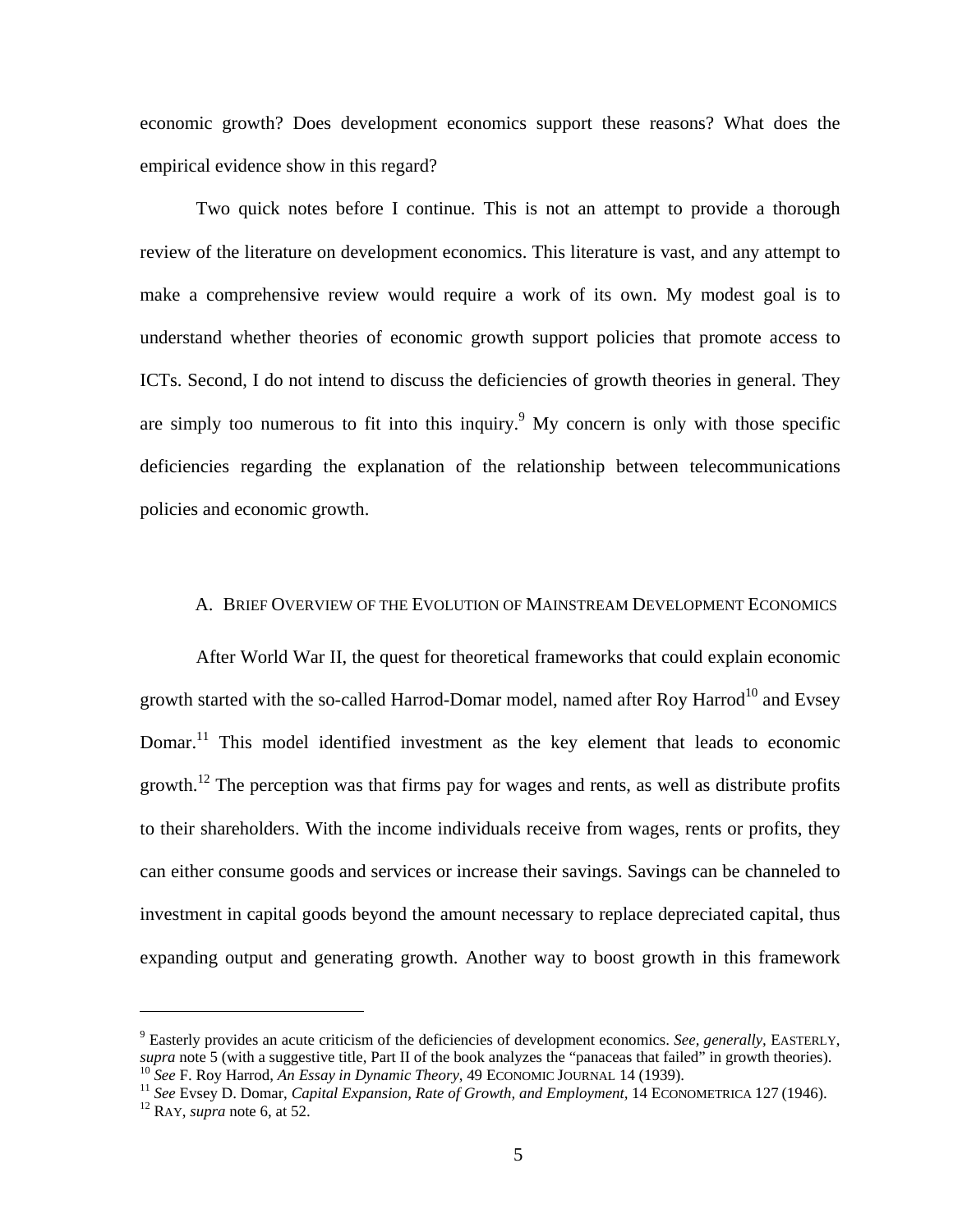would be to increase the rate by which capital leads to more output (i.e., productivity). The model is quite simple and it has "the air of a recipe": any country that could manage to expand savings and/or increase the capital-output ratio would find the path to growth.<sup>13</sup> The Harrod-Domar model also attempted to quantify the impact on economic growth caused by increases in savings and/or increases in the capital-output ratio, so that one could state the relationship in the following terms: an increase of *X* percent in savings and *Y* percent in the capital-output ratio will lead to growth of *Z* percent. Many other scholars followed this line of thought, developing more elaborate approaches to explain how investment was central to economic growth.

However, it is hard to believe that such a simple model would solve the development problem. It is unlikely that just acquiring more machines (i.e., capital investment) will lead to long-term growth. If that was true, it would be simply too easy to put all developing countries on a path of sustainable growth. As the empirical evidence and more detailed theoretical frameworks eventually demonstrated, investment was no panacea.<sup>14</sup> Nevertheless, the belief that investment is a key element to promote growth remains quite strong even today.

Shortly after Harrod and Domar, Robert Solow developed what became known as the neoclassical model of growth in a groundbreaking work that inaugurated the path that would lead him to the Nobel Prize years later.<sup>15</sup> Solow's model is based on the assumption of

<sup>13</sup> RAY, *supra* note 6, at 55. *See, also,* Robert Solow, *Perspectives on Growth Theory,* 8 JOURNAL OF ECONOMIC PERSPECTIVES 45, 46 (1994) ("Such an economy could jack up its long-term rate of industrial growth merely by increasing its investment quota. Under the influence of this [Harrod-Domar] model, this policy was some times prescribed.").<br><sup>14</sup> See EASTERLY, supra note 5, 28-44 (2000).

<sup>&</sup>lt;sup>15</sup> See Robert Solow, *A Contribution to the Theory of Economic Growth*, 70 QUARTERLY JOURNAL OF ECONOMICS 65 (1956) [hereinafter Solow, *Contribution*]. Solow further developed the neoclassical model in a famous follow up article in 1957, in which he identified technical change as the engine for long-term growth. *See* Robert Solow, *Technical Change and Aggregate Production Function,* 39 REVIEW OF ECONOMICS AND STATISTICS 312 (1957) [hereinafter Solow, *Technical Change*]. *See, also,* ROBERT SOLOW, GROWTH THEORY: AN EXPOSITION (1988) (originally published in 1970).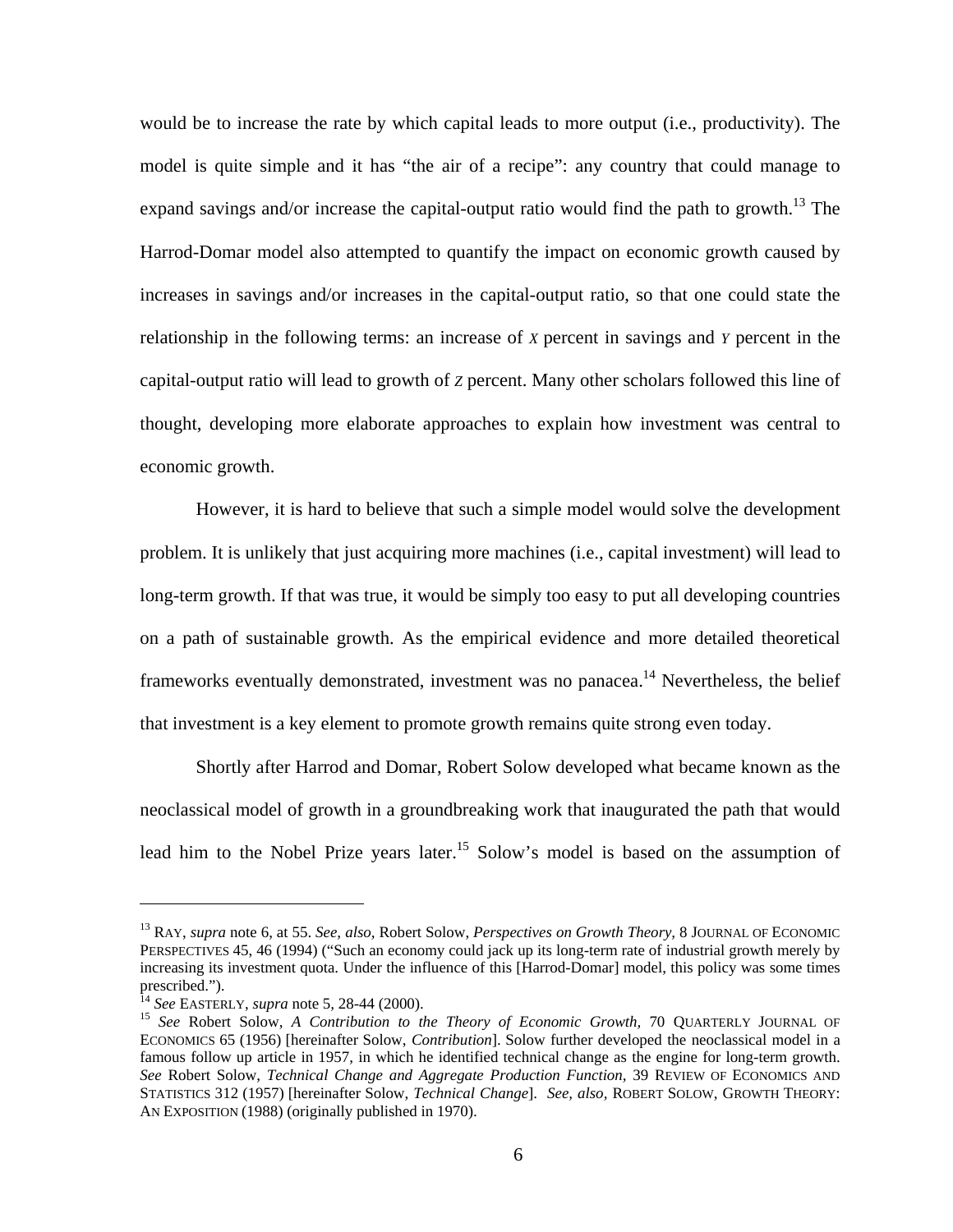diminishing returns of factors of production. Because labor and capital are both needed to produce output, increases in capital will have diminishing returns as labor becomes more and more scarce relative to capital.<sup>16</sup> According to Solow's model, there is an initial transitional period in which capital will have high returns. During this period there is an abundance of labor and introduction of machines would rapidly increase output. However, over time, returns to capital would diminish, leading to a reduction in the capital-output ratio and a consequent reduction in investment. As a result of the diminishing returns of production factors, the capital-labor ratio would tend to be constant in the long-run – reaching a socalled "steady-state" – with both total capital stock and population growing at the same pace. This conclusion meant two things. First, because of diminishing returns, investment in capital would not lead to long-term growth, as predicted in the Harrod-Domar model. Second, per capita income would stabilize in the long run, at the steady state, and sustainable economic growth would be impossible.

Since this last conclusion was not plausible, especially observing the long-term growth trend of developed countries, there should be some exogenous factor accounting for such growth in the long run. This exogenous factor was identified as technological progress. Technology could make the combination of production factors more effective, and therefore the same amount of labor and capital could increase output beyond the current levels. Technological progress was identified as the key source of long-term growth after reaching the steady-state level. $17$ 

When Solow developed his model, he had in mind industrialized countries. In fact, he was trying to explain economic growth in the United States, and he never applied the model

<sup>16</sup> *See* JONES, *supra* note 7, at 21-22. 17 *Id.* at 32-33. *See also* Solow, *Technical Change, supra* note 15.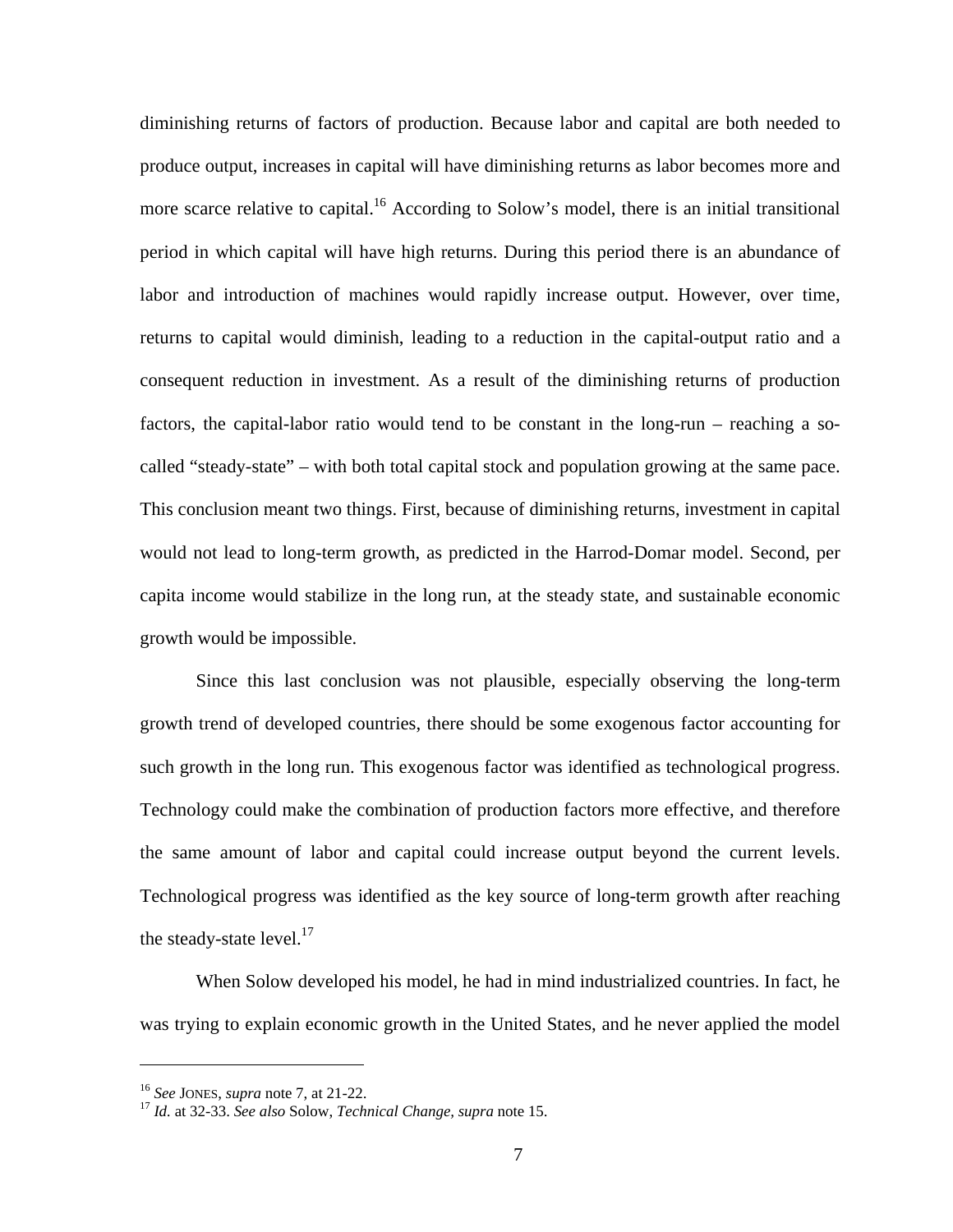to developing countries.18 When the model was applied to the Third World, it ultimately led to conclusions similar to those reached by the Harrod-Domar model. Easterly describes how the application of Solow's model to developing countries led to this skewed result:

> Here is how it [the Solow model] would work explaining crosscountry differences. All countries are assumed to have access to the same technology and the same rate of technological progress. The thinking is that there is no reason that major technological breakthroughs that happen in one country cannot be implemented in other countries. (…) So we rule out differences in available technology. Then the only reason some countries are poorer than others is that they have started with very little machinery. Poor tropical countries will have higher returns to machines than will rich temperate countries.<sup>19</sup>

Therefore, the argument goes, investment in capital stock will ultimately lead to convergence of income levels and all countries will then grow at the pace of technological innovation. But this argument seems to turn Solow's model on its head, since its main insight was that investment by itself could not sustain long-run economic growth.<sup>20</sup> Besides, the empirical evidence does not confirm the predictions of these arguments. If returns of capital investment were substantially higher in developing countries, we should see much more

<sup>18</sup> See Solow's original work. Solow, *Contribution, supra* note 15. Easterly points out that Solow never attempted to apply his model to developing countries ("He never mentioned tropical countries in any of his writings; in fact, he never applied his model to any other country besides the United States"). EASTERLY, *supra*  note 5, at 55-56.<br><sup>19</sup> EASTERLY, *supra* note 5, at 56.

<sup>&</sup>lt;sup>20</sup> Id. at 69 ("The imams of capital fundamentalism who applied the Solow model to the tropics turned this insight [of diminishing returns of capital] on its head").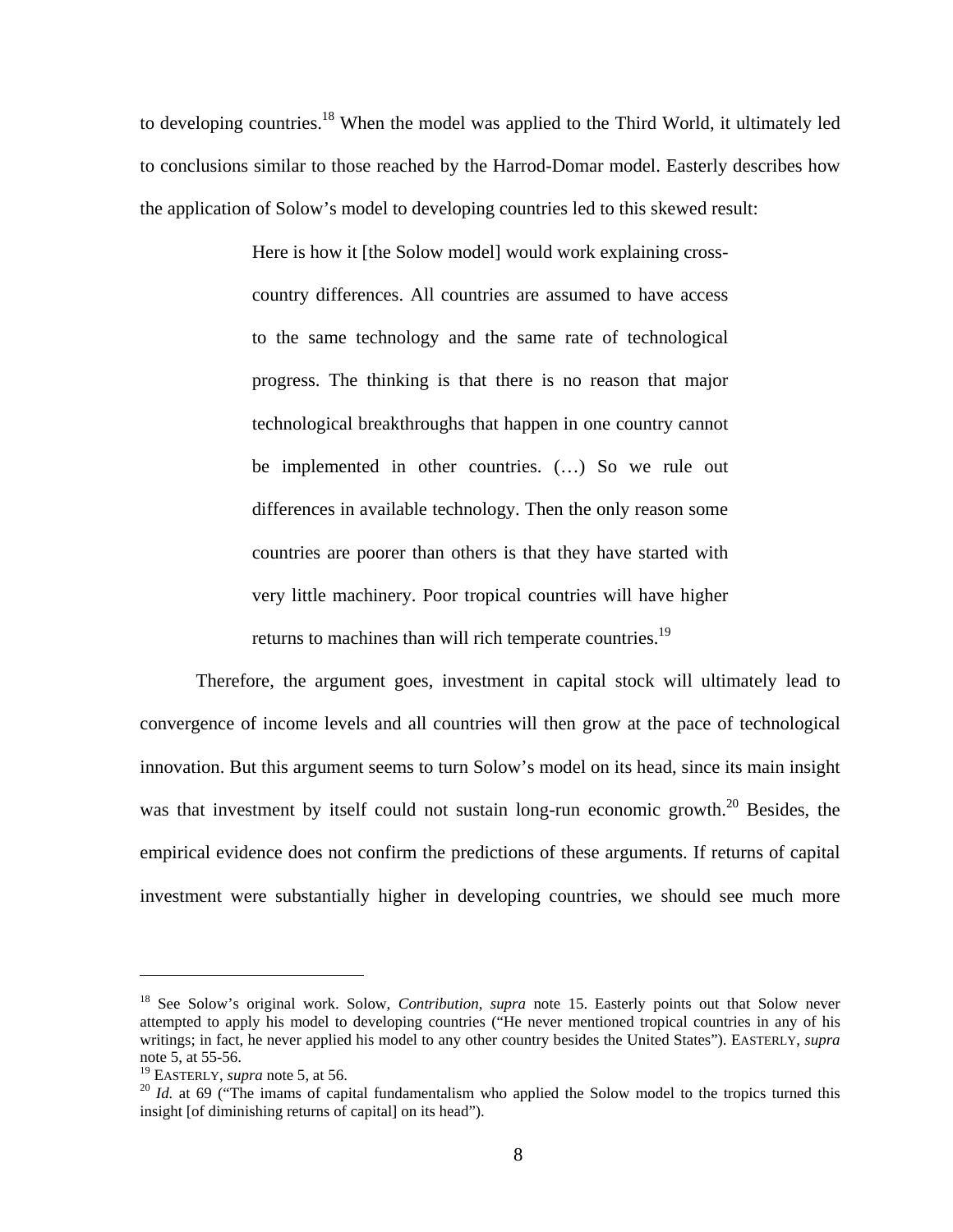investment in those countries than actually happens.<sup>21</sup> Once again, predictions could not be reconciled with reality.

The difficulties created by Solow's predictions led some scholars to twist the model in order to introduce considerations about human capital.<sup>22</sup> The basic idea was that investments do not take only the form of physical capital, but also take the form of human capital. Savings can be channeled to education and other activities directed to the improvement of labor skills, which has a direct impact on the aggregate output level of the economy. These models of human capital gave the first steps towards the introduction of endogenous variables to explain long-term growth (i.e., conscious decisions towards the improvement of human capital could be internalized in the economic models). However, whenever a fixed factor of production was introduced in the model, such as unskilled labor, we were back to Solow's analysis of diminishing returns (i.e. physical capital and human capital would have diminishing returns because of the fixed amount of unskilled labor).

The human capital model backed a series of efforts to expand education in developing countries. Nonetheless, with rare exceptions, the effects of education expansion on growth have been ambiguous. For instance, the past two decades have shown a significant increase in formal enrollment in school in Latin America and Africa, but growth rates have been close to zero.<sup>23</sup> Apparently, formal education by itself did not have significant impact. Or, perhaps, from a more optimistic perspective, the investment in human capital is simply not mature enough and the fruits will come in the future.

<sup>21</sup> *Id.* at 58-64. 22 RAY, *supra* note 6, at 100-105. 23 EASTERLY, *supra* note 5, at 73-78.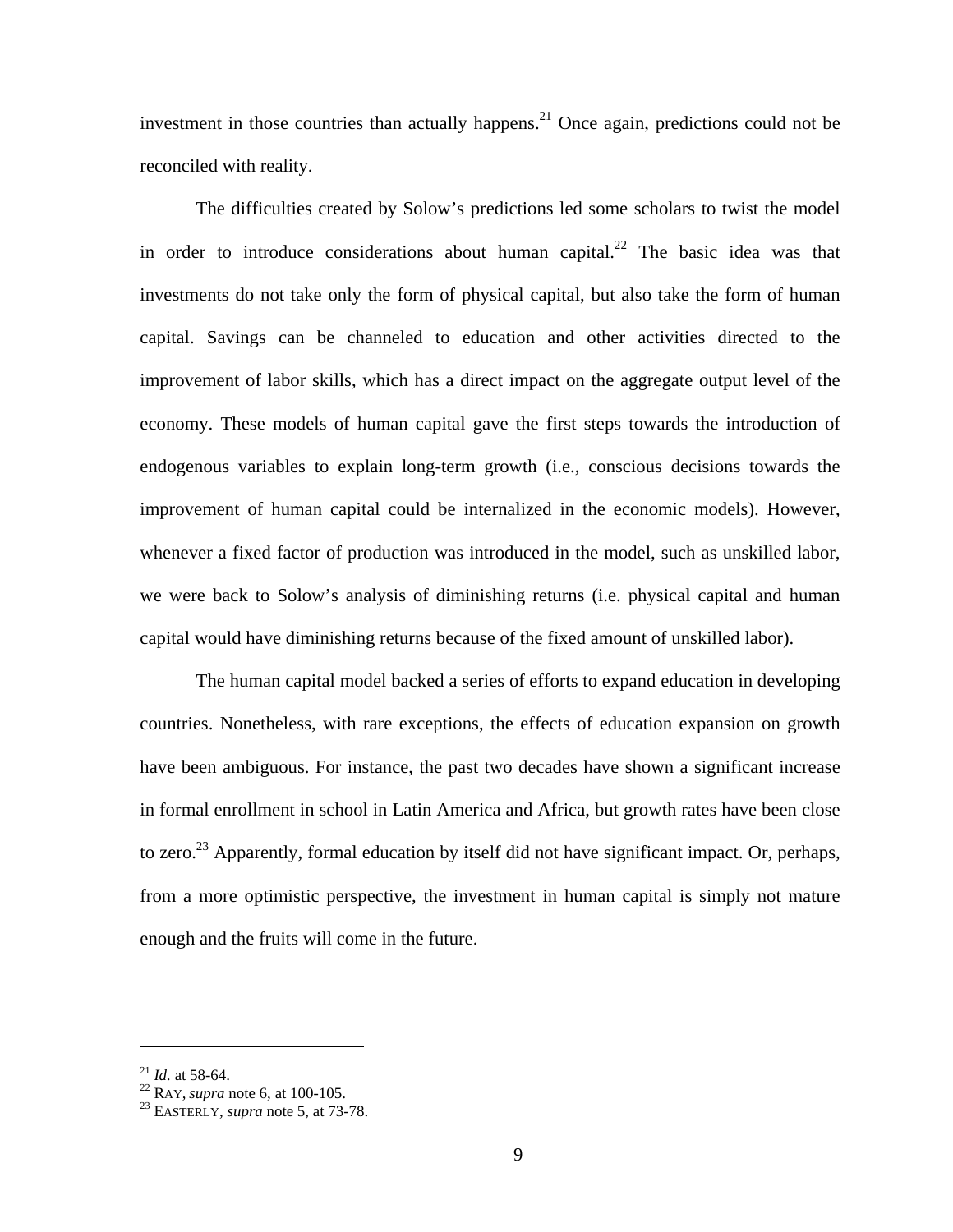The neoclassical model, and its assumptions about diminishing returns of factors of production, remained as a shadow in the development debate. However, Solow's model created a big puzzle: it identified technological innovation as the engine of long-term economic growth, but it dealt with innovation as an exogenous variable. Solow did not explain how innovation itself took place, treating technology as a black box.<sup>24</sup> In fact, the model had thrown all factors that could possibly lead to long-term growth in a black box, since it only explained the transition from an early state of development to the "steady-state," and nothing beyond that. In other words, the neoclassical model could not explain how longterm growth could actually occur after a country reached a steady state.

It was time to open the black box. More complex models, capable of internalizing Solow's exogenous variables, were developed. This task was taken up by the "new growth theories", also called "endogenous growth theories."25 Paul Romer, one of the founders of this school of thought, defines the general approach of these new models in the following terms:

> The phrase "endogenous growth" embraces a diverse body of theoretical and empirical work that emerged in the 1980s. This work distinguishes itself from the neoclassical growth by emphasizing that economic growth is an endogenous outcome of an economic system, not the result of forces that impinge from outside. For this reason, the theoretical work does not invoke exogenous technological change to explain why income

<sup>&</sup>lt;sup>24</sup> *See* RAY, *supra* note 6, at 107.<br><sup>25</sup> The foundation of the new growth theories is identified with two works published by Paul Romer and Robert Lucas. *See* Paul M. Romer, *Increasing Returns and Long-Run Growth*, 94 JOURNAL OF POLITICAL ECONOMY 1002 (1986) and Robert Lucas, *On the Mechanics of Economic Development,* 22 JOURNAL OF MONETARY ECONOMICS 3 (1988).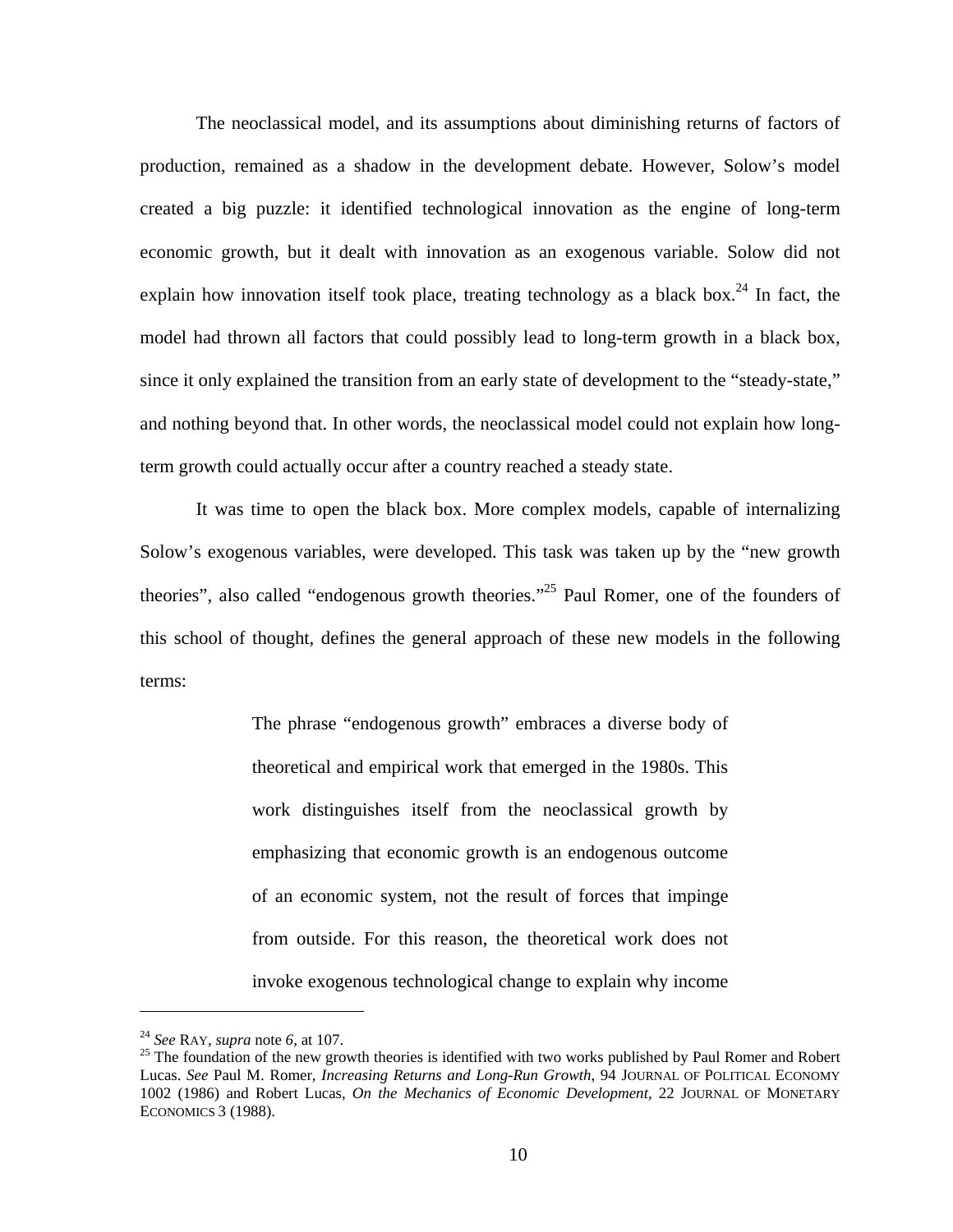per capita has increased by an order of magnitude since the industrial revolution. The empirical work does not settle for measuring growth accounting residual that grows at different rates in different countries. It tries instead to uncover the private and public sector choices that cause the rate of growth of the residual to vary across countries.<sup>26</sup>

This line of thought is very ambitious, attempting to elucidate the complex relationships among "private and public sector choices" that lead to long-term growth.<sup>27</sup> This is certainly no easy job, but it also seems to be more realistic and potentially more fruitful than the prior endeavors. To be sure, some early attempts to develop endogenous growth models had taken place many years before.<sup>28</sup> But it was not until the mid-eighties that this field of research really took off. In little more than a decade and a half, the "new growth" scholars have generated an enormous body of literature, which seems helpful in analyzing the impact of telecommunications policy on long-term economic growth.

Grossman and Helpman point out that new growth theories were developed in three different clusters: (i) the first group of studies continues to regard capital accumulation, in the broad sense discussed above (i.e., including human capital), as the key to economic growth; (ii) the second cluster focuses on the importance of external economies and the spillovers from investment in certain types of capital; and (iii) the third group focuses on improvements

<sup>&</sup>lt;sup>26</sup> Paul Romer, *The Origins of Endogenous Growth*, 8 JOURNAL OF ECONOMIC PERSPECTIVES 3, 3 (1994).<br><sup>27</sup> Grossman and Helpman describe this attempt of the new growth theories in the following terms: "[t]hese observations have led the current generation of growth theorists to formulate models in which per capita income grows indefinitely and long-run performance reflects structural and policy parameters of the local and global economy." *See* Gene M. Grossman & Elhanan Helpman, *Endogenous Innovation in the Theory of Growth*, 8 JOURNAL OF ECONOMIC PERSPECTIVES 23, 23 (1994). 28 *See, e.g.,* Kenneth Arrow, *The Economic Implications of Learning by Doing,* 29 REVIEW OF ECONOMIC

STUDIES 155 (1962).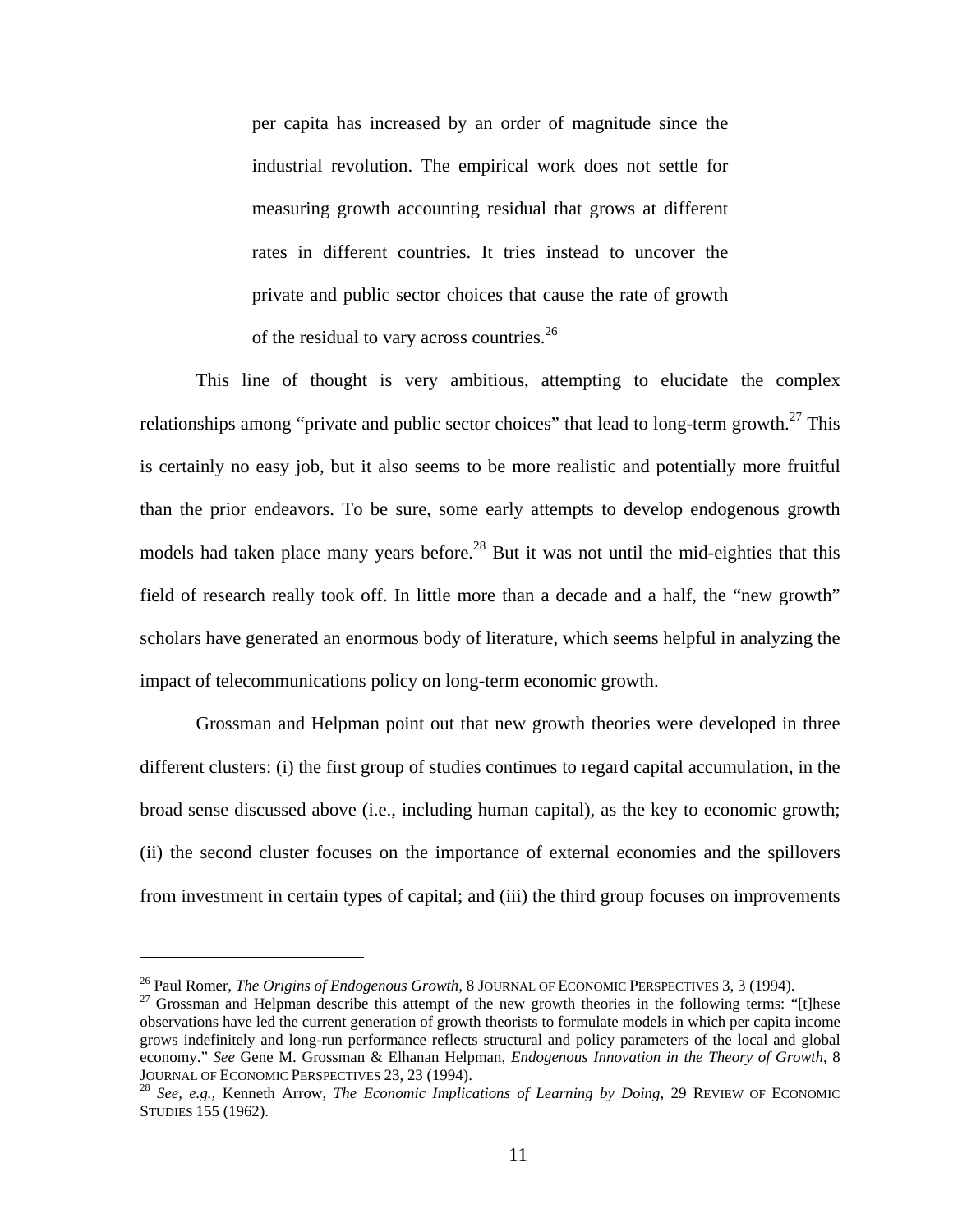in technology.29 As I shall examine, studies linking telecommunications policy and development usually fall in the second category, positing that investment in telecommunications generates significant spillovers to other sectors of the economy.

Finally, in the last quarter of the twentieth century, another perspective was added to the complex web of explanations about the process of economic growth: the perspective of institutional economics.<sup>30</sup> Although quite distinct from the other perspectives discussed above, this line of thought also considers economic growth the key element of development. However, in order to explain how economic growth is achieved and why certain economies perform better than others throughout time, this approach focuses on the role of institutions in facilitating economic transactions. Building on the foundation of Coase's seminal works,  $31$ institutional economics suggests that the level of transaction costs is a key issue in the performance of economies.<sup>32</sup> Moreover, it argues that institutions – composed by formal and informal constraints, as well as enforcement mechanisms – are essential elements to reduce transaction costs and put economies on the path to growth. This framework also recognizes that technology affects economic growth through the reduction of transaction and transformation costs. $33$  As discussed below, some studies establish a causal link between access to ICTs and reduction of transaction costs, suggesting that expansion of access to these technologies has a positive impact on growth.

<sup>&</sup>lt;sup>29</sup> Helpman & Grossman, *supra* note 27, at 23-24.<br><sup>30</sup> Institutional economics is heavily influenced by the work of Douglass North. *See, generally,* DOUGLAS NORTH, INSTITUTIONS, INSTITUTIONAL CHANGE AND ECONOMIC PERFORMANCE (1990). 31 *See* Ronald Coase, *The Nature of the Firm*, 4 ECONOMICA 385 (1937) and *The Problem of Social Cost,* 3 J. L.

<sup>&</sup>amp; ECON. <sup>1</sup> (1960). 32 Wallis and North measured transaction costs in American economy, finding that about 45 percent of the

national income was devoted to transacting. They also found that these costs grew over the past century. *See* John Wallis and Douglass North, *Measuring the Transaction Sector in the American Economy, 1870-1970*, *in*  LONG-TERM FACTORS IN AMERICAN ECONOMIC GROWTH (S. L. Engerman & R. E. Gallman eds., 1986). 33 *See* NORTH, *supra* note 30, at 61.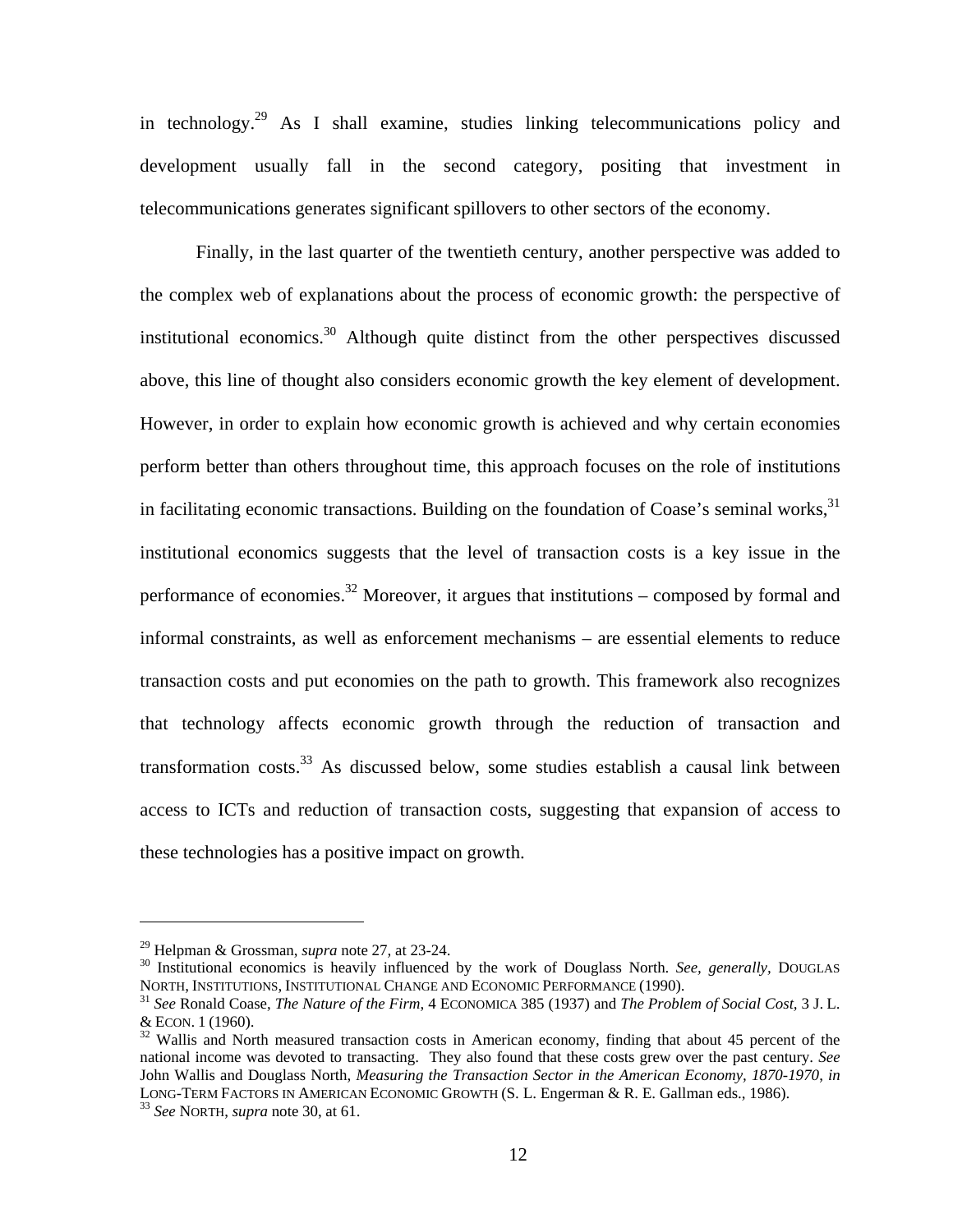Given this rough map of mainstream development economics, I can now move on to a more specific analysis of the links between telecommunications policy, efficiency and economic growth.

# B. TELECOMMUNICATIONS POLICY AND ECONOMIC GROWTH: THEORETICAL **CONSIDERATIONS**

Since the early stages of development economics, there were reasons to believe that investment in communications infrastructure would have a positive impact on growth. Indeed, according to the Harrod-Domar and neoclassical models, capital investment in infrastructure would probably generate positive returns, at least during the transition stage of the Solow model (i.e. until the economy reached the steady-state). Furthermore, with the development of more sophisticated models of economic growth, the interest in the potential positive impact of ICTs on efficiency and growth has increased. This interest was further boosted by rapid innovation in the information and communication sectors during the last quarter of the twentieth century.

The basic rationale underlying the hypothesis that expansion of access to ICTs generates a positive impact on growth is grounded on the perception that investment in telecommunications produces large spillovers (i.e. positive externalities) that improve efficiency in the economy. The spillovers resulting from the expansion of access to ICTs benefit the economy on three interrelated levels: (i) they generate many complementarities with investments in other sectors; (ii) they reduce transaction costs in the economy as a whole and (iii) they indirectly improve human capital and productivity. In addition, network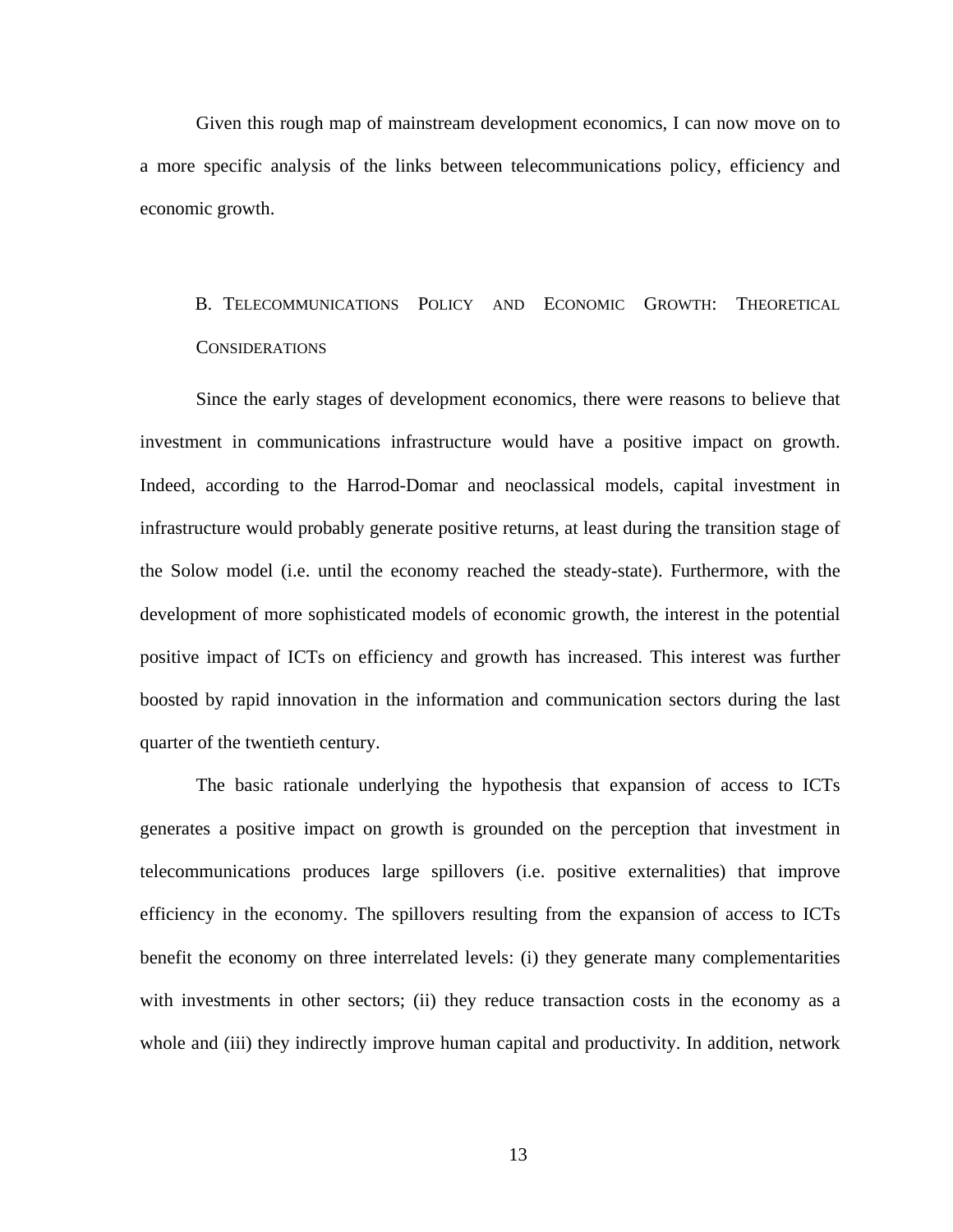effects associated with communications infrastructures tend to enhance the positive economic effects on all three levels. I shall discuss each one of these effects below.

First, investment in telecommunications networks generates many complementarities. In the jargon of development economics, complementarity is a particular type of externality that arises when investment decisions of certain agents induce investment decisions of other agents.<sup>34</sup> The basic idea is that investment decisions are interlocked and each economic agent makes decisions about where and how to invest in light of prior investment decisions taken by other economic agents. In this sense, complementarities can lead to a virtuous circle of investment, inducing economic growth.35

Because telecommunications networks present strong complementarities with almost all other economic sectors, it functions as a catalyst of economic growth.<sup>36</sup> These complementarities can be further specified as *forward* and *backward linkages* between investments in telecommunications networks and investments in other sectors of the

<sup>&</sup>lt;sup>34</sup> In an early discussion of complementarity in the context of growth theory, Albert Hirschman referred to this concept as the "contagious effect" of investment on more investment. *See* ALBERT HIRSCHMAN, THE STRATEGY OF ECONOMIC DEVELOPMENT 41 (1958).<br><sup>35</sup> Hirschman was so enthusiastic about the role of the complementarity effect on economic development that he

argued:

The complementarity effect of investment is therefore the essential mechanism by which new energies are channeled toward the development process and through which the vicious circle that seems to confine it can be broken. To give maximum play to this effect must therefore be a primary objective of development policy.

*Id.,* at 43. Hirschman probably overstated the impact of complementarities in the development process, but the concept remains an important element in contemporary development theory. For a recent discussion of the role of complementarities in the economic growth, see RAY*, supra* note 6*,* at 114-116. 36 *See* Andrew P. Hardy, *The Role of Telephone in Economic Development,* 4 TELECOMMUNICATIONS POLICY

<sup>278, 280 (1980).</sup> To be sure, investments in other kinds of infrastructure, such as electric power and transportation, can also be considered catalysts. However, the empirical data discussed below suggests that communications infrastructures tend to present more significant spillovers to other sectors of the economy. This may be a result of the increasing importance of information in the contemporary context, as well as the impact of ICTs in the reduction of transaction costs.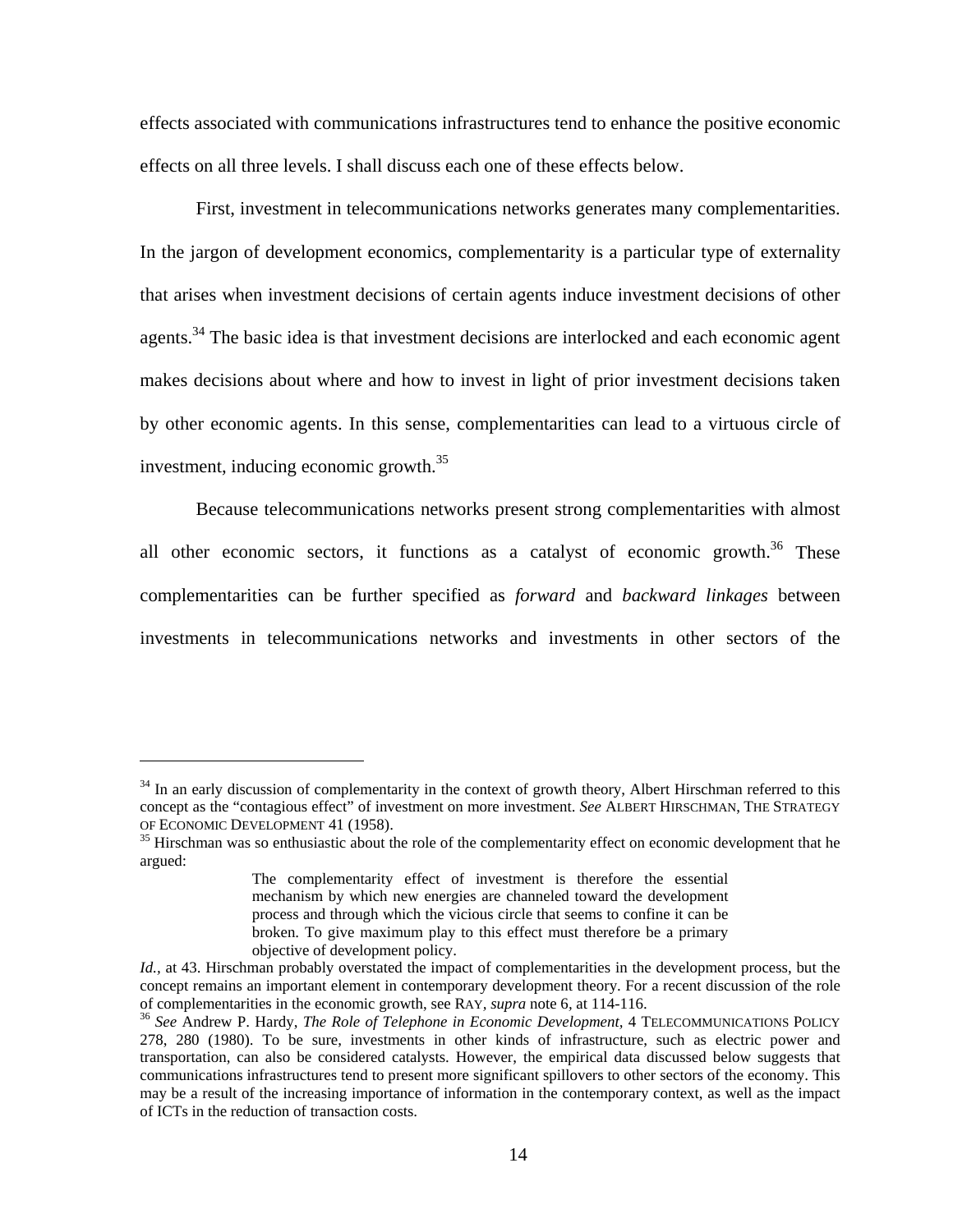economy.37 On one side, *backward linkages* refer to demand-driven increases in the provision of inputs for communications industries. That is to say, the expansion of telecommunications networks increases the demand for a variety of equipment – e.g. cables, switches, routers, telephones, computers etc. – and the goods related to their production.<sup>38</sup> The increase in demand expands the domestic market for these goods, stimulating the emergence (or expansion) of industries that manufacture them. On the other side, *forward linkages* refer to the positive impact of telecommunications networks on economic sectors that use communications services as inputs to their activities. The forward linkages of telecommunications networks are ubiquitous, since most economic activities nowadays rely on communications services. Thus, availability of ICTs fosters investment in a wide range of activities – including agriculture, industry and services – that might not take place otherwise.

This effect is especially important in the so-called information sector, where communications services are one of the most important inputs, together with human capital. Forward linkages with investments in communications infrastructure seem to be strong and decisive for this sector to flourish. That is to say, the absence of access to ICTs may substantially hinder the development of information-related economic activities. Moreover,

1

<sup>37</sup> The concept of *linkages* was proposed by Albert Hirschman. See HIRSCHMAN, *supra* note 34, at 98-104. Hirschman uses the concept to describe the interconnections between investment decisions regarding different Direct Productive Activities (DPA). He does not apply the concept to infrastructure investment, which he calls Social Overhead Capital (SOC). However, there is nothing inherent to the concept of *linkage* that would preclude its application in the analysis of complementarities between infrastructure sectors and other sectors of the economy.

<sup>38</sup> *See* Lars-Hendrick Röller and Leonard Waverman, *Telecommunications Infrastructure and Economic Development: A Simultaneous Approach,* 2 (1996), Discussion Paper, Social Science Research Center of Berlin, *at* http://skylla.wz-berlin.de/pdf/1996/iv96-16.pdf.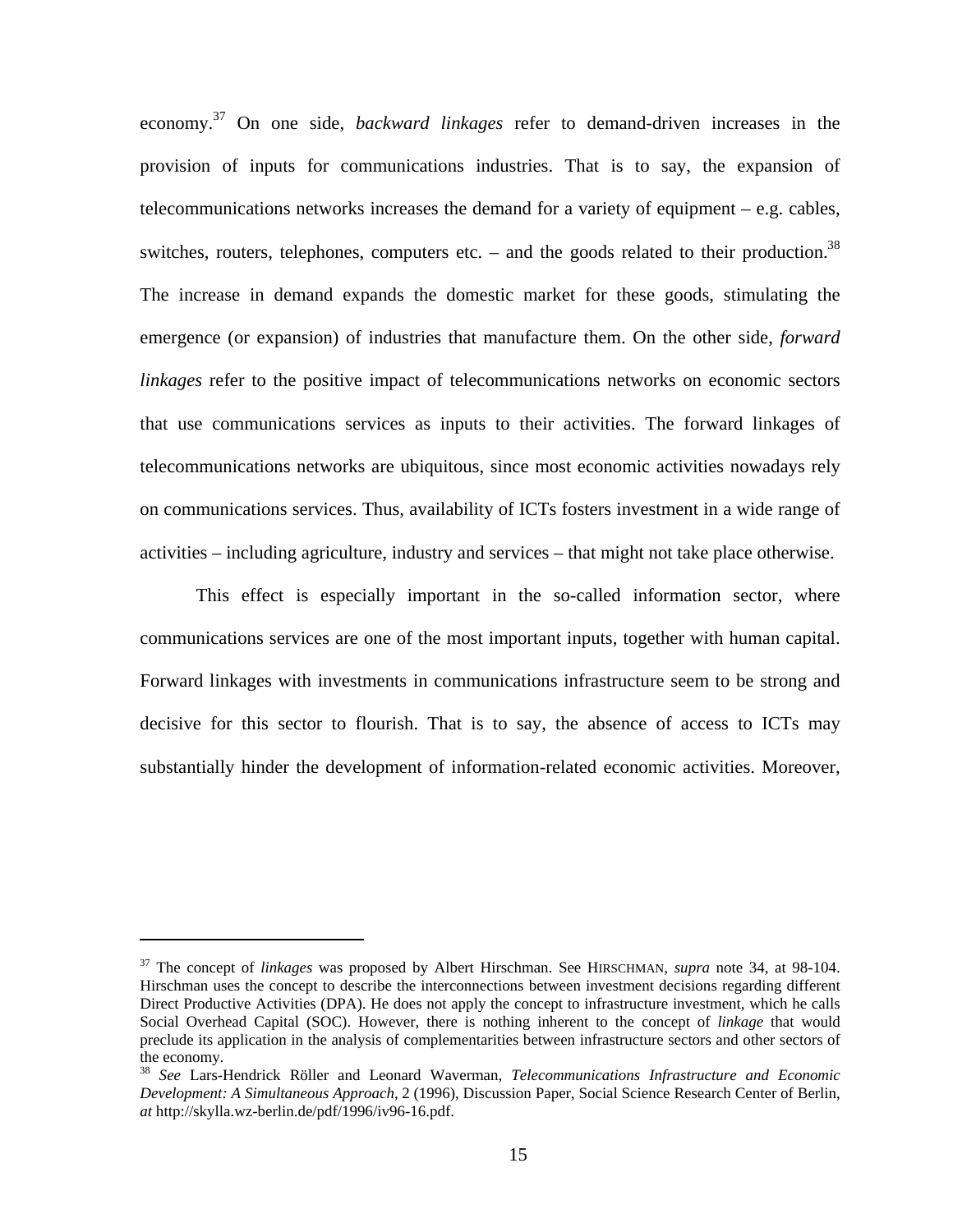the level of access to communications networks affects the modes of production of information, opening space for new forms of organization that could not emerge otherwise.<sup>39</sup>

On a second level, expanding access to ICTs contributes to economic performance through the reduction of transaction costs. Indeed, access to these technologies makes the exchange of information over space and time significantly easier. This particular feature of ICTs tends to produce many positive effects on economic performance: 40 (i) lower communication costs reduce the cost of allocation decisions between rural and urban sectors of the economy (e.g. decisions about how much a farmer should produce); (ii) with lower communication costs, it is rational for economic agents to gather more intelligence about their possible choices, contributing to better decisions; (iii) lower communication costs facilitate intraorganizational flows of information contributing to increased productivity; (iv) lower communication costs allow managers to obtain information in a timely fashion, avoiding decisions based on obsolete information; and (v) lower communication costs increase knowledge about the probability of price levels, allowing for better evaluation of risk.

Acknowledging many of these positive effects of ICTs, Norton argues that ICTs reduce transaction costs in basically two ways.<sup>41</sup> On one hand, by making information markets more efficient, access to ICTs reduces the cost of acquiring information in order to engage in transactions. On the other hand, access to telecommunications is important to the

 $39$  For a discussion of the emergence of peer collaboration as an efficient alternative mode of production in the information sector, see Yochai Benkler, *Coase's Penguin, or Linux and the Nature of the Firm*, 112 YALE L.J. 369 (2002).

<sup>40</sup> Nathaniel Leff, *Externalities, Information Costs, and Social Benefit-Cost Analysis for Economic Development: An Example from Telecommunications*, 32 ECONOMIC DEVELOPMENT AND CULTURAL CHANGE 255, 256-260 (1984). Note that this study was published well before the Internet and other advanced ICTs were available. Presumably, with technological innovation, the positive effects identified by Leff have increased since then.

<sup>41</sup> Seth W. Norton, *Transaction Costs, Telecommunications and the Microeconomics of Macroeconomic Growth*, 41 ECONOMIC DEVELOPMENT AND CULTURAL CHANGE 175, 177 (1992).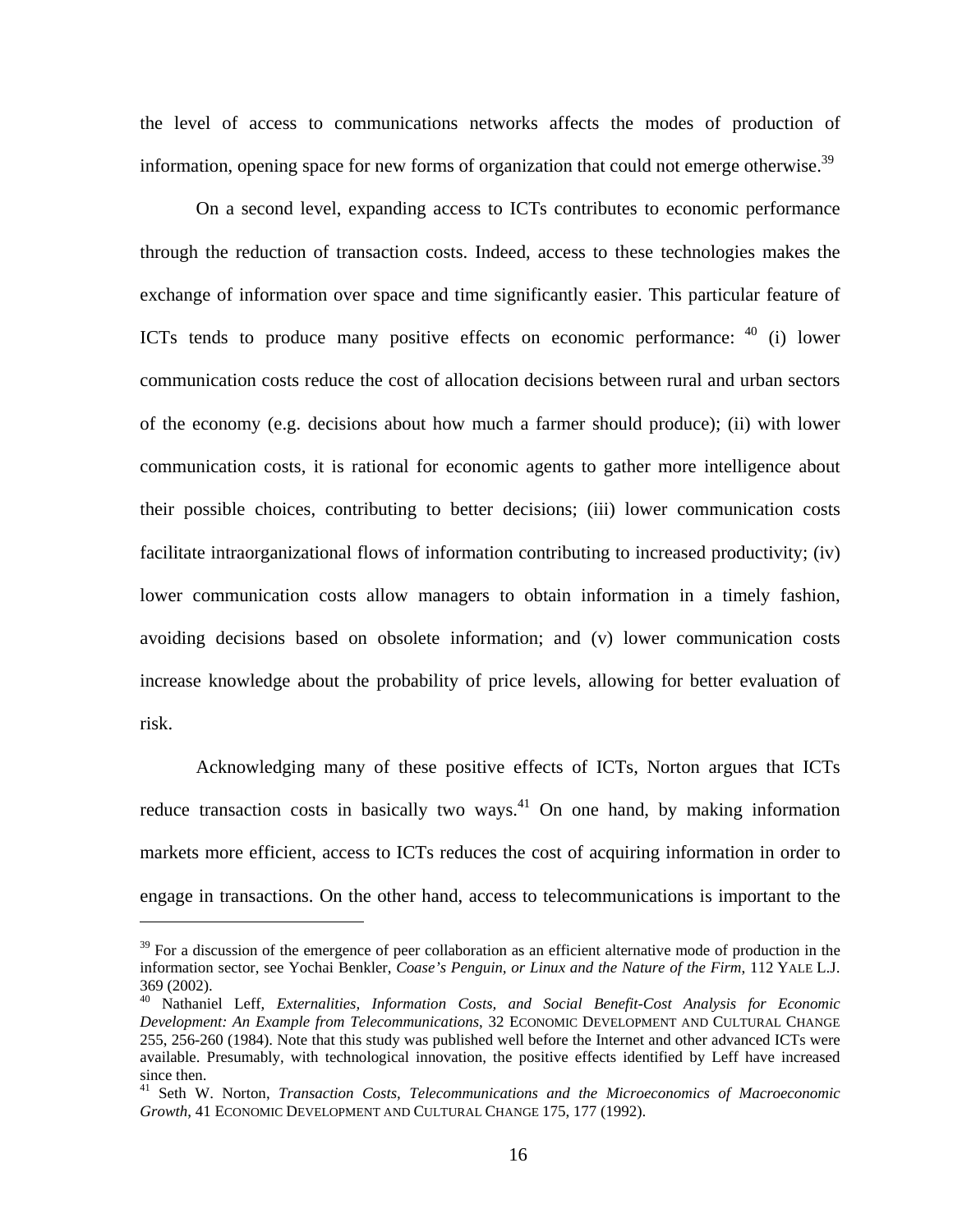functioning of product and factor markets, facilitating coordination and leading to more aggregate output in these markets.<sup>42</sup> These positive effects are particularly relevant in developing countries, where economies suffer from a general lack of information and transparency.43 In this context, rapidly expanding access to ICTs may lead to substantial improvement in economic performance and expansion of aggregate output.

In addition, the reduction of transaction costs may also have a positive effect on economic growth by fostering changes in institutions.<sup>44</sup> In fact, many institutional arrangements are developed to deal with the high and pervasive transaction costs in these countries. A significant reduction in these costs may change the underlying basis for the existence of institutions, creating incentives to replace them with more efficient ones. As one study puts it:

> In this respect, ICTs may provide the impetus for institutional change in two ways. First, the reduction in transaction costs associated with the spread of ICTs may provide the exogenous forces required to create an institutional disequilibrium. This disequilibrium (from the demand or the supply side) could render an existing institutional arrangement less efficient than

 $42$  Telecommunications improves coordination between different actors in the productive system. For instance, through access to telecommunications networks, a manager can be in touch with many different plants and suppliers, receiving information and ordering supplies much more efficiently. *See, e.g.,* Hardy, *supra* note 36, at 279. ("The impact of the telephone on managerial communication can be seen at a more aggregate level by an increase in coordination of the economic activity").<br> $^{43}$  *Id.* at 257.

<sup>&</sup>lt;sup>44</sup> Institutions in this context are taken in a very broad sense, referring to behavioral rules that structure interactions among individuals.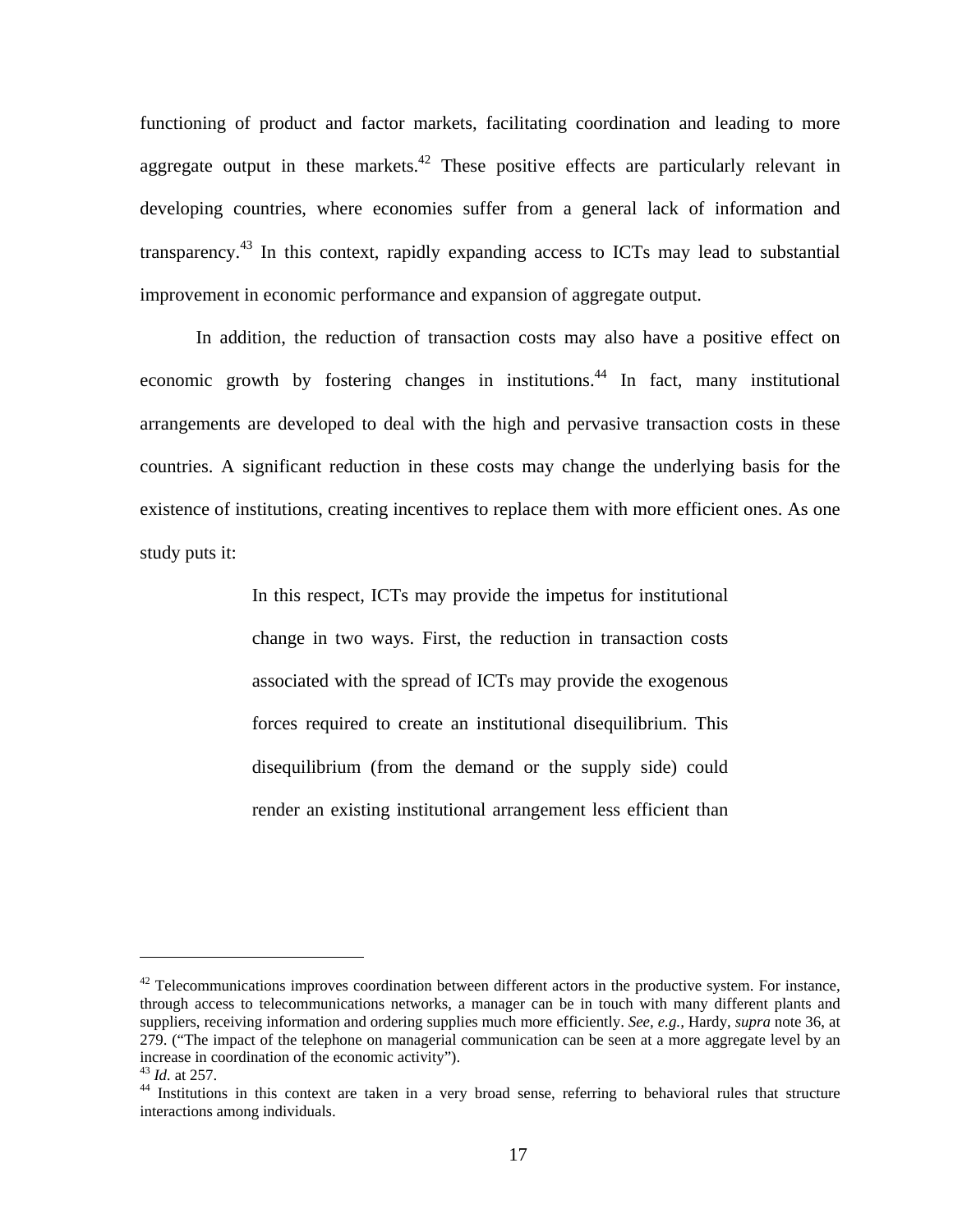others in the choice set and provide the impetus required for institutional change. $45$ 

On a third level, the expansion of access to ICTs may have indirect spillover effects on the expansion of human capital.<sup>46</sup> In fact, ICTs serve as the pathways to the exchange of information, facilitating the distribution of knowledge in society. Moreover, access to communications networks has many synergies with education and health policies, contributing to the role of these policies in the improvement of human capital. Therefore, expansion of communications networks is important in the struggle for economic growth not only because of the impact on capital investment and transaction costs, but also because it contributes to improve human skills.

Finally, on the top of all these spillovers to other economic sectors (i.e. backward linkages, forward linkages, reduction of transaction costs and improvement of human capital), ICTs present another particularly important type of spillover: network effects. At a micro-level, network externalities produce a positive feedback in demand that enhances the social value of the network. However, there is a more subtle consequence of network externalities at a macro level: enhancing the social value of the network has a multiplier effect on all spillovers mentioned above. In other words, network effects tend to boost other positive externalities generated by telecommunications networks. Because of this multiplier effect created by network externalities, spillovers from telecommunications networks to other

<u>.</u>

<sup>45</sup> Arjun S. Bedi, *The Role of Information and Communication Technologies in Economic Development: A Partial Survey 11, Discussion Papers on Development Policy, Number 7, Center for Development Research, Universität Bonn (1999) [hereinafter Bedi, <i>The Role of ICTs in Development*].

<sup>&</sup>lt;sup>46</sup> Parker was one of the first scholars to notice the impact of telecommunications in the formation of human capital. He saw information and knowledge as core elements in the development strategy of any country and he argued that telecommunications was the prime means to enhance the transfer of knowledge. *See* E. Parker, *An Information-Based Hypothesis,* 28 JOURNAL OF COMMUNICATIONS 81 (1978). However, it is hard to gather empirical evidence on this hypothesis.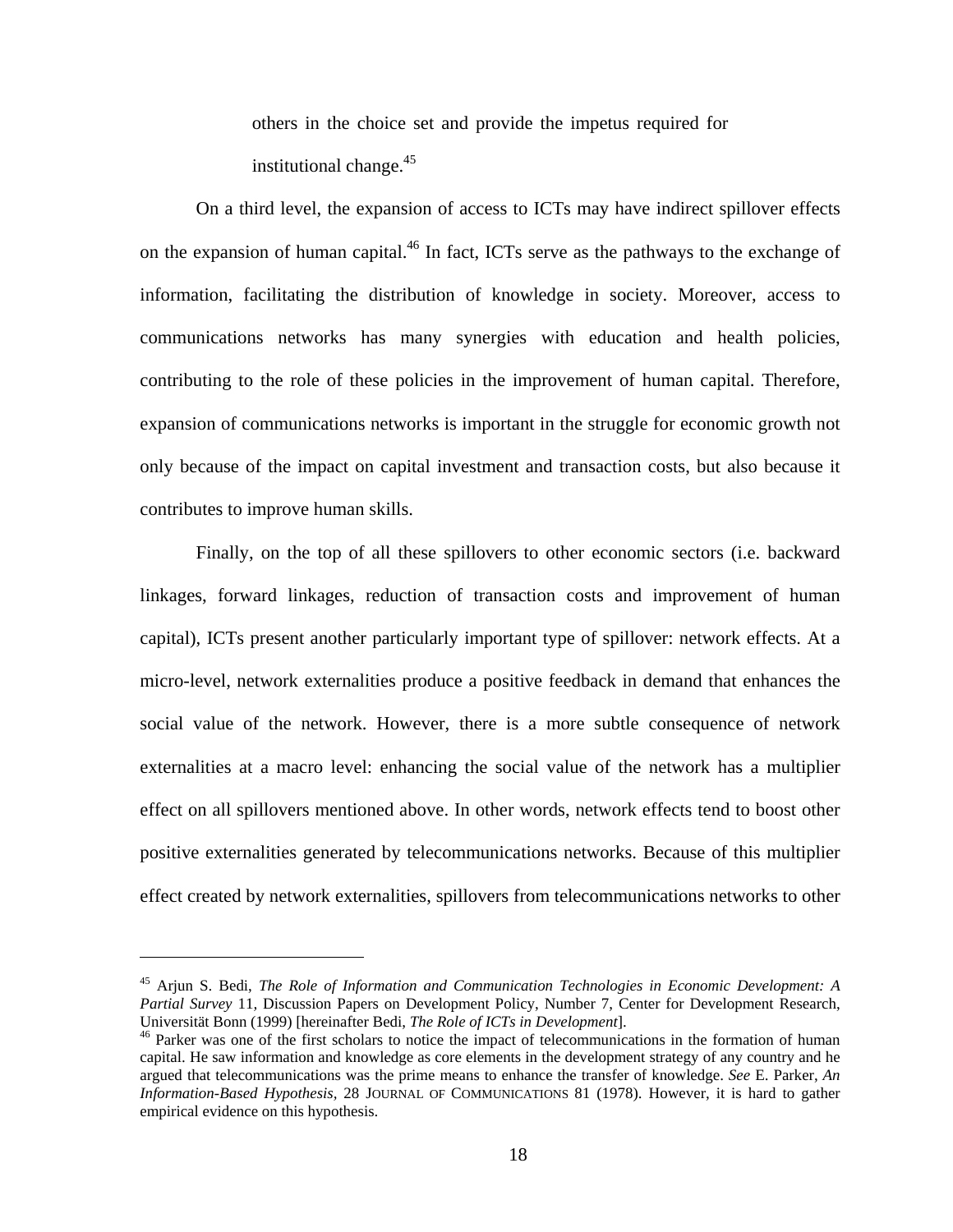sectors are non-linear, tending to grow at a faster pace as the network reaches a larger number of users.<sup>47</sup>

In conclusion, there are many theoretical reasons to believe that growth rates will be positively affected by public policies promoting the expansion of access to telecommunications networks. Widespread access to ICTs generates complementarities, reduces transaction costs and contributes to improvement of human capital required for economic growth. The large positive externalities associated with ICTs lead to private production below socially desirable levels. In this context, some type of policy promoting the expansion of access to ICTs would be perfectly sensible. But purely theoretical considerations may be misleading. So it is crucial to turn to the empirical evidence evaluating how accurate these theoretical predictions are.

# C. EMPIRICAL EVIDENCE OF THE IMPACT OF TELECOMMUNICATIONS ON ECONOMIC GROWTH

Economists have been intrigued by the relationship between investment in infrastructure and growth rates for quite a long time. This interest has been particularly acute in the case of telecommunications infrastructure, because of the high correlation between GDP per capita and telecommunications access observed in cross-country data. The data plotted in the two graphs below illustrate what has caught the attention of researchers.

<u>.</u>

 $47$  Röller and Waverman suggest this multiplier effect in an empirical study that will be discussed bellow: "An implication of network externalities is that the impact of telecommunications infrastructure on growth might be non-linear, as the growth impact might be larger whenever a significant network size is achieved. This would imply that positive growth effects might be subject to having achieved a critical mass in a given countries [sic] communications infrastructure." Röller & Waverman, *supra* note 38*,* at 12.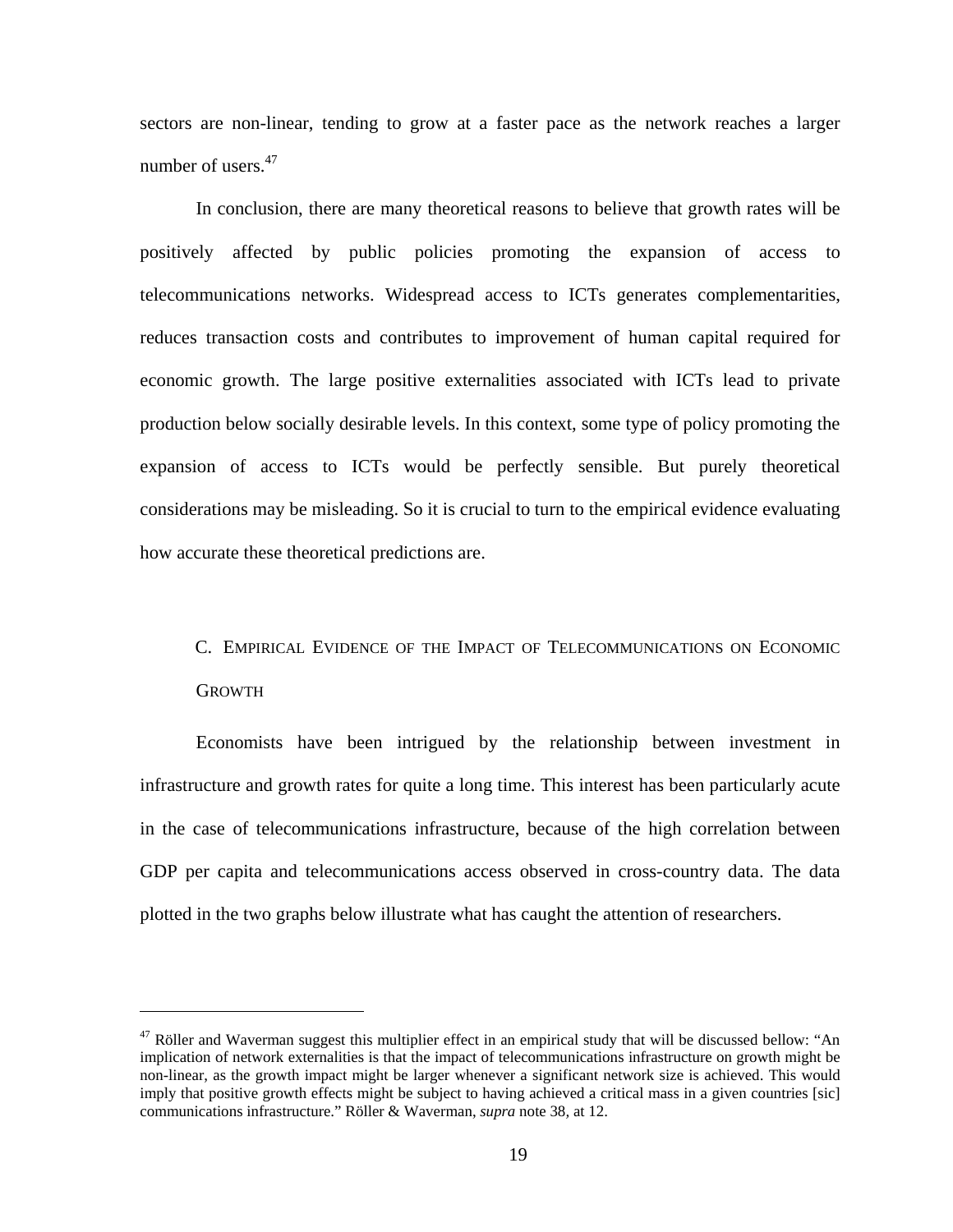### **GRAPH 2.1 – TELEPHONE PENETRATION AND GNP PER CAPITA**

**IN THE WORLD (SELECTED COUNTRIES)** 

QuickTime™ and a TIFF (LZW) decompressor are needed to see this picture.

Source: Juan Navas-Sabater et al., *Telecommunications and Information Services for the Poor: Toward a Strategy for Universal Access*, at 3, World Bank Discussion Paper No. 432, 2002, *available at* http://rru.worldbank.org/PapersLinks/Universal-Service/

### **GRAPH 2.2 - INTERNET PENETRATION AND GNP PER CAPITA IN**

#### **THE WORLD (SELECTED COUNTRIES)**



Source: DIGITAL OPPORTUNITY INITIATIVE, CREATING A NEW DEVELOPMENT DYNAMIC: FINAL REPORT (2001) http://www.opt-init.org/framework/DOI-Final-Report.pdf (based on data from ITU).

The data shows a clear trend: wealthier countries present higher penetration rates of ICTs. The big problem, of course, is determining the direction of causality in the relationship between GDP per capita and telecommunications penetration. It is hard to define whether it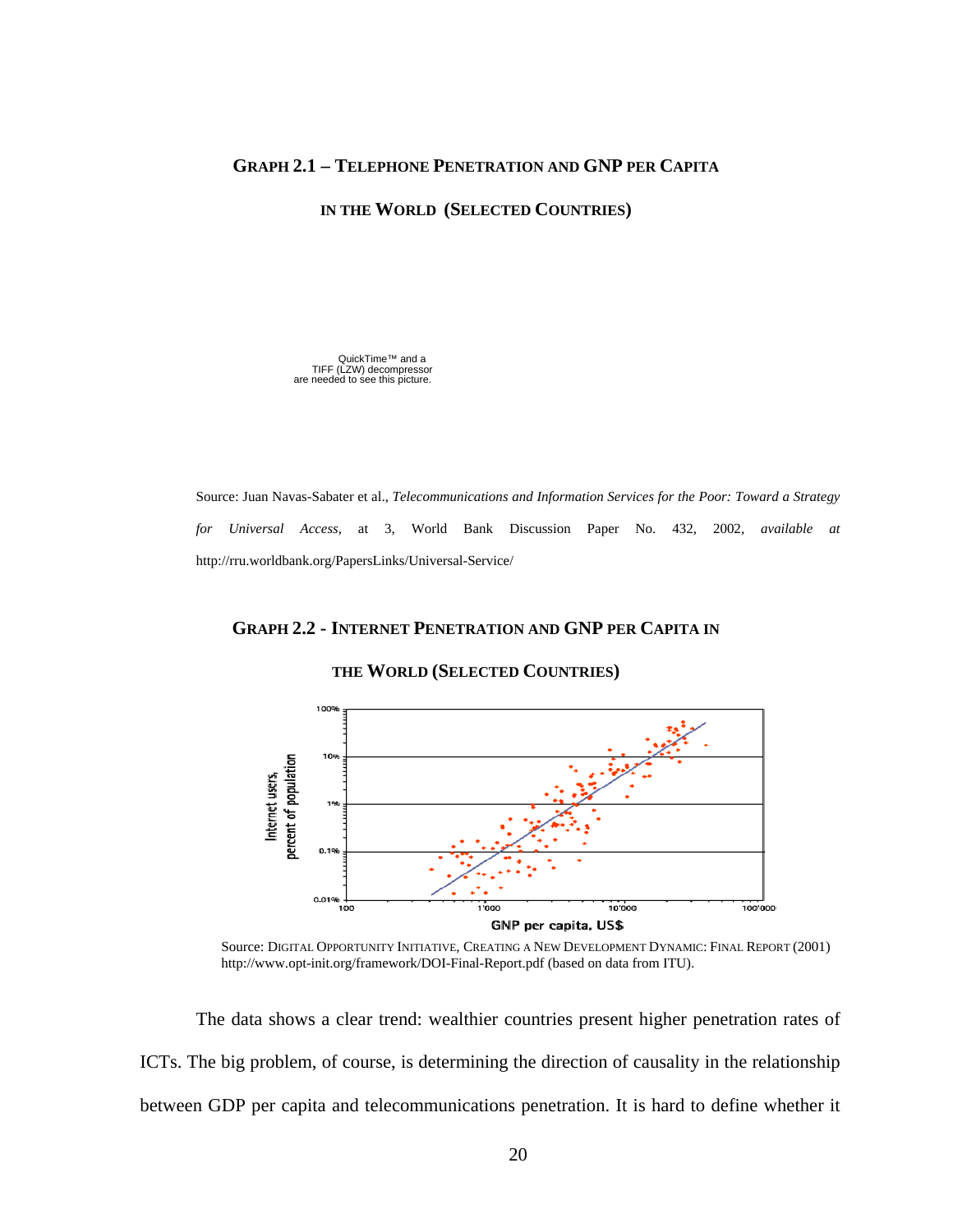is growth that leads to the expansion of access to telecommunications or whether it is telecommunications that has a positive impact on growth. This issue of reverse causality is extremely important and economists have been trying to disentangle the two effects for the past four decades.

The first empirical studies associating access to telecommunications and growth were done in the 60s and 70s, sponsored by the International Telecommunications Union. These studies looked at cross-sectional time-series data and at time-series data for specific countries.48 They pointed out the strong correlation between growth and access to telecommunications, but they did not do much more than that. Still, "[t]he somewhat simplistic first efforts did throw some light on the association between telecommunications and aggregate economic activity and gradually made planners aware of the complexity of the problems at hand."<sup>49</sup> The econometric studies in the eighties and nineties built upon these early investigations, struggling to correct many of their failures.

In a study published in the early eighties, Hardy claimed to be the first one to provide "strong evidence of the telephone's influence on economic development."50 He analyzed cross-sectional time-series data for 60 countries (fifteen developed and 45 developing nations), in the period between 1960 and 1973.<sup>51</sup> His idea was to verify the impact of expansion of access to telephones in one year on economic growth in the following year. He also evaluated the impact of radio penetration on growth. The results showed that increases in telephone penetration levels had a positive influence on economic growth, while radio penetration did not have the same impact. However, he did not maintain that telephone

<sup>&</sup>lt;sup>48</sup> For an interesting review of these early studies, see SAUNDERS ET AL., TELECOMMUNICATIONS AND ECONOMIC DEVELOPMENT 85-98 (1994).<br> $^{49}$  *Id.*, at 86.

<sup>49</sup> *Id.,* at 86. 50 *See* Andrew P. Hardy, *supra* note 36, at 278. <sup>51</sup> *Id.,* at 281-282.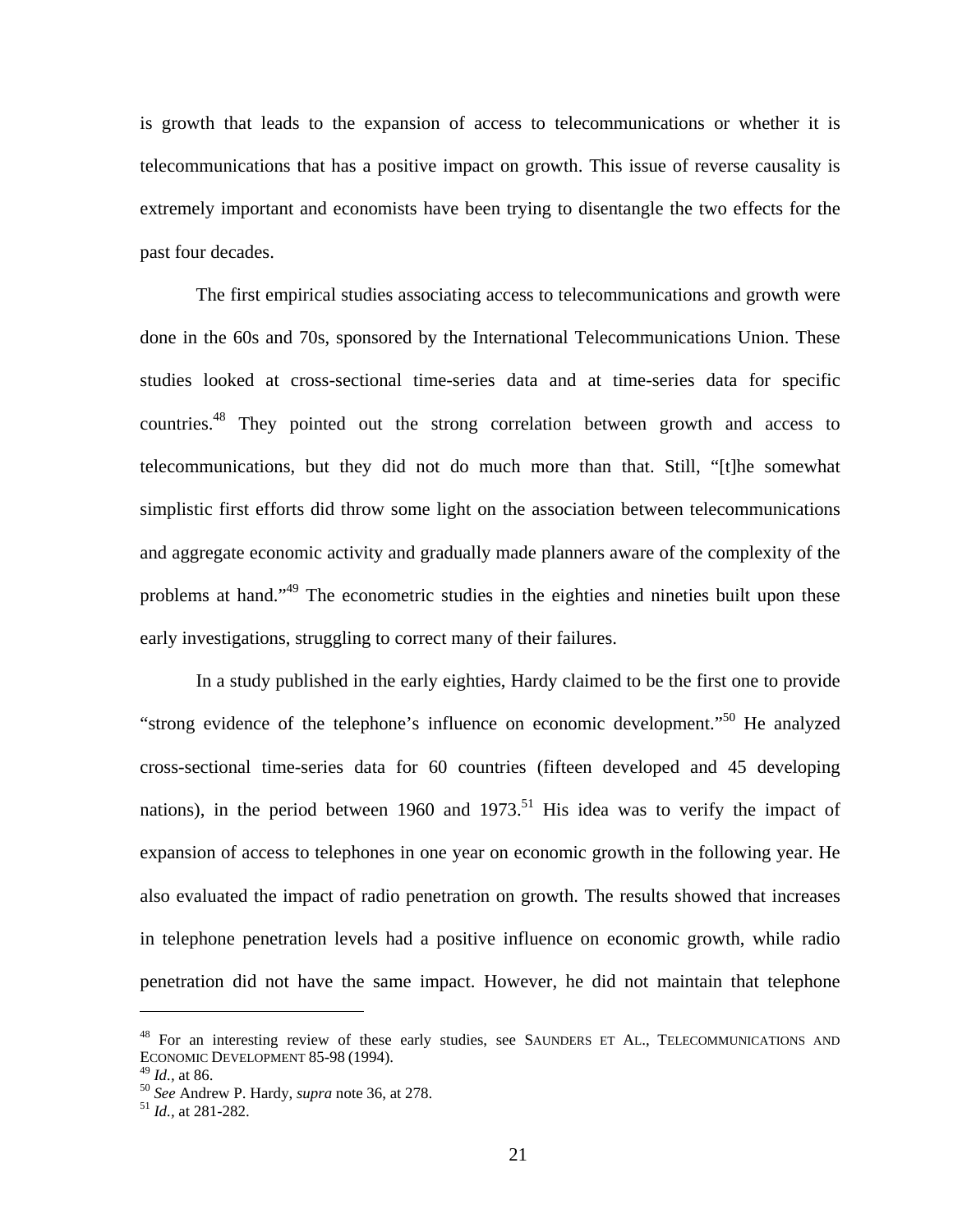service was a necessary or sufficient cause of economic development.<sup>52</sup> Rather, Hardy viewed his findings as a demonstration of the catalyst role of telephones in the context of economic development.

The interest in the impact of telecommunications on economic growth has increased since then. One study expands Hardy's analysis, employing formal statistical tests to evaluate "(i) the significance, direction and strength of the causal relationships, (ii) the time sequence underlying the causal relationships and (iii) the adjustments which may be needed to remove from the data the unrelated influences of time trend."<sup>53</sup> This study examines time-series data of the US economy over 31 years, and it finds strong evidence of causal relationships<sup>54</sup> in both directions: economic growth of the US economy in one period influences the expansion of telecommunications infrastructure in the next period and expansion of telecommunications in one period influences the growth rate of the economy in the next period. The authors claim that these results provide a solid basis for a telecommunications policy designed to stimulate investment in the US telecommunications infrastructure.<sup>55</sup> However, they do not make claims for any other country.

Canning takes a broader perspective, evaluating the contribution of investment in various kinds of infrastructure to the aggregate output of the economy.<sup>56</sup> The relevance of his study for present discussion is the finding that telephones have a larger impact on aggregate

<sup>&</sup>lt;sup>52</sup> *Id.*, at 280.<br><sup>53</sup> *See* Cronin et al., *Telecommunications Infrastructure and Economic Growth: An Analysis of Causality, 15* TELECOMMUNICATIONS POLICY 529, 530 (1991). It is worth mentioning that this study was originally sponsored by a consortium of telecommunications companies.

 $54$  It is important to notice that "[t]he statistical procedure for confirmation of such research hypothesis is one of rejecting, as being statistically highly improbable, the opposite or so called null-hypothesis which state that there is no such relationship." *Id.* at 530.<br><sup>55</sup> *Id.* at 533.<br><sup>56</sup> David Canning, *The Contribution of Infrastructure to Aggregate Output* (1999), *at* 

http://econ.worldbank.org/docs/980.pdf.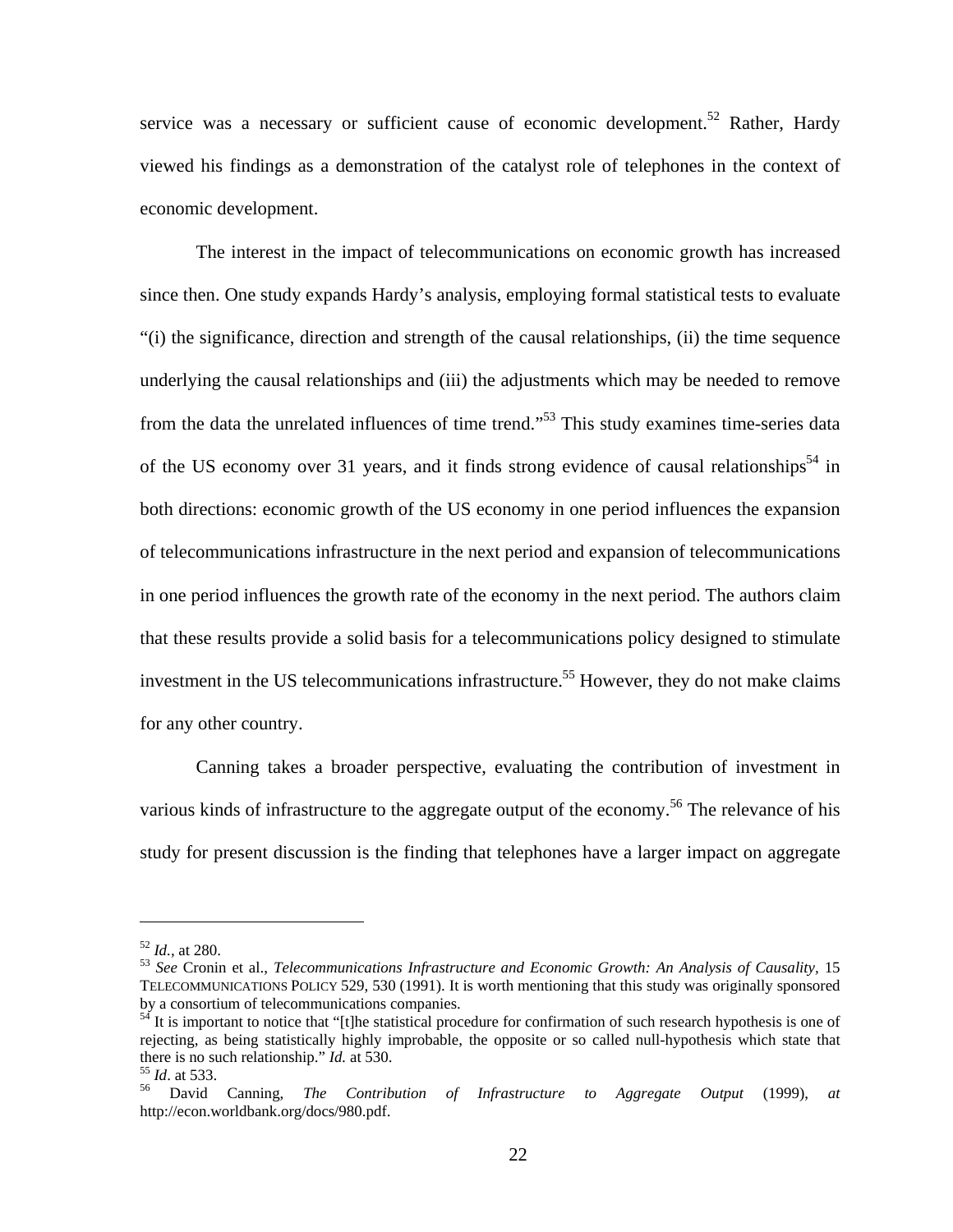output than other kinds of infrastructure.<sup>57</sup> While power generation and transport infrastructure present roughly the same productivity effect of any other capital investment, the productivity effect of telephone infrastructure is surprisingly high. According to Canning, this suggests that telecommunications infrastructure generates larger spillovers to other sectors of the economy.<sup>58</sup> His study supports the view that positive externalities can lead to underinvestment, requiring some type of government action to foster the expansion of telecommunications infrastructure.

Röller and Waverman carry out further empirical investigation of spillovers from telecommunications infrastructure to other sectors of the economy, and its consequent impact on growth of aggregate output.<sup>59</sup> Using cross-sectional data for 35 countries (21 OECD countries and 14 developing countries or newly industrialized economies), during a twentyyear period (1970 to 1990), the authors reaffirm that the causal relationship between telecommunications infrastructure and growth runs both ways. However, they take a series of steps to control the effects of other variables on economic growth as well as country-specific fixed effects, and they ultimately conclude that the relationship between telecommunications infrastructure and growth is much reduced and its statistical significance is low. This finding suggests that the impact of telecommunications infrastructure on economic performance is not much different from other types of infrastructure, a conclusion significantly different from the other studies mentioned above.<sup>60</sup>

Röller and Waverman also test another hypothesis: network externalities might lead to a non-linear impact on growth. In other words, the expansion of telecommunications

<sup>57</sup> *Id.*at 3. 58 *Id.*at 3-4 and 15.

<sup>59</sup> Röller & Waverman, *supra* note 38. 60 *Id.* at 11-12.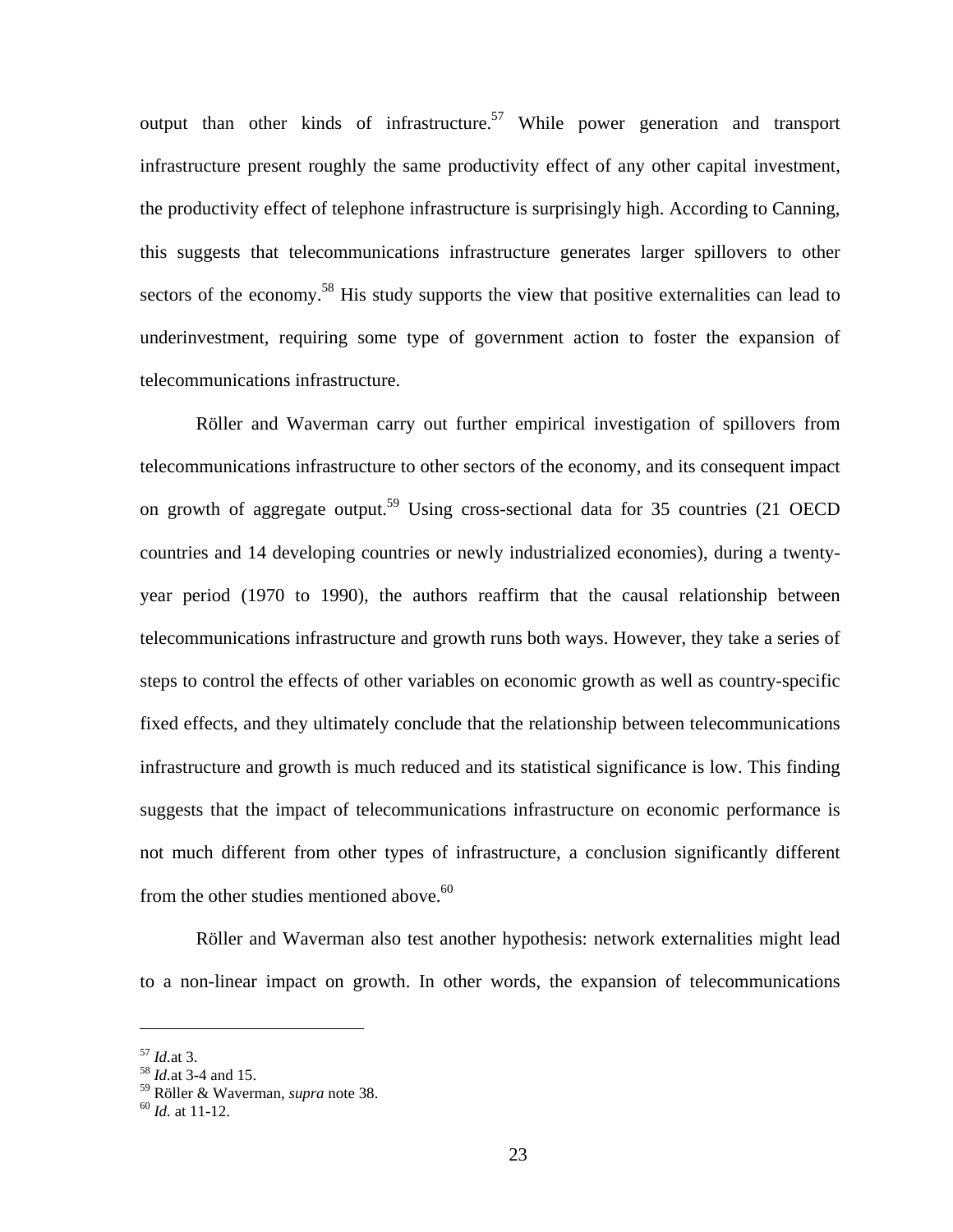networks might have an increasing impact on economic growth as the network reaches larger number of users. The empirical evidence supports this hypothesis, showing that effects on growth increases with the expansion of network penetration. The authors also suggest a minimum *critical mass* necessary for telecommunications to have a positive impact on growth. They estimate that this critical mass is approximately 24 percent of penetration rate.<sup>61</sup> This is extremely relevant, since many developing countries have penetration rates well below that mark. This evidence leads to the conclusion that significant investments in telecommunications infrastructure would have to be made before they could produce any impact on economic growth.<sup>62</sup> It also suggests the existence of an important line distinguishing between the situations of less developed countries (e.g. Sub-Saharan Africa) and developing countries in more advanced stages (e.g. some Latin American and East Asian countries). The former are in a far more difficult situation than the latter.

Exploring another branch of the theoretical literature, some empirical studies attempted to evaluate the relationship between expansion of ICTs and economic growth based on a transaction cost approach. At least two studies went down this road. In a crosssectional study, Norton concludes that expansion of telephone infrastructure provides "substantial growth- and investment-enhancing activity and thus facilitates economic growth."<sup>63</sup> Norton's explanation for his finding is grounded on the argument that access to telecommunications reduces transaction costs. $<sup>64</sup>$  However, his study does not rule out other</sup> possible explanations for the positive impact of telecommunications on growth.

<sup>61</sup> *Id.* at 12-13. 62 *Id.* at 13. <sup>63</sup> *See* Norton, *supra* note 41, at 192. <sup>64</sup> *Id.* at 190-192.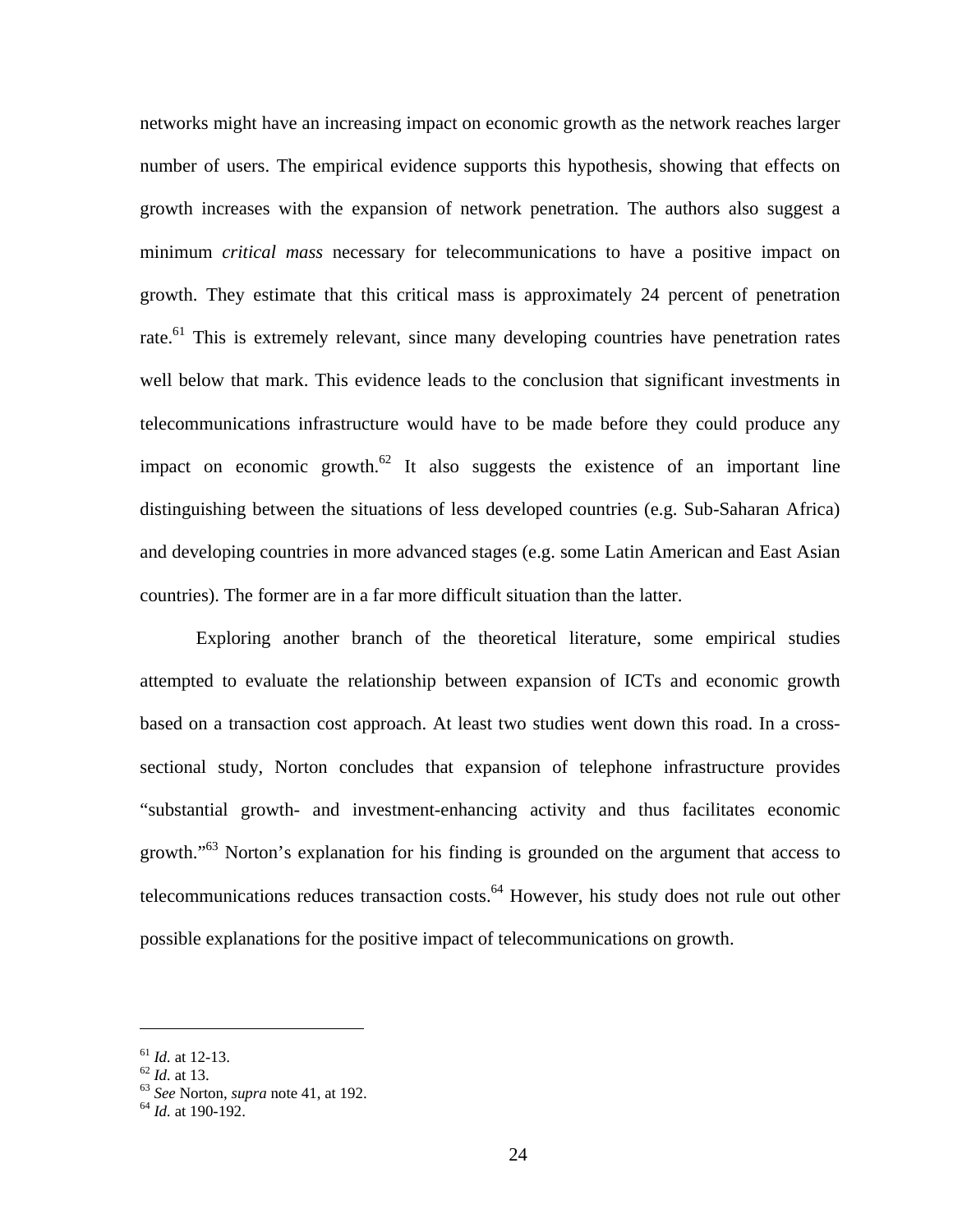A more recent study addresses the hypothesis of reduction of transaction costs more precisely.<sup>65</sup> This study analyzed whether access to telephones affected the price dispersion of certain commodities in a set of Chinese rural villages. The hypothesis was that access to telecommunications would reduce transaction costs, allow better information flows and trade among villages, leading to the convergence of prices for commodities. Taking four commodities in the exercise (fish, pork, eggs and vegetables), the empirical evidence showed a great deal of price dispersion when comparing villages without access to telephones. The price dispersion was significantly reduced when the comparison was made among villages with access to telephones. These findings suggest that access to telephones diminishes information gaps in the market, contributing to reduce transaction costs.

The studies discussed above provide an overview of the main findings available in the empirical literature about the relationship between telecommunications infrastructure and economic growth. There are other works reaching similar findings.<sup>66</sup> Overall, the empirical evidence supports some kind of governmental action to expand telecommunications infrastructure, given the spillovers on other sectors of the economy and the reduction of transaction costs. However, the empirical evidence should be interpreted with caution. It is very important to keep in mind that all these studies share significant deficiencies, which must be taken into account.

<sup>&</sup>lt;sup>65</sup> Karen Eggleston *et al., Information and Communication Technologies, Markets and Economic Development, in THE GLOBAL INFORMATION TECHNOLOGY REPORT 62-74 (GEOFFREY KIRKMAN <i>et al. eds., 2002*).

 $66$  See, e.g., Bedi, The Role of ICTs in Development, supra note 45, at 15-19 (providing a balanced review of the empirical literature and stating that, regardless of the statistical problems, "it is clear that there is a positive association between ICTs and growth"); Alicia M. Munnel, *Policy Watch: Infrastructure Investment and Economic Growth*, 6 JOURNAL OF ECONOMIC PERSPECTIVES 189 (1992) (arguing that general public investment in infrastructure has a "significant, positive effect on output and growth"); W. Easterly & R. Levine, *Africa's Growth Tragedy: Policies and Ethnic Divisions*, 112 QUARTERLY JOURNAL OF ECONOMICS 1203, 1230-1233 (1997) (finding that number of telephones per worker had strong, positive impact on growth). For an analysis of the potential impacts of infrastructure investment on economic growth in Brazil, see Francisco José Zagari Rigolon & Mauricio Serrão Piccinini, *O Investimento em Infra-estrutura e a Retomada do Crescimento Econômico Sustentado*, Discussion Paper 63, BNDES (1997).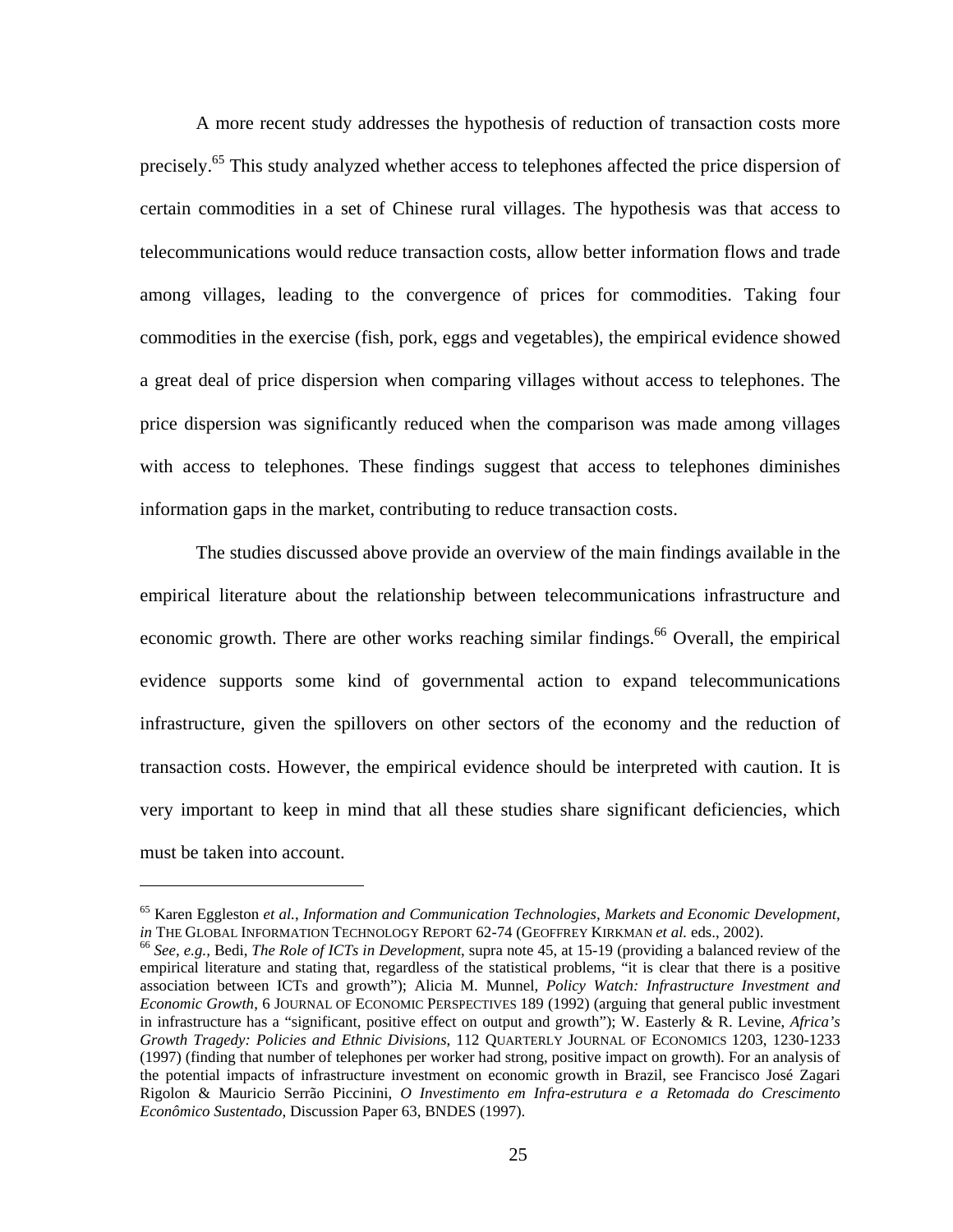Although every new study proclaims to have found a statistical way to address the problem of reverse causality, I am not aware of any empirical research that has "solved" this problem, isolating the one-way causal relationship from telecommunications infrastructure to growth.<sup>67</sup> To be sure, reverse causality may not be a "solvable problem." We may well have to live with some uncertainty regarding the degree to which growth impacts the expansion of telecommunications and the degree to which telecommunications affects growth. This feedback relationship seems to be supported both in theory and by the empirical evidence available, and it is very difficult to isolate both effects.<sup>68</sup>

Besides the reverse causality issue, it is important to keep in mind the fact that economic growth involves very complex relationships among many variables. Therefore, any attempt to isolate the impact of one or even a few variables on growth will be artificially simplistic.<sup>69</sup> This complexity leads to the problem of "spurious correlation," which refers to the fact that a certain investment that positively impacts growth may be correlated with many other actions that also positively impact growth.<sup>70</sup> Therefore, the isolation of that specific investment in telecommunications may overestimate its impact, capturing the effect of many actions on economic growth. Even though economists attempt to control for these spurious correlations, the complexity of the growth process makes this task nearly impossible.

Finally, there may be problems with the data used in cross-section comparisons.<sup>71</sup> For instance, measurement of telephone penetration in developing economies does not take into

<sup>67</sup> *See* SAUNDERS ET AL., *supra* note 48, at 95 (discussing the problem of reverse causality in relation to the earlier empirical studies). *See, also,* Röller & Waverman, *supra* note 38, at 3 (for a recent discussion of reverse causality in empirical studies of growth).

<sup>68</sup> *See*, *e.g.*, Scott Beardsley et al., *Telecommunications Sector Reform – A Prerequisite for Network Readiness*, *in* THE GLOBAL INFORMATION TECHNOLOGY REPORT: READINESS FOR THE NETWORKED WORLD 118, 123 (Geoffrey Kirkman et al. eds., 2002) (acknowledging the feedback relationship between access to ICTs and GDP growth).<br><sup>69</sup> SAUNDERS ET AL., *supra* note 48, at 94.

<sup>&</sup>lt;sup>70</sup> Röller & Waverman, *supra* note 38, at 3.<br><sup>71</sup> SAUNDERS ET AL., *supra* note 48, at 94.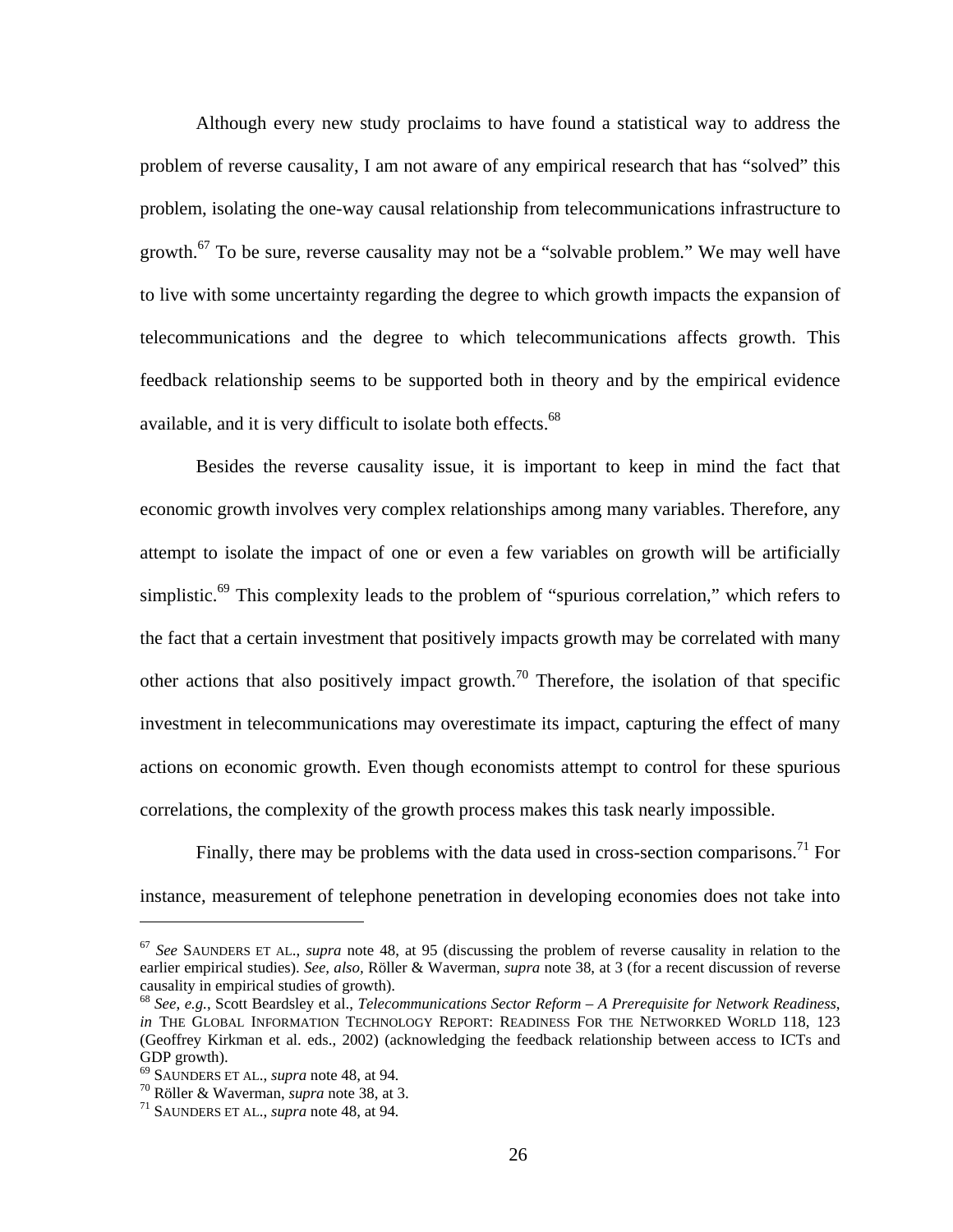account important differences in quality of service. A certain penetration rate in a country where the quality of service is bad may well lead to different impacts on growth when compared to the same penetration rate in a country where quality of service is good. Another problem with the data used in these studies is that they usually focus on telephone access. Given the technological changes of the past decade, this approach provides a partial picture, at best. However, considering the impact of different ICTs on growth would make the empirical studies much more complex.

For all these reasons, the empirical evidence discussed above must be considered with prudence. The studies suggest a positive and non-negligible impact of access to telecommunications on economic growth, but it is hard to make any inference beyond that. Then, it is reasonable to ask: does mainstream development economics take us anywhere when it comes to universal access policies? I believe it does, but not very far. So let me summarize the findings of this part and address this question more specifically.

## D. WHERE MAINSTREAM DEVELOPMENT ECONOMICS TAKES US: MAKING A WEAK CASE FOR UNIVERSAL ACCESS POLICIES

In the context of mainstream development economics, the analysis showed that there are many theoretical reasons to believe that government action to expand telecommunications infrastructure tends to produce a positive effect on growth. Telecommunications infrastructure generates spillovers to other sectors – complementarities (i.e. backward linkages and forward linkages), reduction of transaction costs and improvement in human capital –, and these spillovers are magnified through network effects.

27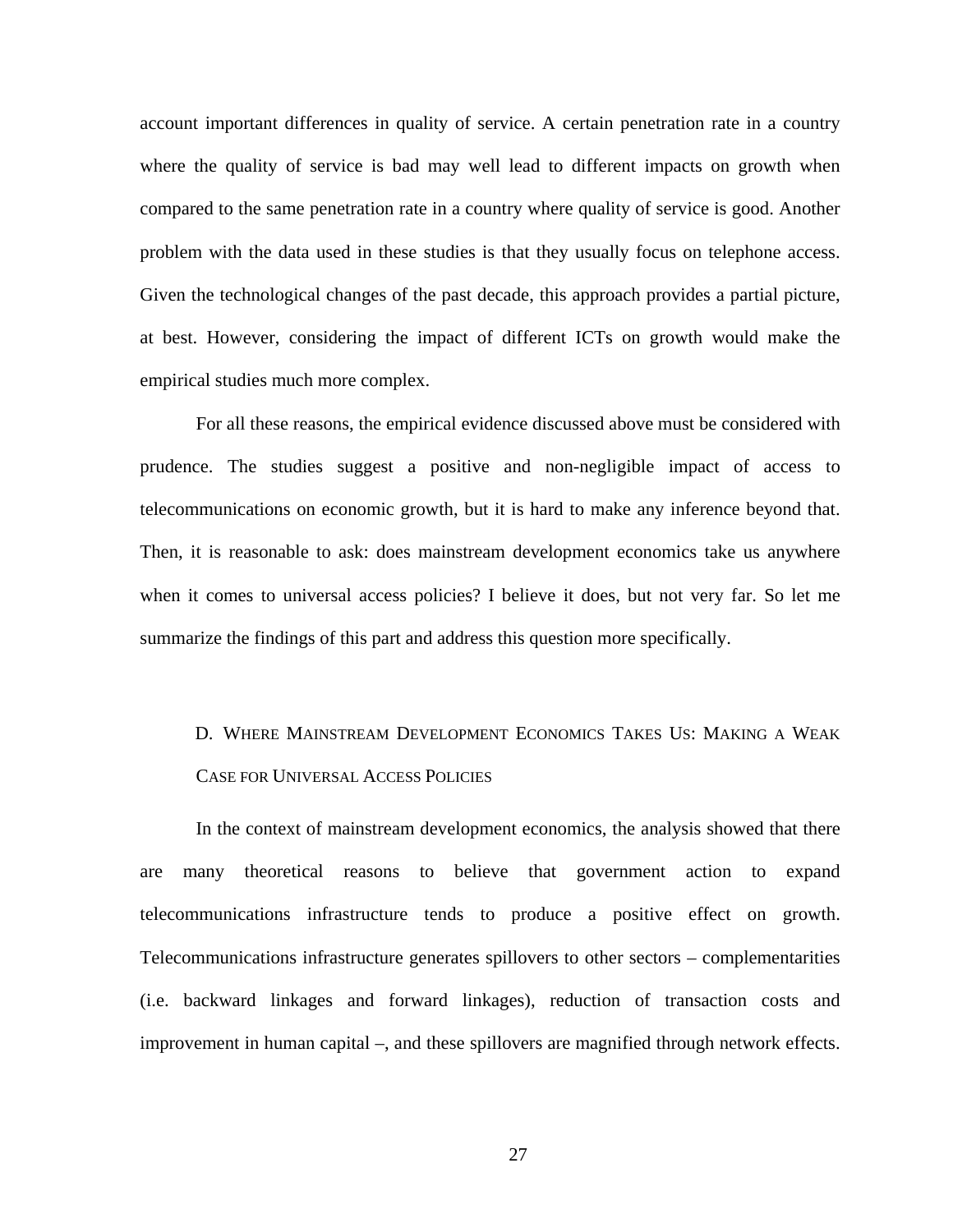As for the empirical evidence, even though it is not very compelling, it generally supports the theoretical justifications for promoting the expansion of access to telecommunications.

It is also important to point out what the theory and the evidence do not suggest. First, they do not suggest that government action should attempt to expand access to the level of universality (i.e. access to all citizens, in all localities). Second, they also do not suggest which kinds of government actions would have the greatest impact on growth. Dealing mainly with aggregate penetration rates does not indicate which types of access will yield the greatest returns. Third, the evidence does not capture specific aspects of the impact of telecommunications infrastructure on the development of human capital. This impact may be very difficult to measure because the role of ICTs as a pathway for information exchange and diffusion of knowledge is indirect.

Therefore, mainstream development economics tells us that policies promoting widespread access to telecommunications are likely to have a positive impact on economic growth, especially in countries with low penetration rates at the outset. In this sense, some type of "access expansion policy" – not necessarily *universal* access policy – can be seen as an important piece of a broader development strategy. However, mainstream development economics also makes clear that expanding telecommunications infrastructure is no panacea for growth. The growth process is extremely complex and depends on many elements. The view of ICTs as one catalyst of the development process, among others, is probably the most realistic position within this framework.

 These are certainly important findings. They show that policies promoting widespread access to communications infrastructures fit reasonably well in one of the dominant paradigms of development. They also suggest that the development rationale

28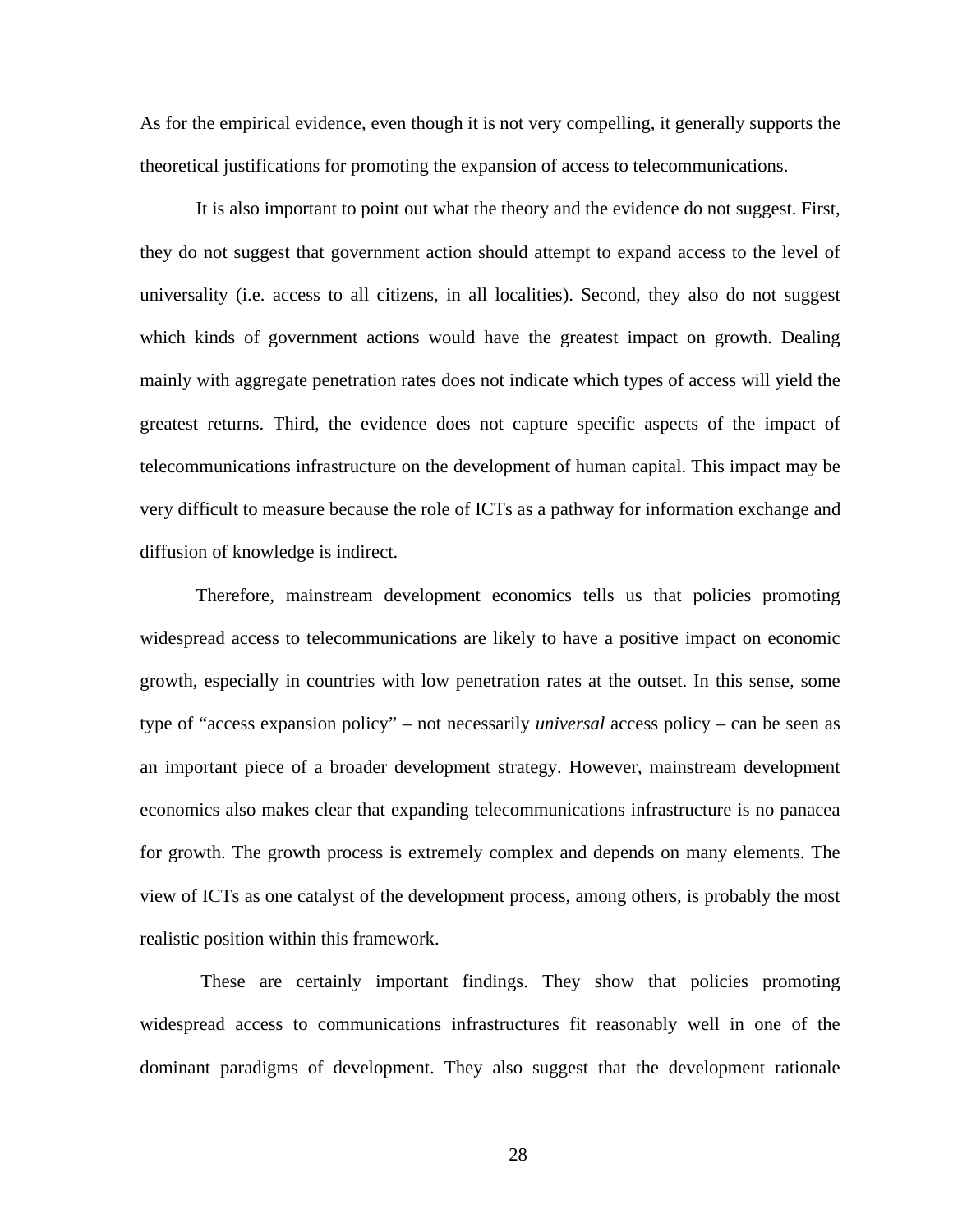justifies the promotion of access beyond market levels, especially in the face of significant spillovers to other sectors of the economy and the impact on transaction costs. Yet, the analysis up to this point supports a relatively weak case for a public policy towards *universal*  access*,* since nothing in mainstream development economics suggests that universality would have a higher impact on growth.

Nevertheless, expansion of wealth is just one facet of development. As the next parts demonstrate, there are other dimensions in which universal access policies affect development, and taking all dimensions into consideration provides a stronger justification for the implementation of these policies in the context of developing countries.

### **II. UNIVERSAL ACCESS, EQUAL CITIZENSHIP AND DEVELOPMENT AS FREEDOM: THE FOCUS ON CAPABILITIES**

ICTs perform an important function as an enabling tool for participation in social, economic and political activities. Individuals use ICTs in their daily life to reach out to others in a wide array of different contexts. Thus, widespread access to these tools of communication contributes to expanding individual agency and improving collective selfgovernance. Conversely, lack of access to ICTs can be seen as a significant handicap for social interactions. In this context, universal access policies are also grounded on an equal citizenship perspective: guaranteeing access is essential to provide all individuals with basic tools of interaction in their social settings.

Looking at this enabling role of ICTs, the impact of access to these technologies on development can be better captured through the lenses of a different paradigm, one that has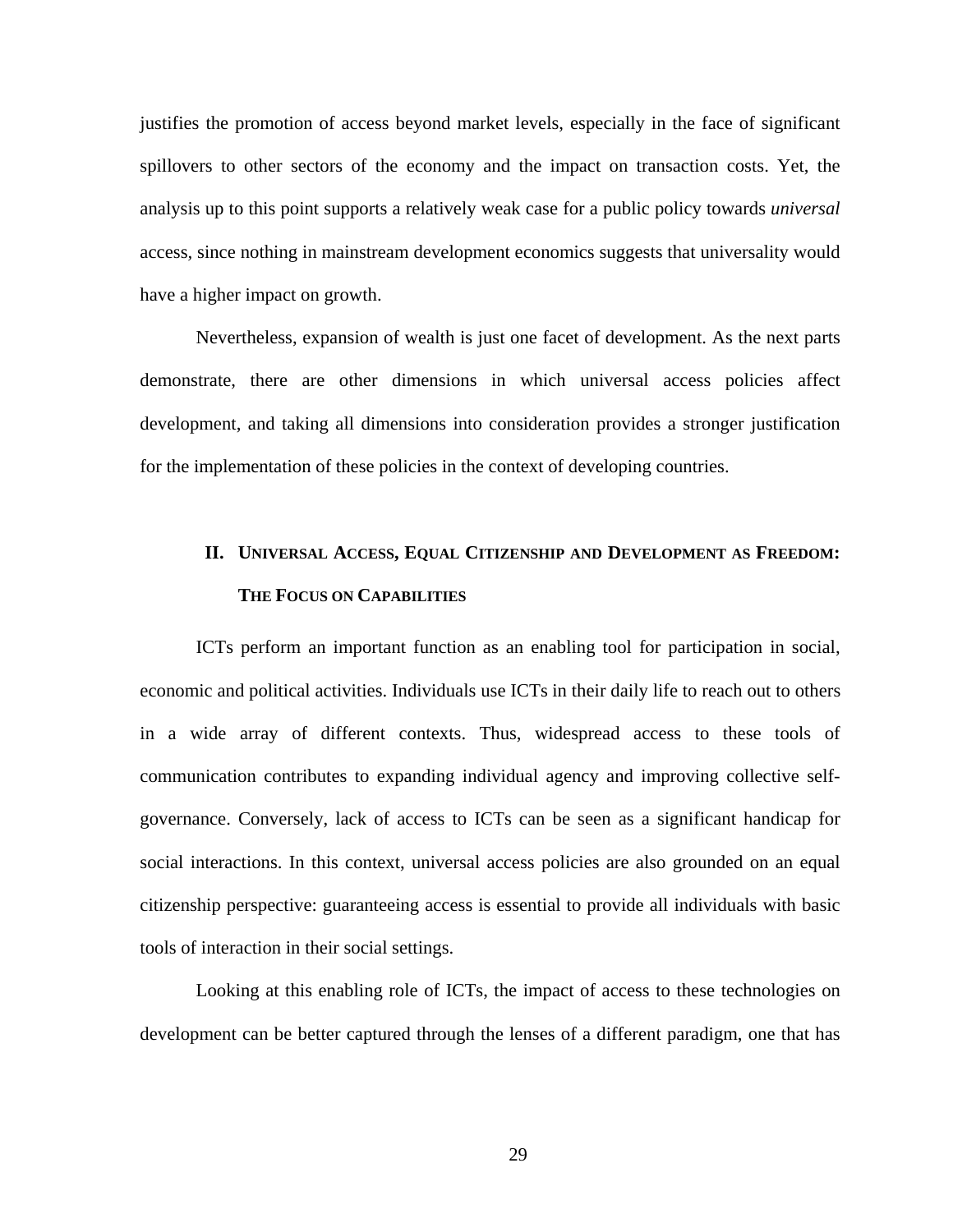been labeled *development as freedom*. 72 This approach perceives the expansion of human freedom as the core element of the development process. From this perspective, the relevance of access to ICTs does not rest on its instrumental function to economic growth, as conceived by mainstream development economics, but on its function as an enabling tool to augment human agency.

Building on this basic idea, I shall argue that the paradigm of development as freedom provides a powerful justification for the implementation of universal access policies in developing countries. I start by describing the broad framework proposed by this paradigm. In doing so, I look both at the theoretical underpinnings of this approach and at the pragmatic spin given to it the United Nations Development Program (UNDP). Then, I move on to discuss how access to information pathways can positively affect functionings and capabilities of individuals, promoting development. I conclude this part by tying the argument made here with the argument developed in Part I, in order to make a stronger claim in favor of public policies that promote universal access to ICTs.

#### A. THE CONCEPT OF DEVELOPMENT AS FREEDOM

 $\overline{a}$ 

The paradigm of development as freedom shifts the focus of development analysis. Indeed, this paradigm suggests concentrating the attention on freedoms of human beings and not on wealth created by national economies.<sup>73</sup> The wealth created is relevant only to the

 $72$  Note that this dimension of the impact of access to ICTs on development can also be partially captured through the paradigm of mainstream development economics: to the extent that the enabling function of ICTs contributes to the improvement of human capital it also affects productivity, efficiency and growth – three central themes of mainstream development economics.

 $73$  Amartya Sen presents this basic view contrasting the development as freedom approach to competing models of development:

Development can be seen, it is argued here, as a process of expanding the real freedoms that people enjoy. Focusing on human freedoms contrasts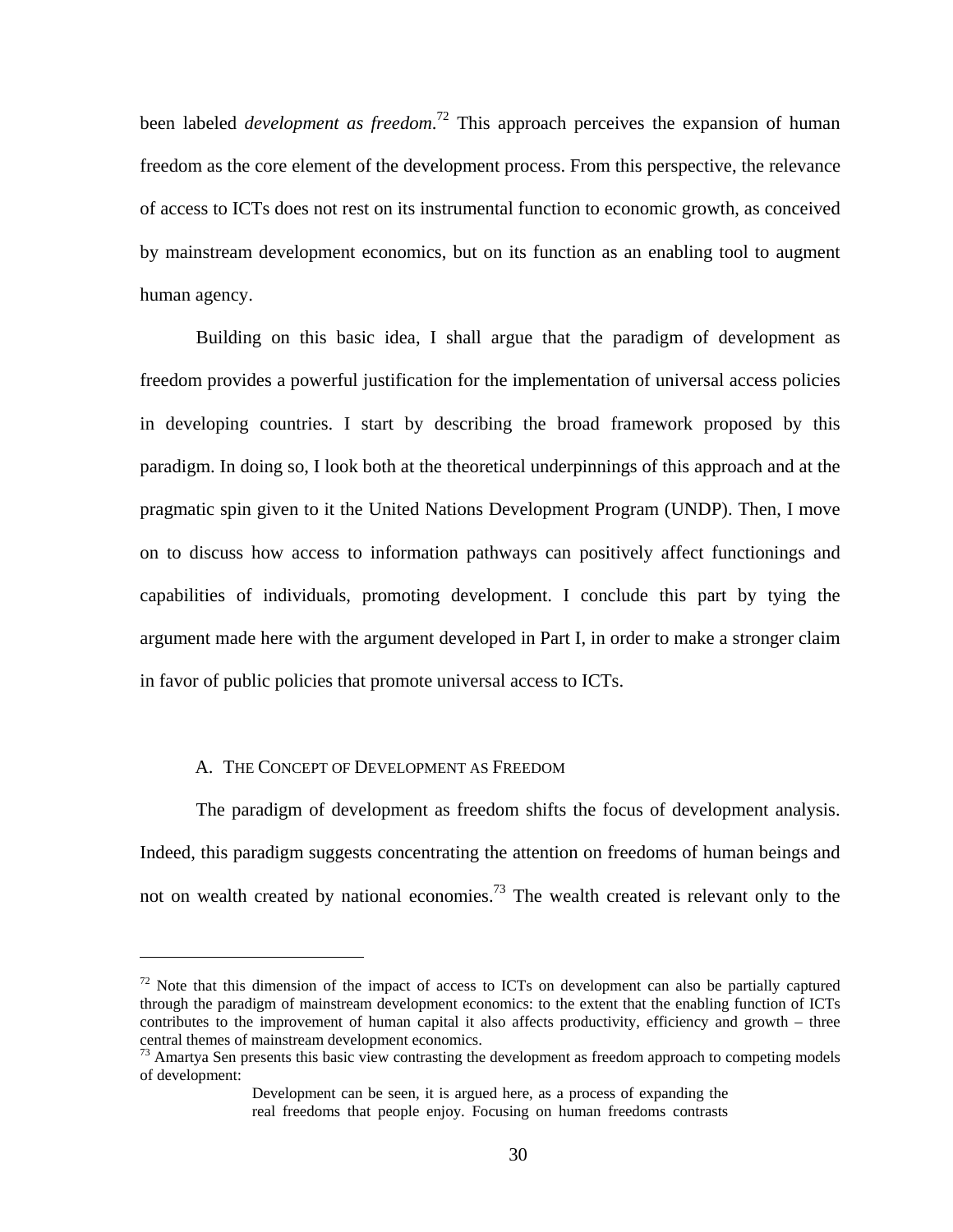extent that it is instrumental to the expansion of human freedom. This change in perspective has profound implications for the analysis of the development process as well as the prescriptions derived from such analysis.

# *i. Development as Freedom: Functionings, Capabilities and Capability Sets*

Through the concept of development as freedom, Amartya Sen has provided a comprehensive framework for the development process.<sup>74</sup> Indeed, he elaborated a broad theory that encompasses not only a particular view of development, but also a particular theory of social choice.<sup>75</sup> In doing so, Sen attacks the foundations of modern welfare economics<sup>76</sup> as well as alternative theories of justice (e.g. Rawlsian conception of justice as fairness and Nozick's libertarianism).<sup>77</sup> In the context of this work, I shall focus solely on the implications of Sen's theory to development thought, concentrating on those particularly relevant to comprehending the impact of access to ICTs on development as freedom.

with narrower views of development, such as identifying development with growth of national product, or with the rise of personal incomes, or with industrialization, or with technological advance, or with modernization.

AMARTYA SEN, DEVELOPMENT AS FREEDOM 3 (1999). 74 *See, generally,* SEN, *supra* note 73. Sen's DEVELOPMENT AS FREEDOM will serve as the primary source referred to in this analysis. This book is a synthesis of many prior works of this author. *See, e.g.,* AMARTYA SEN, CHOICE, WELFARE AND MEASUREMENT (1980), RESOURCES, VALUES AND DEVELOPMENT (1984); INEQUALITY REEXAMINED (1992) and several articles. I shall refer to Sen's prior works whenever they have particularly useful discussions of the concepts examined in this part.

 $\frac{75}{75}$  To be sure, the paradigm I am referring to is not a sole product of Sen's work. Many other scholars contributed to the concept of development as freedom. I will focus on Sen's work here because of its tremendous influence on other works that contributed to the construction of the new paradigm and because of the breadth and depth of his argument, which is unmatched in the literature of development as freedom.

<sup>&</sup>lt;sup>76</sup> Sen's quarrels with utilitarianism and welfare economics permeate his whole work. For relevant early discussions on this point see, e.g., Amartya Sen, *Rational Fools: A Critique to the Behavioral Foundations of Economic Theory,* 6 PHILOSOPHY AND PUBLIC AFFAIRS 317 (1977); *Personal Utilities and Public Judgments: or What's Wrong with Welfare Economics,* 89 ECONOMIC JOURNAL 537 (1979); *A Reply to 'Welfarism: A Defense Against Sen's Attack,'* 91 ECONOMIC JOURNAL 531 (1981). 77 *See,* SEN, *supra* note 73, at 55-74.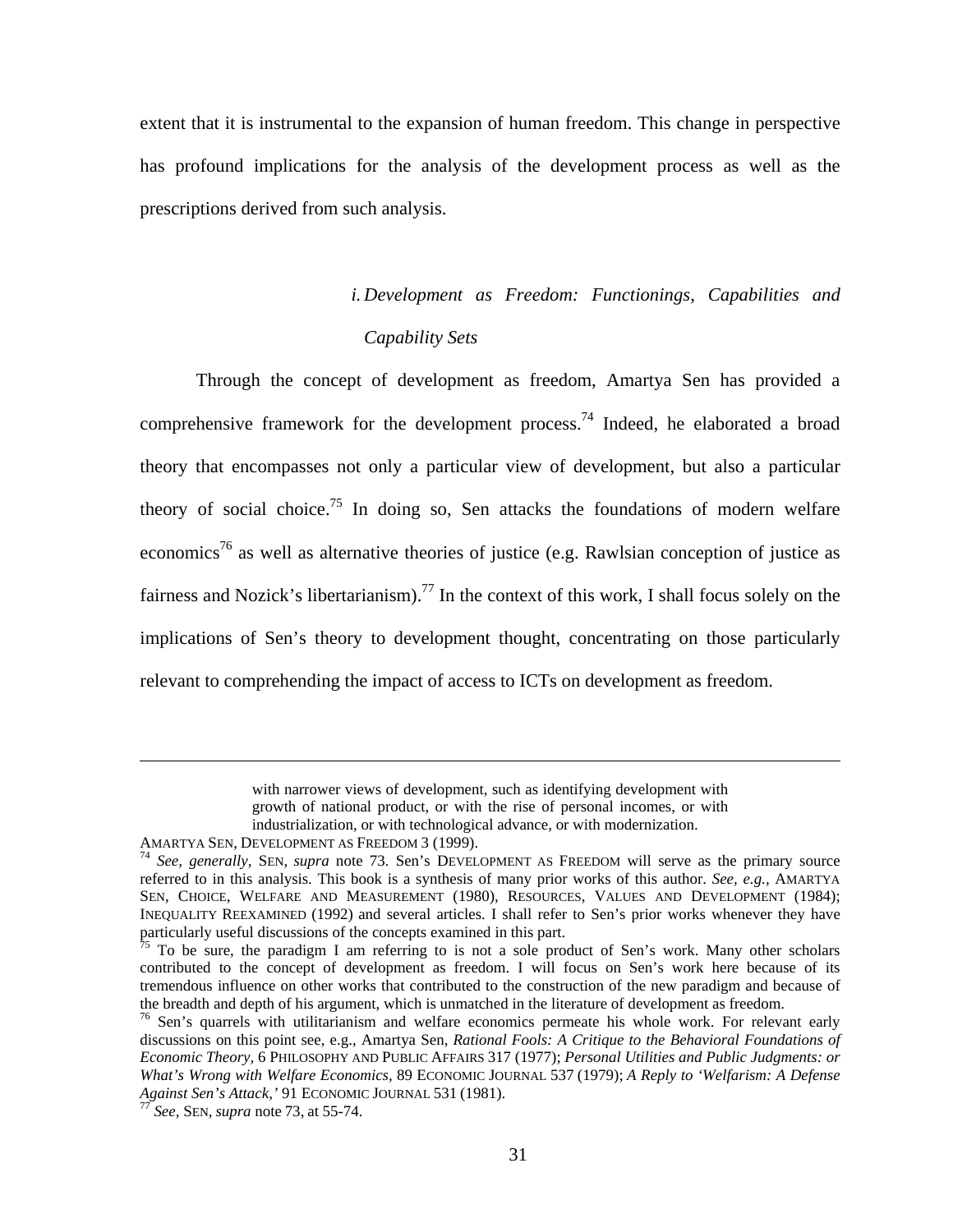Sen suggests that human freedoms are simultaneously constitutive of and instrumental to development.<sup>78</sup> They are constitutive in the sense that the development process is characterized as the reduction of deprivation and elimination of the substantive unfreedoms that affect people's well-being.<sup>79</sup> There is an intrinsic value attributed to individual agency that is not instrumental to any other end. In this particular sense, development *is* freedom. However, freedoms are also considered instruments of development, serving as means to eliminate deprivations. From the instrumental perspective, he is concerned with "the way different kinds of rights, opportunities, and entitlements contribute to the expansion of human freedom in general.<sup>80</sup> Different kinds of instrumental freedoms interact with each other contributing to the overall advancement of human freedom as a constitutive element. In this sense, development is *achieved through* instrumental freedoms. $81$ 

There are five instrumental freedoms considered particularly relevant for the development process: (1) political freedoms, (2) economic facilities, (3) social opportunities, (4) transparency guarantees and (5) protective security.<sup>82</sup> Political freedoms and social opportunities are particularly important in the context of the argument made in this article, deserving some special attention. Political freedoms relate to the ability that people have to participate in the decision-making structures of their polity. They include the opportunity to receive information about the political process in order to scrutinize it, as well as the

<sup>&</sup>lt;sup>78</sup> *Id.* at 36-37.<br><sup>79</sup> *Id.* at 3.<br><sup>80</sup> *Id.* at 37.<br><sup>81</sup> Putting freedom in the center stage of the development process represents an important shift in the conception of development policies. Instead of conceiving the deprived individuals of developing countries as mere beneficiaries of the development process, this approach conceives individuals as the agents of change that can lead to development. In Sen's words: "The people have to be seen in this perspective, as being actively involved – given the opportunity – in shaping their on destiny, and not just as passive recipients of the fruits of cunning development programs." *Id.* at 53. <sup>82</sup> *Id.* at 38-40.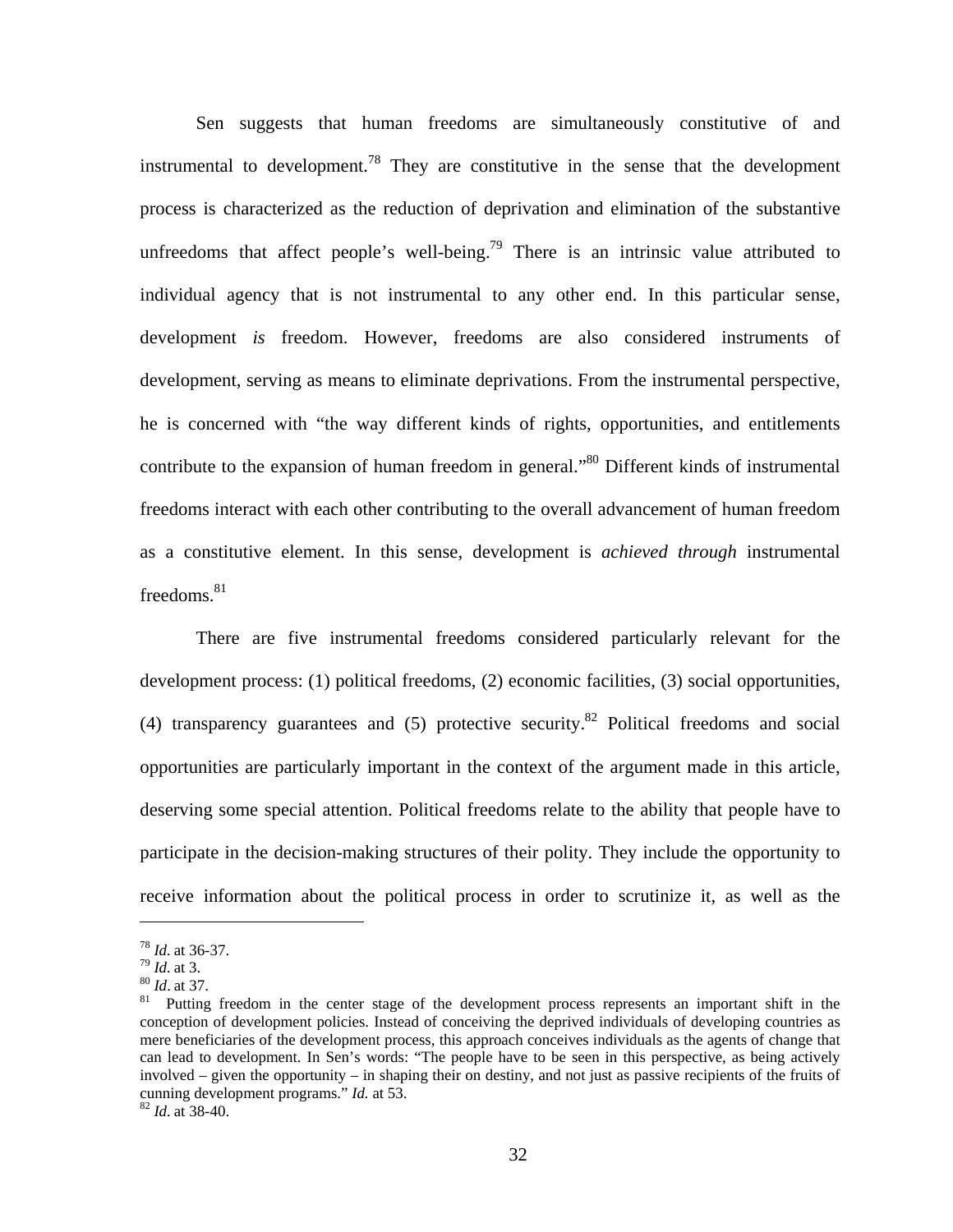possibility of reaching out to participate in the public debate. Social opportunities refer to arrangements made to provide education, health care and other facilities that enhance individuals' substantive freedom. These facilities affect the ability of individuals to conduct their own private life and to participate effectively in the social, economic and political realms of society. In this context, the enabling role of ICTs has significant influence both on political freedoms and social-economic opportunities in contemporary society.

Expanding substantive freedoms improves the ability of individuals to choose the life they have reasons to value. This ability is the crucial aspect of the concept of development as freedom, and it is articulated in two interrelated levels: functionings and capabilities.<sup>83</sup> According to Sen, "living may be seen as consisting of a set of interrelated 'functionings', consisting of beings and doings."<sup>84</sup> Functionings can be activities (such as eating, reading and seeing), or states of beings (like being well nourished, being literate, not being ashamed of poverty).<sup>85</sup> The actual level of achievement of functionings that a person enjoys is understood as a "vector of functionings", and it can be seen as a primary measure of wellbeing.<sup>86</sup> On another level, individual's "capability" is understood as the alternative combinations of functionings that she can achieve. In this sense, capabilities are identified with the positive freedoms that a person has to develop certain functionings (i.e. freedom "to do this" or freedom "to be that"). <sup>87</sup> The "capability set", in turn, consists of the set of different feasible vectors of functionings that can be achieved by a person. Thus, the

<u>.</u>

<sup>&</sup>lt;sup>83</sup> *Id.* at 74-76.<br><sup>84</sup> SEN, INEQUALITY REEXAMINED, *supra* note 74, at 39.<br><sup>85</sup> Amartya Sen, *Well-Being, Agency and Freedom: Well-Being and Freedom*, The Dewey Lectures 1984, 82 JOURNAL PHILOSOPHY 197-198 (1985). 86 *Id.* at 198. 87 *Id.* at 201*. See also* SEN, *supra* note 73, at 75. For other insightful discussions about the concept of

capabilities see SEN, INEQUALITY REEXAMINED, *supra* note 74, at 39-55; SEN, RESOURCES VALUES AND DEVELOPMENT, *supra* note 74, at 307-324.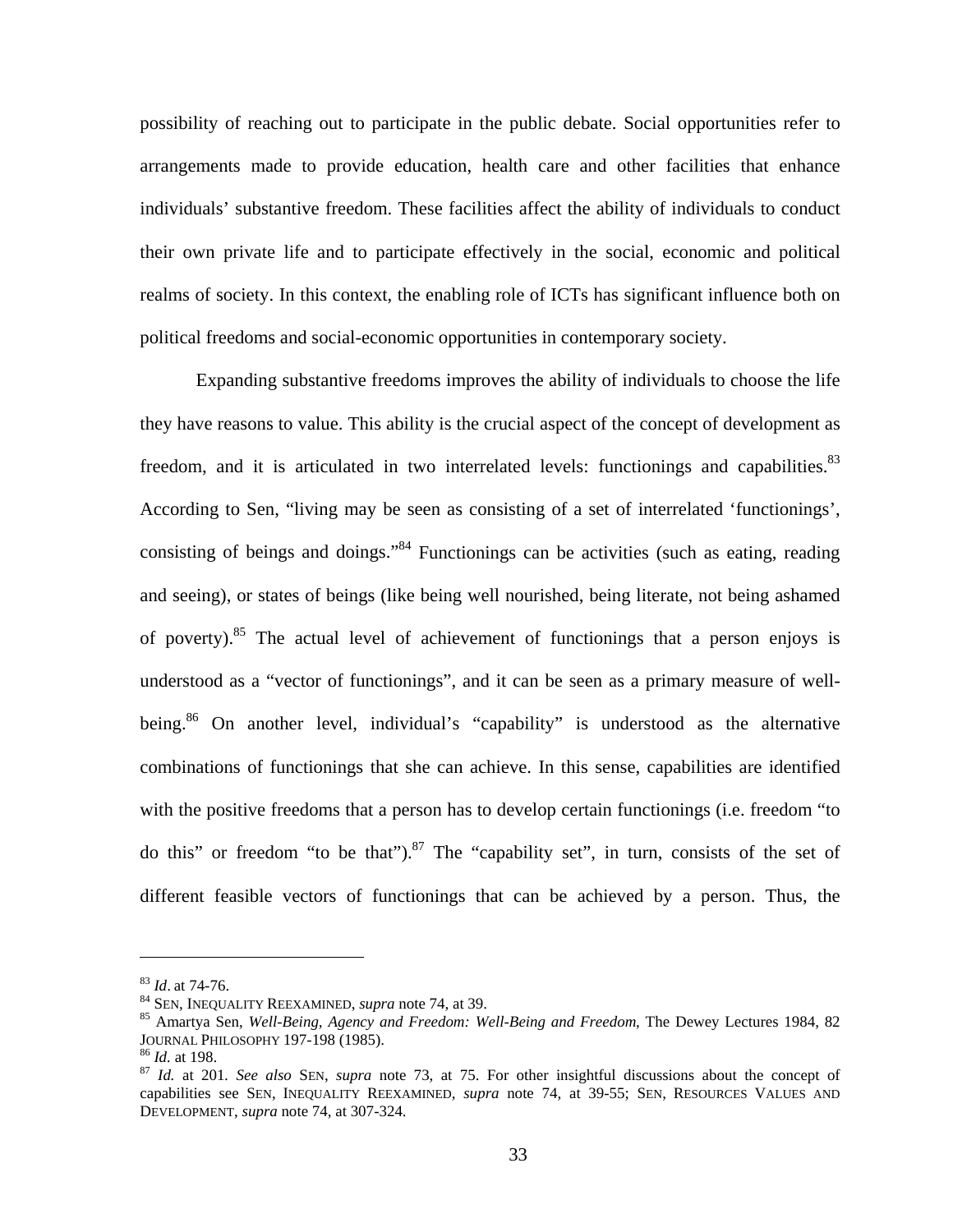capability set can be identified with the actual opportunities a person has to lead her own life, developing whatever functionings she considers relevant.

Sen argues that both the actual functionings achieved (what a person *does* or *is*) and the capabilities to achieve certain functionings (what a person *has the opportunity* to do or to be) are important elements of well-being.<sup>88</sup> The freedom to achieve functionings may not be fully realized because of the individual's own choice and, even then, it is a crucial aspect of well-being. In fact, it is quite different not to achieve a certain functioning because it is not within the capability set and not to achieve the same functioning because one has chosen not to, although it was within her capability set. $89$ 

The formulation of development as freedom synthesized above is inherently pluralistic.<sup>90</sup> Some fuctionings and capabilities may be considered more important than others and it is impossible to establish *a priori* the weights attributed to each of them. Sen acknowledges that the identification of relevant functionings and capabilities and the attribution of different weights to them imply difficult value judgments. However, he argues that such value judgments are inherent to any actual evaluation of states of affairs and, therefore, it is no comfort to attempt to evade these judgments by choosing some apparently homogeneous metric (e.g. "income" or "utility") according to which it would be possible to measure and compare everyone's advantages. There is no magic formula to reach this

<sup>88</sup> SEN, *supra* note 73, at 75.

<sup>&</sup>lt;sup>89</sup> This quasi intuitive observation is made clear with a particularly sharp example: "Fasting is not the same thing as being forced to starve. Having the option of eating makes fasting what it is, to wit, choosing not to eat when one could have eaten." *Id.* at 76.

<sup>90</sup> *Id.* at 76. *See also* Amartya Sen, *Well-Being, Agency and Freedom: Freedom and Agency*, The Dewey Lectures 1984, 82 JOURNAL PHILOSOPHY 169, 204-208 (1985) (discussing the pluralism of the moral analysis associated with a conception of well-being focused on positive freedoms).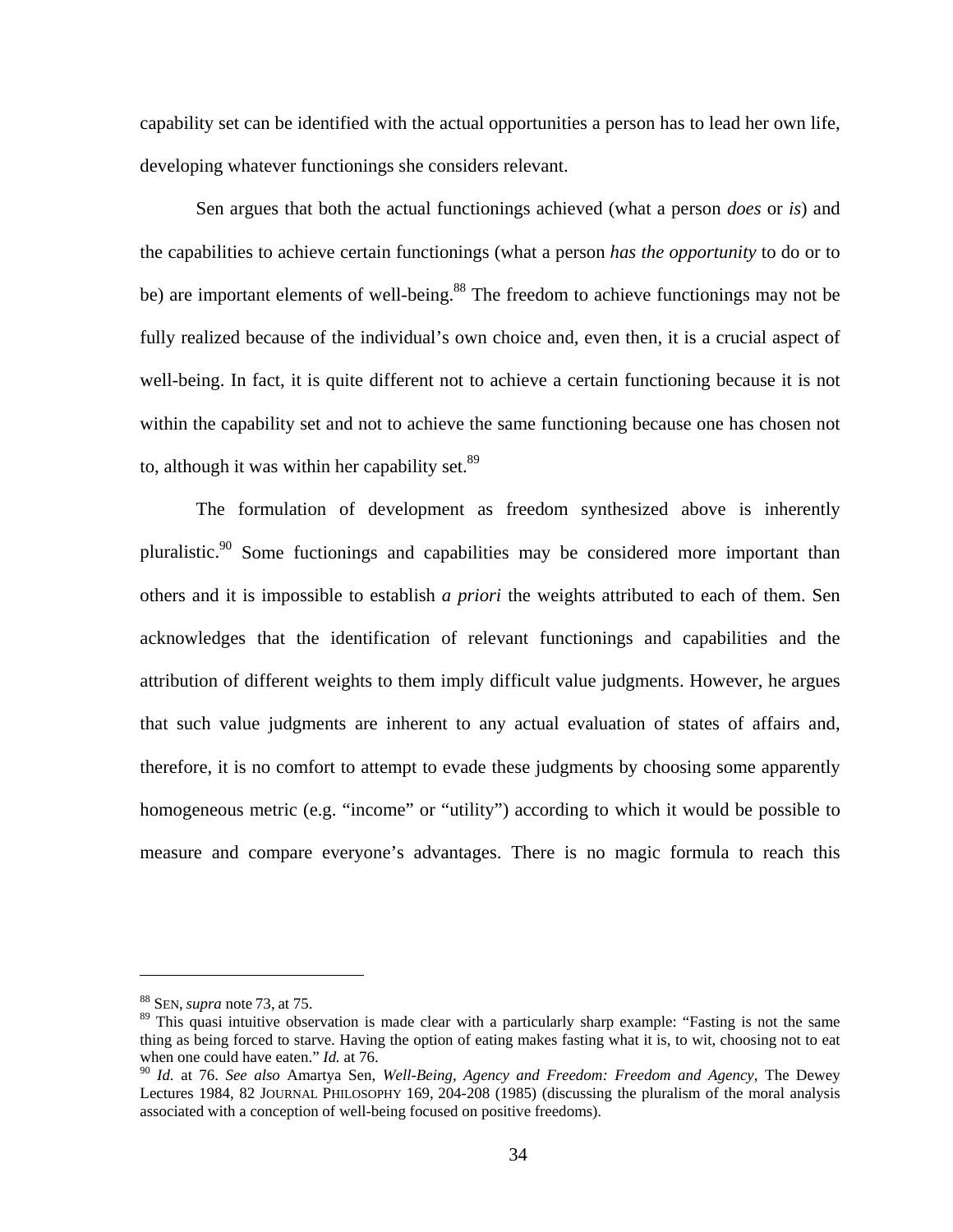balance of values, which must be a product of reasoned evaluation coupled with democratic  $decision-making$  processes. $91$ 

However troubling, this difficulty does not impede the identification of some basic capabilities that are crucial for overall human freedom. For instance, there is a certain consensus that the abilities to live a long and healthy life, to have access to knowledge, to have access to resources necessary for a decent standard of living and to participate in the life of a community are basic capabilities that would receive considerable weight in almost any account of social good.<sup>92</sup> As I shall argue below, the opportunity to access information and to communicate with others is also a relevant capability that must be addressed in development strategies. It is important to notice that these basic capabilities are also instrumental to one another, so that the expansion of one freedom tends to produce positive effects on others.<sup>93</sup>

The perspective of development as freedom is not immune to criticism. On the contrary, scholars searching for a hard-edged theory of development, grounded on formal mathematical models, and supported by robust empirical data tend to be very skeptical and puzzled by the softness and malleability of this approach. This is especially true of scholars affiliated to mainstream development economics, who demand objective measures of

 $91$  Sen's view is summarized in the following excerpt: "in arriving at an 'agreed' range for social evaluation (for example, in social studies of poverty), there has to be some consensus on weights, or at least on range of weights. This is a 'social choice' exercise, and it requires public discussion and a democratic understanding and acceptance." SEN, *supra* note 73, at 78-79. As mentioned before, Sen does not avoid the difficult issues of social choice. On the contrary, he has produced many works in this field. However, this is not the opportunity to get into a detailed discussion of his view of how the referred "exercise of social choice" should actually be carried out. For a discussion of Sen's approach to social choice, see Amartya Sen, *The Possibility of Social Choice*, 89 AMERICAN ECONOMIC REVIEW 349 (1999); SEN, *supra* note 73, at 249-281; AMARTYA SEN, RATIONALITY AND FREEDOM (2002).

 $92$  The consensus around these basic capabilities is embodied in the Human Development Report, and to a limited extent in the Human Developed Index (HDI), which is a well-accepted measure of development worldwide. I shall get back to this point when I specifically address the adoption of the development as freedom approach to development by the United Nations Development Program (UNDP). *See* Section II (A) (ii), *infra.* 

<sup>93</sup> SEN, *supra* note 73, at 4-5. This explains how a basic freedom such as the *ability to participate in the life of the community* can also be related to an instrumental freedom identified as *social opportunity to participate in the social and political realms of society*.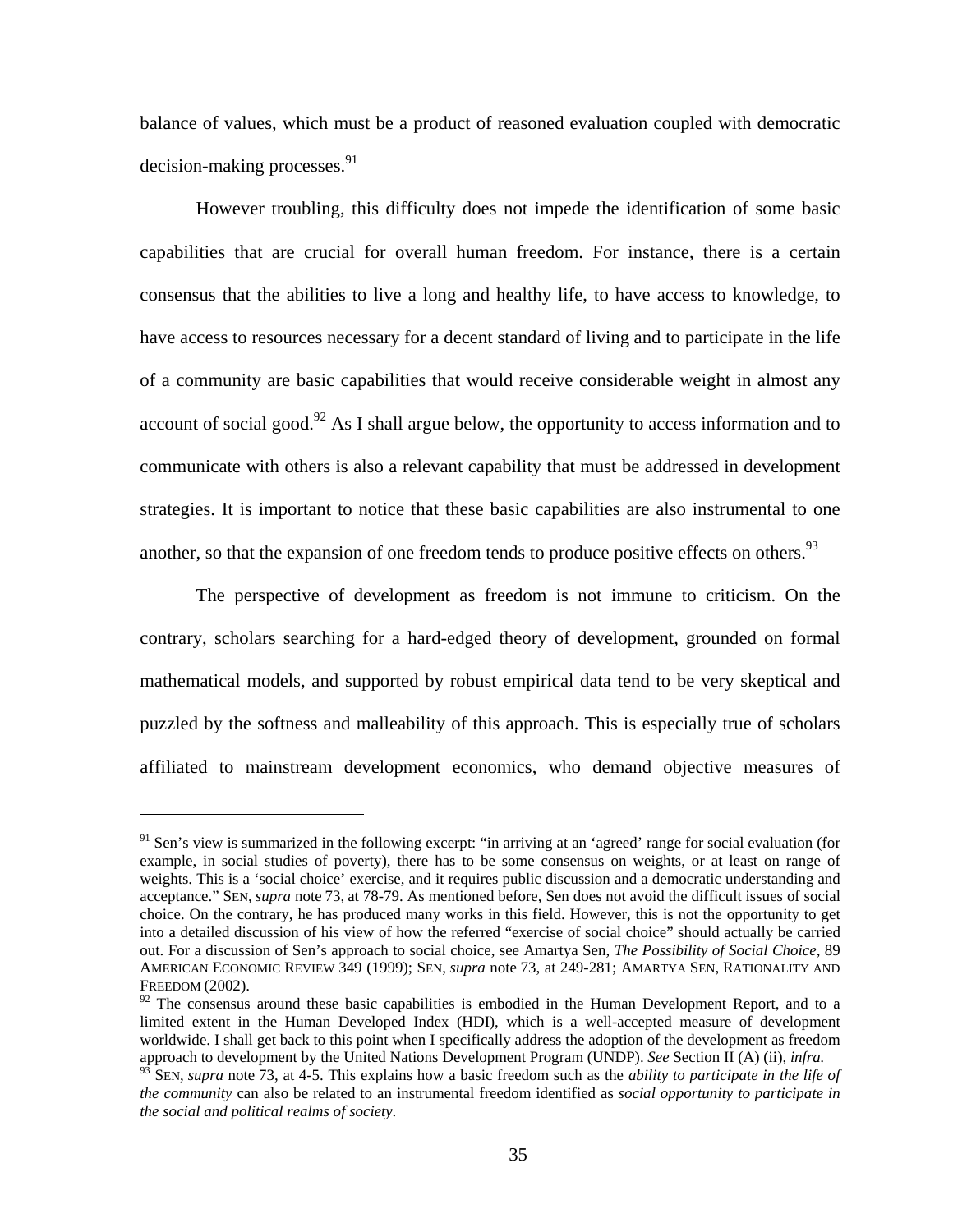development, usually focused on economic growth.<sup>94</sup> Because the approach of development as freedom deviates from neoclassical models of welfare economics and introduces changes in deeply rooted assumptions of these models, scholars in the mainstream tradition tend to doubt the explanatory potential of this emerging paradigm.

In the face of this type of criticism, the common answer in the development as freedom tradition is to point out that the obsession with the metrics of growth and income per capita artificially reduces the complexity of the development process. The focus on growth and income provides only the illusion of certainty, grounded on many implicit value judgments.<sup>95</sup> Therefore, the argument goes, it is important to understand the complexity of reality and to explicitly face the value judgments involved in the assessment of development.

There is a more subtle critique to the paradigm of development as freedom: by shifting deeply rooted perceptions in economics, and proposing a broader informational basis to evaluate the development process (i.e. evaluating freedoms and not utility or income), this paradigm takes up the very hard task of developing a much more complex theory than the main competing models available until now. For this reason, the freedom approach still remains very incomplete and its potential explanatory power has yet to be constructed on the foundations established by Amartya Sen and others.<sup>96</sup> There is clearly some truth in this type

 $94$  Srinivasan presents a particular acute critique to the conception of development as freedom and its application by the UNDP. In relation to Sen's theory, he presents two main claims. First, he argues that mainstream development economics has always acknowledged the instrumental role of growth in the expansion of human choices and therefore the development as freedom approach does not innovate in this respect. Second, he argues that it is mistaken to attempt to compare functionings among nations, since these functionings are valued differently in different places and cultures. *See, e.g.,* T. N. Srinivasan, *Human Development: A New Paradigm or Reinvention of the Wheel?,* 84 AMERICAN ECONOMIC REVIEW 238, 238-240 (1994).

<sup>&</sup>lt;sup>96</sup> Robert Sugden makes this point in a fairly balanced review of Sen's Inequality Reexamined. See Robert Sugden, *Welfare, Resources, and Capabilities: A Review of Inequality Reexamined by Amartya Sen,* 31 JOURNAL OF ECONOMIC LITERATURE 1947, 1954 (1993) ("it does seem to be clear that, were a complete theory to be built on the foundations that Sen has laid out, it would be considerably more complex than its main rivals")*.*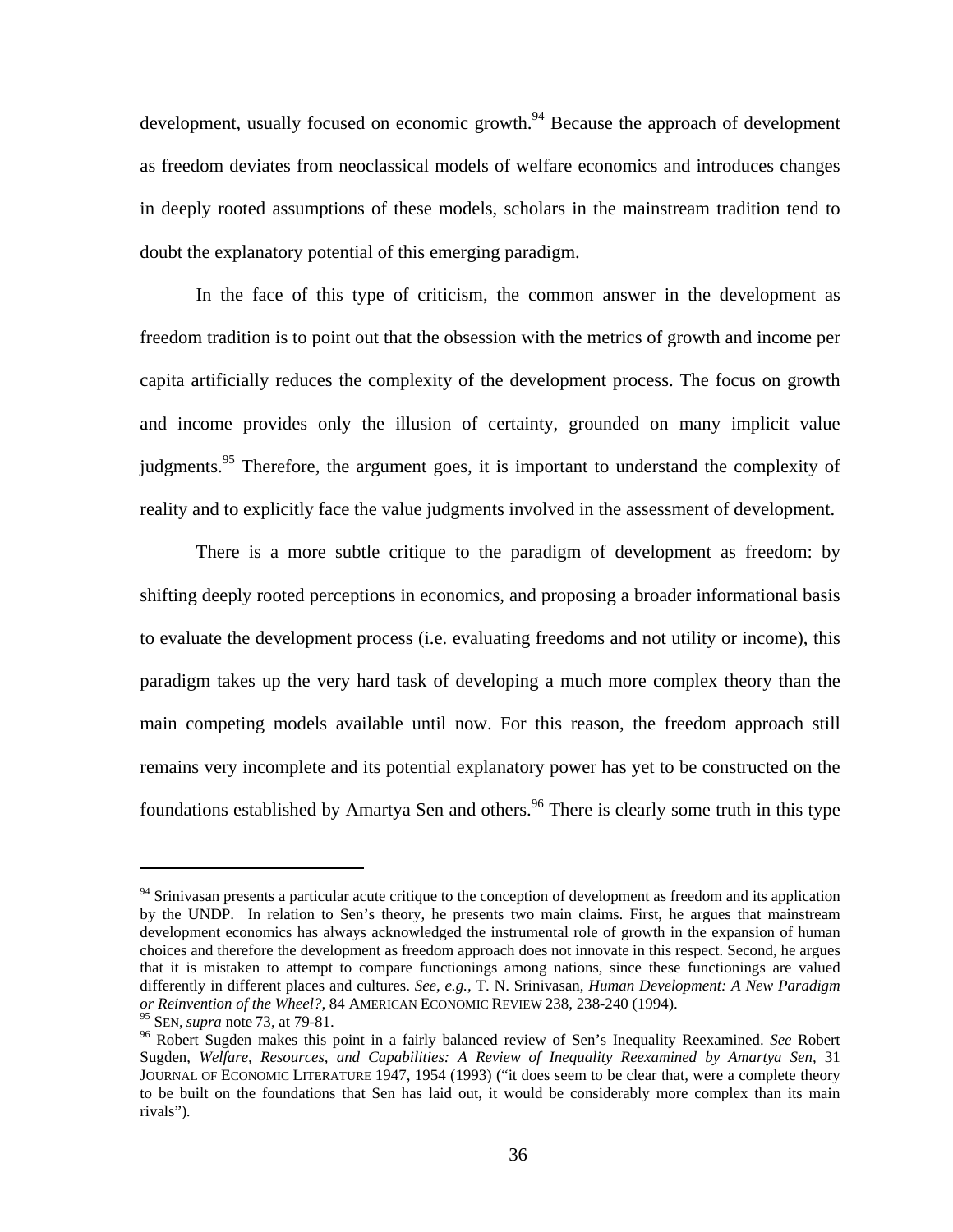of critique, which does not attack the foundations of the development as freedom paradigm, but exposes the difficulties that lie ahead.

Despite possible critiques regarding its softness and incompleteness, this approach provides a promising and powerful analytical framework for the development process. On one hand, this paradigm proposes new descriptive approaches, shifting the focus of analysis from income and growth to functionings and capabilities. On the other hand, it introduces important normative innovations, dislocating the attention from judgments based on maximization of welfare to judgments based on expansion of freedoms. These are important steps towards the understanding of the development process.

Moreover, it is relevant to reaffirm that the new paradigm does not deny the importance of growth for development. On the contrary, the freedom approach sees growth as a crucial dimension of development.<sup>97</sup> Actually, this approach incorporates many considerations made by mainstream development economics in a different and broader theoretical framework. To be sure, development as freedom significantly departs from mainstream development economics in many aspects, establishing different methodological, behavioral and normative assumptions. However, both paradigms are not mutually exclusive given that economic growth remains an important element of both. Thus, theoretically, policies that aim at fostering growth, directly contributing to the expansion of human

<sup>97</sup> Sen makes this point several times during the construction of his argument of development as freedom. *See* SEN, *supra* note 73, at 20 ("the role of income and wealth – important as it is along with other influences – has to be integrated into a broader and fuller picture of success and deprivation"). *Id.* at 40 (arguing that economic growth contributes to development through the increase of private incomes and expansion of social services). As a flip side of the argument that growth contributes to the expansion of capabilities, Sen also acknowledges that the notions of poverty as inadequacy of capabilities and poverty as lowness of income are related, "since income is such an important means to capabilities." *Id.* at 90. These are just some examples of the integration of growth concerns in the paradigm of development as freedom.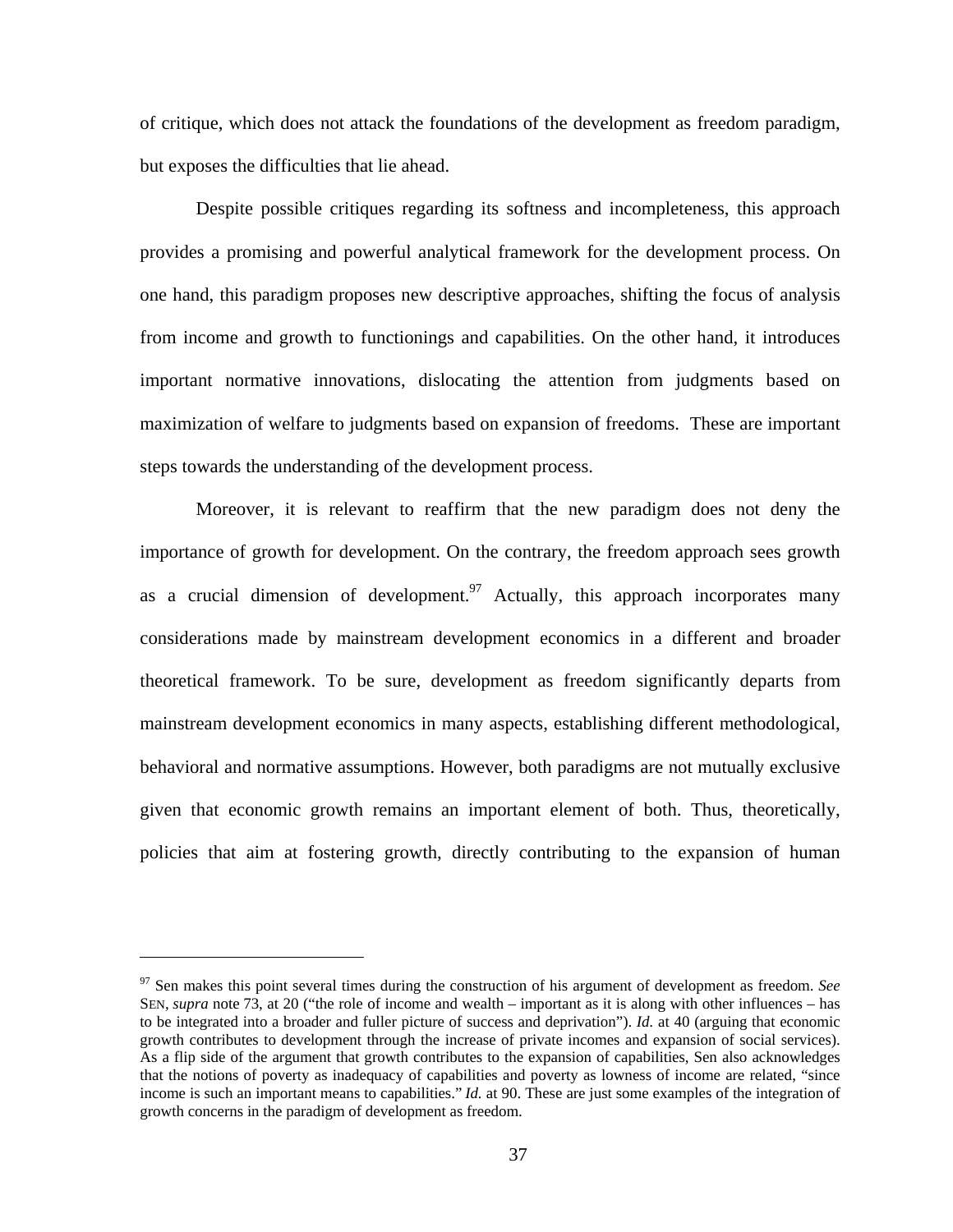capabilities, would perfectly fit in the prescriptions derived from both paradigms of development.

The development as freedom approach has had a significant impact not only in academic circles, but also in the policy debates conducted in national and international arenas. This paradigm gained momentum in policymaking activities when the United Nations Development Program (UNDP) embraced it during the 90s. In fact, the UNDP played an important role in the creation of analytic tools and diffusion of policy recommendations within the theoretical foundations of development as freedom. Given the importance of this pragmatic twist for concrete policy considerations, I now turn my attention to it.

# *ii. UNDP and Development as Freedom: From Theory to Policymaking, with a Twist*

Building on the theoretical framework developed by Amartya Sen, and on the pragmatic insights of Mahbub ul Haq,<sup>98</sup> the United Nations Development Program launched the groundbreaking Human Development Report (HDR) in 1990. The first HDR defined human development as a "process of enlarging people's choices"<sup>99</sup> – a clear reference to the concept of the capability set discussed above. The report proposed an explicit shift in the evaluative approach to development. Suggesting that the use of income as a proxy for all human choices was only partially appropriate, the report went on to propose ways to evaluate the expansion of human capabilities. The HDR established a new approach to analyzing the development process and, based on that analysis, it went on to make a series of policy

1

<sup>98</sup> Haq is considered the father of the Human Development Report and the Human Development Index. *See, generally, MAHBUB UL HAQ, REFLECTIONS ON HUMAN DEVELOPMENT (1995).*<br><sup>99</sup> UNITED NATIONS DEVELOPMENT PROGRAM (UNDP), HUMAN DEVELOPMENT REPORT 10 (1990).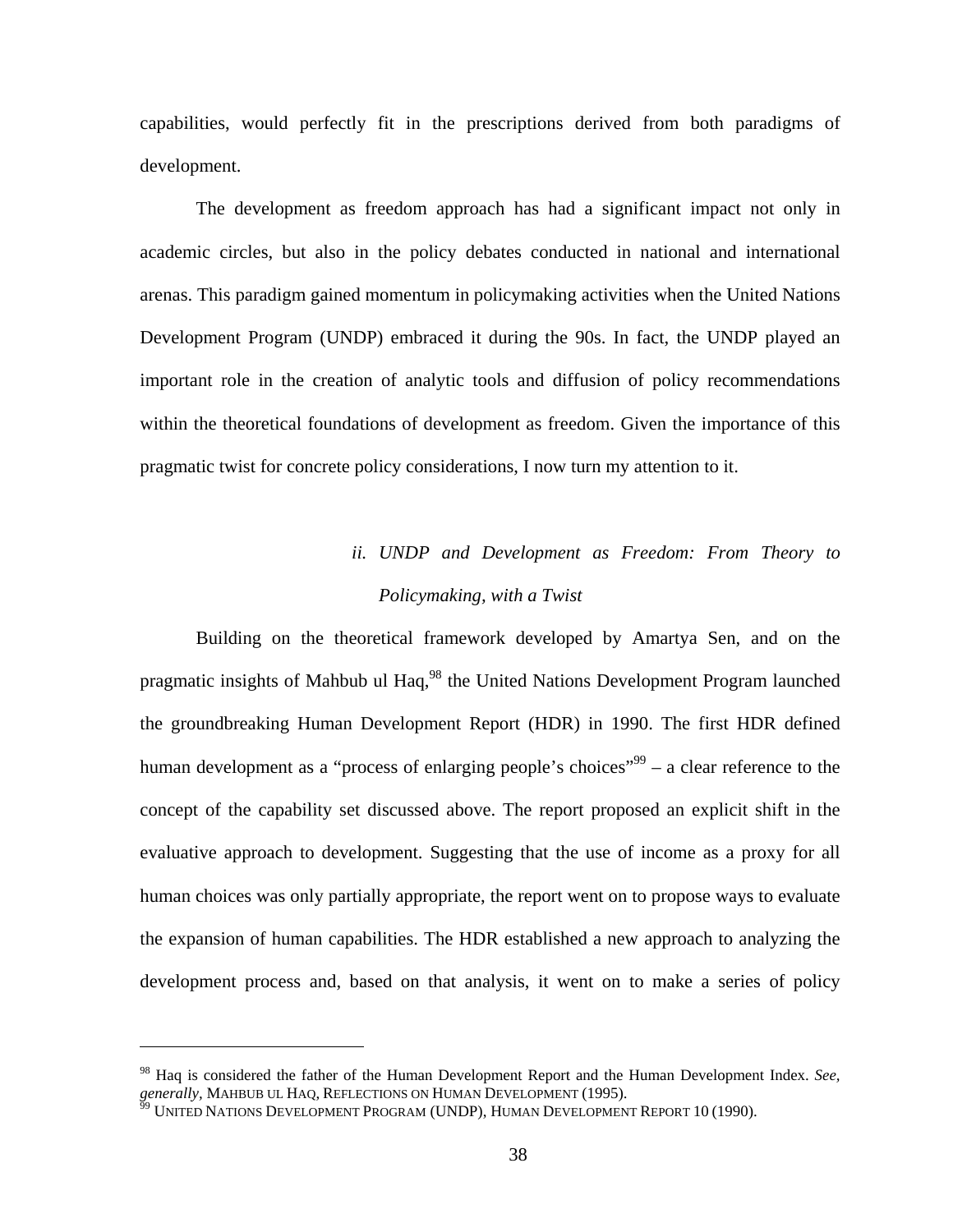recommendations. In sum, the UNDP took the development as freedom approach and transformed it into a powerful tool of assessment and prescription, through a series of simplifications and a fair dose of pragmatism. Since 1990, the UNDP has published annual HDRs, which have become major references in the development policy arena.<sup>100</sup>

On the evaluative dimension, the HDR identified three basic capabilities that could be considered constitutive of development: the abilities to lead a long and healthy life, to be educated, and to enjoy a decent standard of living.<sup>101</sup> Given these basic capabilities, the report went on to present its main innovative tool for development assessment: the Human Development Index (HDI) – a new proxy to evaluate human development. The HDI was constructed as a sum of three indicators that would serve as proxies of each of the basic capabilities.102 More recently, a fourth basic capability was recognized by the UNDP: the ability to participate in the life of the community.<sup>103</sup> However, given the difficulty of measuring this capability, it has not been included in the HDI.

Even though many other capabilities were explicitly referred to as part of the development process, those mentioned above were considered the most basic, the ones on which all others would depend upon in one way or another. The aim of the HDR was to select capabilities that were both universally valued and so basic to human life that their lack

 $100$  For an appraisal of the first ten years of HDR publication and its impact in the discussion of development, *see* AMARTYA SEN, *A Decade of Human Development,* 1 JOURNAL OF HUMAN DEVELOPMENT 17 (2000) [hereinafter Sen, *A Decade of Human Development*].<br><sup>101</sup> UNITED NATIONS DEVELOPMENT PROGRAM (UNDP), HUMAN DEVELOPMENT REPORT 10 (1990).<br><sup>102</sup> The indicators are respectively: *life expectancy at birth* for long and health

*school enrollment* for education and *GDP per capita (PPP\$)* for standard of living. These three indicators are normalized, scaled and added up to form HDI. My interest here is in the choice of basic capabilities to form the HDI, rather than in the methodology used to compose the index. Thus, a detailed discussion of the methodology is beyond the scope of my analysis. For an enlightening explanation of the HDI and its methodology, see Selim Jahan, *Measuring living standard and poverty: Human Development Index as an alternative measure*, *at*  http://www.umass.edu/peri/pdfs/glw\_jahan.pdf. For critiques on the methodology used by the UNDP from a perspective of mainstream development economics, *see Srinivasan, supra* note 94, at 240-241.<br><sup>103</sup> UNITED NATIONS DEVELOPMENT PROGRAM (UNDP), HUMAN DEVELOP REPORT 9 (1999).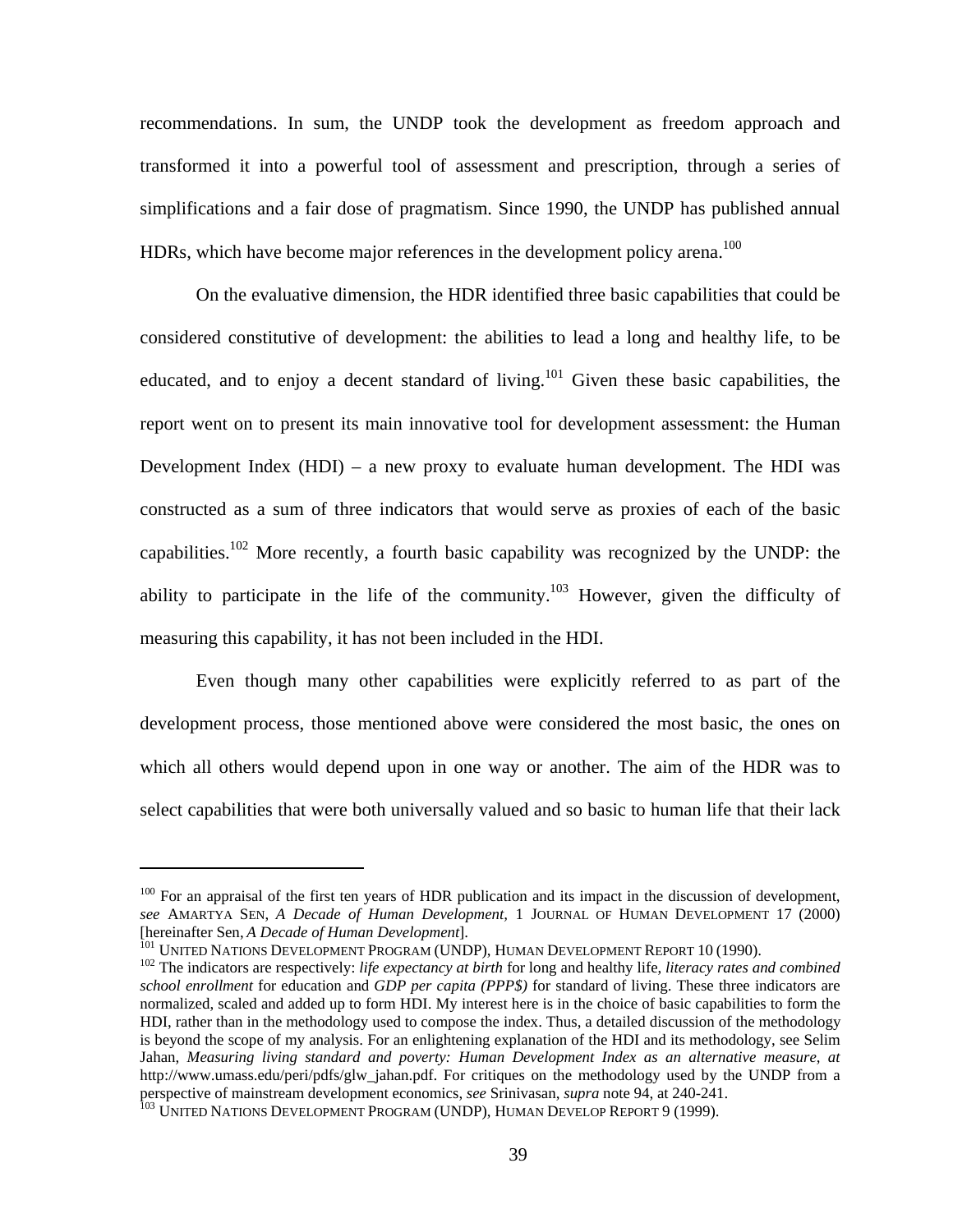would foreclose many options.<sup>104</sup> Focusing on some core capabilities is obviously a simplification of Sen's framework as described above, but this analytical move made the HDI manageable and attractive for policy considerations – the index is a simple and useful proxy. At the same time, this simplification might exclude many other important elements from the policy agenda. For that reason, throughout the 90s, HDRs attempted to focus on many other relevant capabilities, demonstrating that the evaluation of development also means opening a reasoned debate about which capabilities are relevant for human wellbeing. $105$ 

These innovations in the evaluative approach to development had great influence on policy considerations to foster the development process. In the context of mainstream development economics, as discussed above, the main goal of public policy in the development arena was conceived as the promotion of economic growth and expansion of wealth. According to the freedom approach, while growth remains an important objective, the role of public policy is envisaged as the expansion of human freedoms (i.e. functionings and capabilities). In this sense, the change in perception about what development actually *is*  led to a shift in the view of what *should* be done to foster development.<sup>106</sup>

An illustration contrasting the two approaches and their impact on policy considerations can be helpful. The concentration of mainstream development economics on income and growth indicators leads to the presumption that a country with higher or

<sup>&</sup>lt;sup>104</sup> The criteria for choosing the basic capabilities were discussed by the Director of the Human Development Report in a recent paper. *See* Sakiko Fukuda-Parr, *Rescuing the Human Development Concept from the HDI: Reflections on a New Agenda* 7-9*, at* http://hdr.undp.org/docs/training/oxford/readings/fukudaparr\_Rescuing.pdf.

<sup>105</sup> *See* Sen, *A Decade of Human Development*, *supra* note 100, at 22 ("the world of evaluation was open to pragmatic reasoning, invoking different kinds of argument within a broad and permissive framework of reasoned social evaluation"). In this context, I shall argue in the next section that one important capability in the contemporary world is the ability to access information and communicate with others. 106 Although in a different setting, Mashaw points out the crucial relationship between perceptions of the world

and prescriptions to modify it. *See,* JERRY MASHAW, GREED, CHAOS AND GOVERNMENT 3-4 (1997).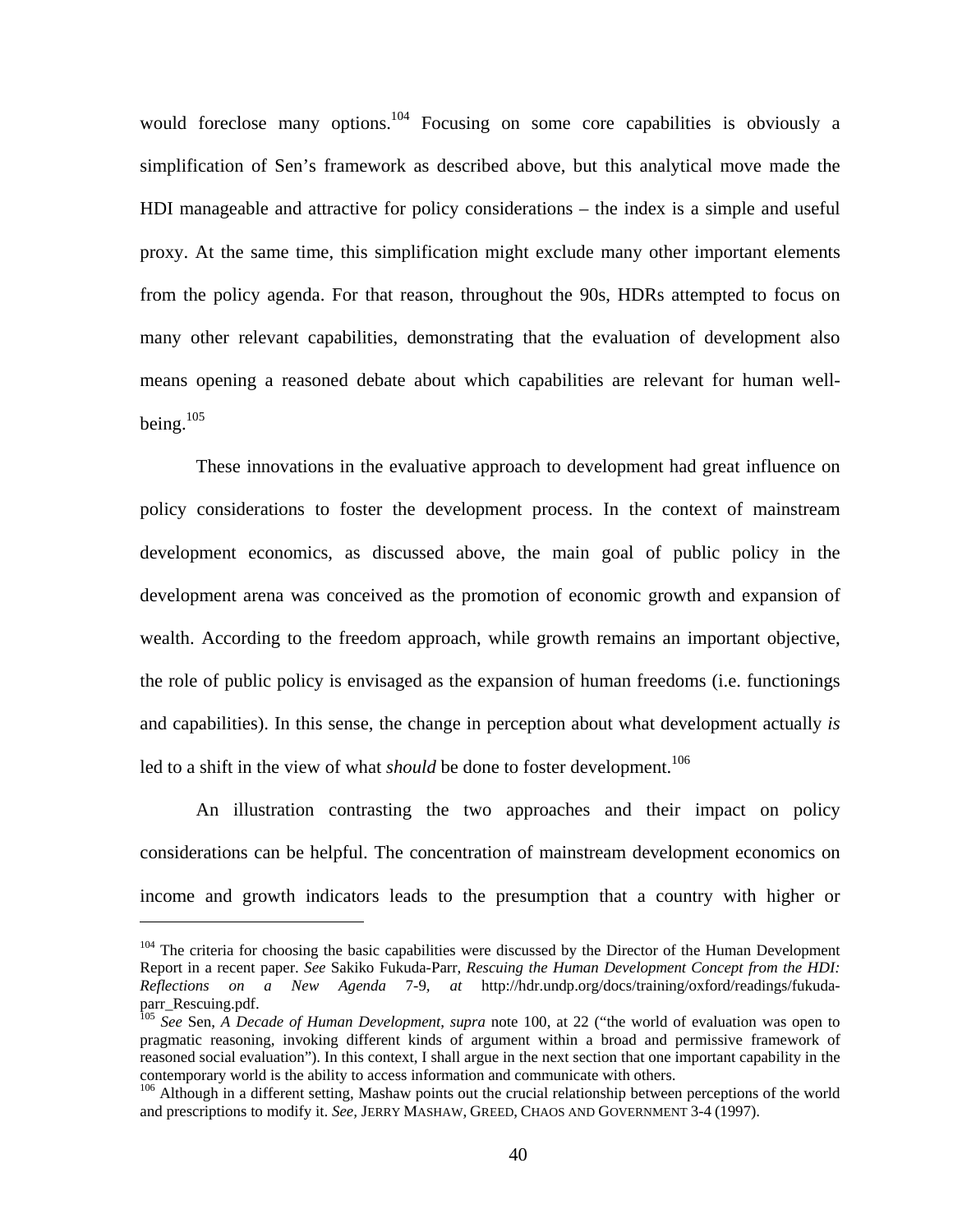equivalent income per capita and rapid economic growth would necessarily be "better off" than a country with lower or equivalent income per capita and slow economic growth. Therefore, in this view, national governments should work to promote growth in order to raise income per capita. However, when we expand the notion of development, looking at indicators that reflect actual human capabilities, we find a very different picture.<sup>107</sup> Among countries that have experienced rapid economic growth, there are some with great success in raising the length and quality of life (e.g. South Korea and Taiwan) and some that have not been as successful (e.g. Brazil). Therefore, policies focusing exclusively on economic growth may be missing some of the most important aspects of the development process.

Indeed, given the broader evaluative perspective, public policies should be designed to expand capabilities. The positive impact of public policies on growth is relevant in so far such impact is translated into human freedom. Moreover, certain policies towards the expansion of human freedom may have little or no impact on growth and still be regarded as extremely important from the freedom perspective. As a general matter, public policies towards the expansion of capabilities are important in and of themselves, and not because of any instrumental relationship with economic growth.

In this framework, the relationship between universal access policies and development must be analyzed with reference to the impact of these policies on the expansion of human capabilities. The next section addresses this issue, arguing that such impact is positive and significant, *justifying* and even *requiring* governmental action towards the expansion of access to ICTs in developing countries.

1

<sup>107</sup> The example used here is taken from Amartya Sen. SEN, *supra* note 73, 44-46. For an analogous illustration see UNITED NATIONS DEVELOPMENT PROGRAM (UNDP), HUMAN DEVELOPMENT REPORT 9, Table 1.1, (1990) (showing discrepancies in income per capita and achievements in basic capabilities of various countries).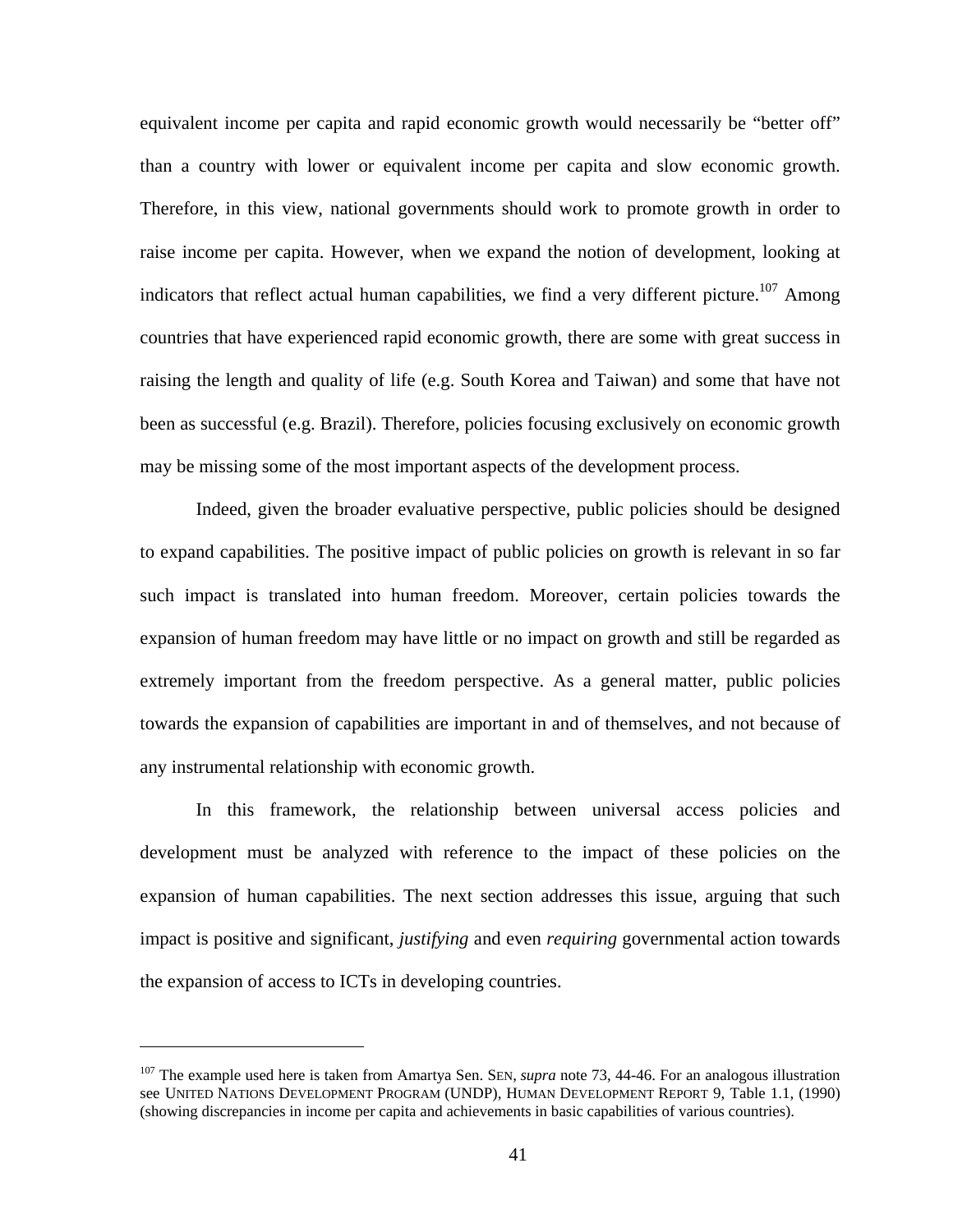### B. UNIVERSAL ACCESS POLICIES AND THEIR IMPACT ON FREEDOMS, FUNCTIONINGS AND CAPABILITIES

The rapid technological changes of the 90s generated great optimism regarding the possible impact of ICTs in human well-being. However, we have not yet fully understood the different ways in which access ICTs may positively affect freedoms, functionings and capabilities.108 In this section, I argue that access to ICTs expands functionings and capabilities on three different levels: (i) by contributing to the expansion of *communicative freedoms* of human beings; (ii) by playing an instrumental role in the expansion of four *basic constitutive functionings and capabilities* and (iii) by fostering some of the *core instrumental functionings and capabilities*. I will take each one of these levels in turn.

First, access to ICTs directly expands the human ability to access information and to communicate (i.e. to exchange information with others). Human beings are inherently communicative creatures who express themselves and establish relations with others through utterances that are transmitted and stored in different media (e.g. oral, print, airwaves, copper wire, magnetic disks and many others). This ability can be considered in and of itself an important functioning, which I shall denominate *communicative functioning*. Following the terminology developed by Sen, I refer to the opportunity to develop this functioning as *communicative capability,* which is an important human freedom.<sup>109</sup>

<sup>&</sup>lt;sup>108</sup> There has been much discussion about this issue, which ultimately led to the publication of an HDR entitled Making New Technology Work for Human Development. *See, generally,* UNITED NATIONS DEVELOPMENT PROGRAM (UNDP), HUMAN DEVELOPMENT REPORT (2001).

<sup>&</sup>lt;sup>109</sup> Note that I am not arguing that the opportunity to access information and communicate should be treated as if it was in the same level as the basic capabilities identified by the UNDP. My claim is less ambitious: I am arguing that the opportunity to access information and communicate is a relevant capability that would be accepted as such in a very wide array of definitions of social good.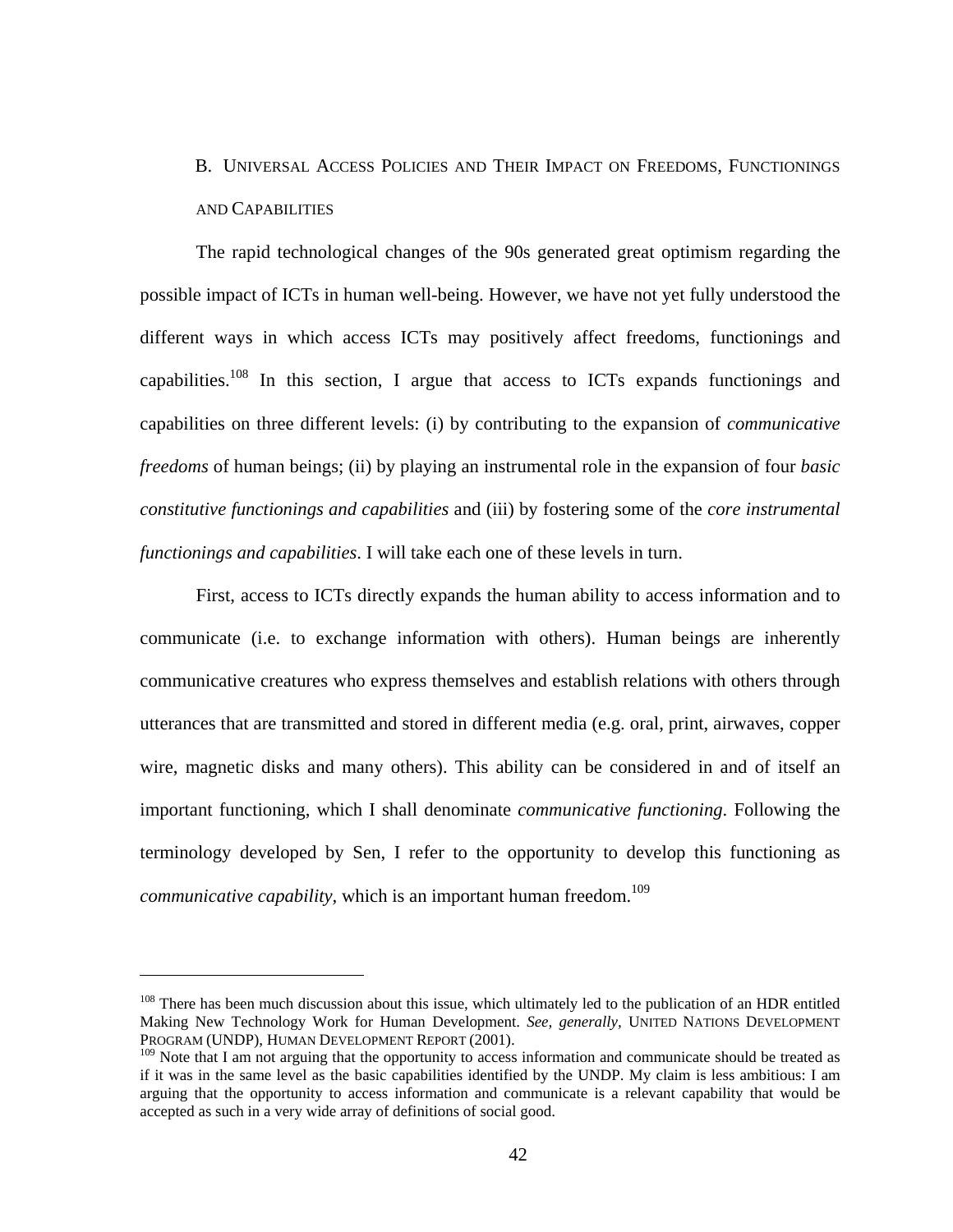Access to ICTs in general, and to digital networks in particular, expands the communicative capability of human beings. The capacity to communicate over short and long distances, receiving and sending sounds, words, static images and video in fractions of a second enhances the ability to exchange information with others. This is a tremendous expansion in the human freedom to communicate.

In contrast, in the absence of ICTs, individual ability to access certain types of information and to communicate with individuals and organizations not located in the vicinity is severely impaired. This is not to say that there is no other way to communicate over distances – in most situations, a person could write a letter or travel. My point here is much narrower (but not less important): the alternatives available in the absence of access to ICTs do not deliver equivalent functionalities (e.g. synchronic conversation made possible by telephone or asynchronic, but nearly instantaneous, written exchanges made possible through e-mail), and in this particular sense the lack of access to these technologies restricts the available choices of individuals.

This limitation of alternatives is not only quantitative, but also qualitative. The choice regarding the means of communications tends to affect both the communicative relation and the message transmitted. For example, a decision about whether to communicate a certain idea through a letter, a telephone conversation, or an e-mail exchange affects both the nature of the communicative relation and the content of the message: a letter tends to structure the entire message in a narrative from the beginning to the end; the telephone presents a much more fluid medium where messages can be exchanged without much structure and corrected along the conversation; an e-mail exchange probably lies somewhere in between. In this context, access to ICTs expands the communicative capability in a qualitative sense: by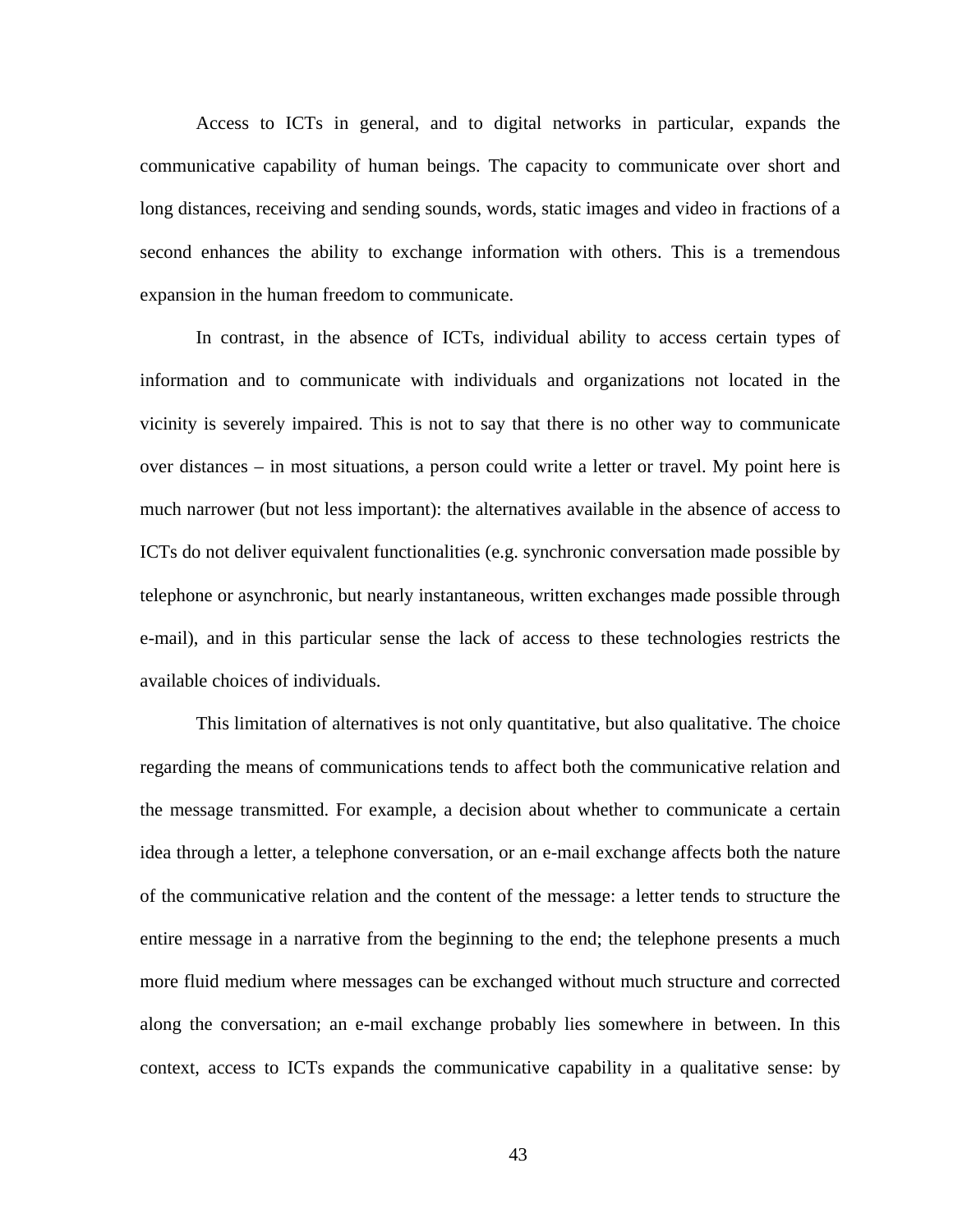having the choice among different means of communication, individuals can express different ideas and establish different kinds of communicative relations.<sup>110</sup>

Nevertheless, it is important to acknowledge that human communicative capability is not affected only by access to ICTs. It is also influenced by many other elements, such as the overall level of education, mental capacity, language skills and many others. Without these elements, communicative capabilities may remain severely limited even where access to ICTs is available. In other words, access to ICTs is no panacea for expanding communicative capabilities. Still, this acknowledgement does not change the fact that, other things being equal, access to ICTs tends to enhance communicative freedom for the reasons presented above.

A second way in which access to ICTs affects development as freedom is through their instrumental role in the expansion of the four basic capabilities. First, access to ICTs has become an important element for health policies, affecting the capability to live a long and healthy life. Especially in developing countries, ICTs are potent tools to coordinate governmental action and maximize the use of scarce resources in the health care arena. Second, access to ICTs produces a direct impact on education policies. Indeed, digital

<sup>&</sup>lt;sup>110</sup> There is much discussion in communications theory about how the medium affects the message. This discussion symbolized by McLuhan's celebrated phrase: "the medium is the message." MARSHALL MCLUHAN, UNDERSTANDING MEDIA: THE EXTENSIONS OF MAN 7 (1994) (originally published in 1964). In some contexts, this debate evolves towards a rather deterministic approach to the impact of new technologies in the human ability to communicate. *See, e.g.* NEIL POSTMAN, AMUSING OURSELVES TO DEATH: PUBLIC DISCOURSE IN THE AGE OF SHOW BUSINESS (1985) (describing the transition from print media to television and the maladies of the new medium). This approach also yields to interesting insights about the social impact of the prevalent medium in any given point in time. *See, e.g.,* HAROLD ADAMS INNIS, THE BIAS OF COMMUNICATION 33-60 (1951) ("a medium of communication has an important influence on the dissemination of knowledge over space and over time and it becomes necessary to study its characteristics in order to appraise its influence in the cultural setting"). It is well beyond the scope of this work to examine how different media affect the messages transmitted, or to evaluate the sociological and cultural impact of different media. The issue of interest is one that seems to be cutting across all the lines of thought mentioned above: the choice of medium affects the ability to communicate. Thus, the opportunity to use different media expands the communicative capability of human beings in a qualitative sense.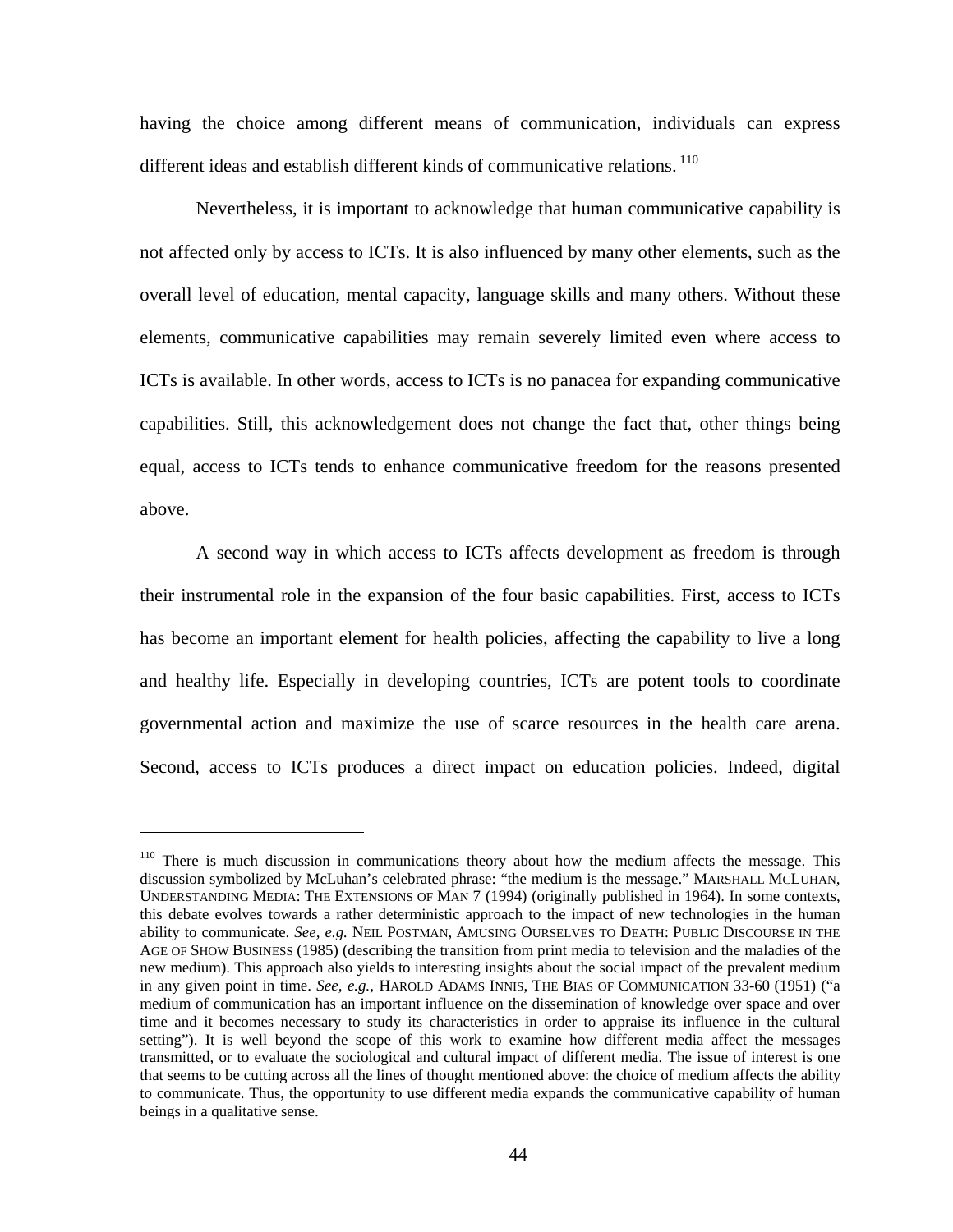networks are powerful learning tools, providing access to large amounts of information and serving as tools in the learning process. Third, access to ICTs is relevant for participation in the life of the community, be it at the local, national or international level. In the contemporary world, the lack of access to ICTs effectively means exclusion from broader communities beyond the local level. Fourth, to the extent that widespread access to ICTs contributes to economic growth, $111$  it is possible to say that it has an indirect effect on levels of income and, therefore, it also contributes to the expansion of the basic capability of reaching decent standards of living.<sup>112</sup>

Finally, on a third level, beyond the impact on basic capabilities, access to ICTs enhances some core instrumental capabilities identified by Amartya Sen. Indeed, access to ICTs is very important to the exercise of political freedoms and to the expansion of social opportunities. On the political ground, access dramatically lowers the costs of organization, encouraging participation in the public sphere. Conversely, absence of access to these technologies impairs the organization of civil society and the construction of coalitions at the grassroots' level.<sup>113</sup> On the realm of social opportunities, access to ICTs is essential to expand the ability of individuals to participate in the social, economic and political spheres of society – this ability is both a basic capability and an instrumental freedom that helps to expand other freedoms.

<sup>111</sup> *See* Part I, *supra. See also* Part II, Section D, *infra,* tying together the arguments made according to mainstream development economics and the argument made according to the development as freedom approach.

<sup>&</sup>lt;sup>112</sup> As pointed out in note 103, *supra*, purchasing-power-adjusted real GDP per capita is used as a proxy for measuring the standard of living. In fact, income per capita is seen as the best indicator available to measure the ability of individuals to command the necessary resources for a decent standard of living. *See* UNITED NATIONS DEVELOPMENT PROGRAM (UNDP), HUMAN DEVELOPMENT REPORT (1990).<br><sup>113</sup> It is important to emphasize that I am not arguing that access ICTs will necessarily lead to a more active

public sphere or a qualitatively "better" political participation in any sense. This may or may not be the case, depending on a wide array of different elements. My claim is much simpler: in the absence of ICTs (e.g. telephones and Internet) the barriers to political organization beyond the local level are very significant. Therefore, promoting access reduces these barriers and, in this narrow sense, expands the political freedom.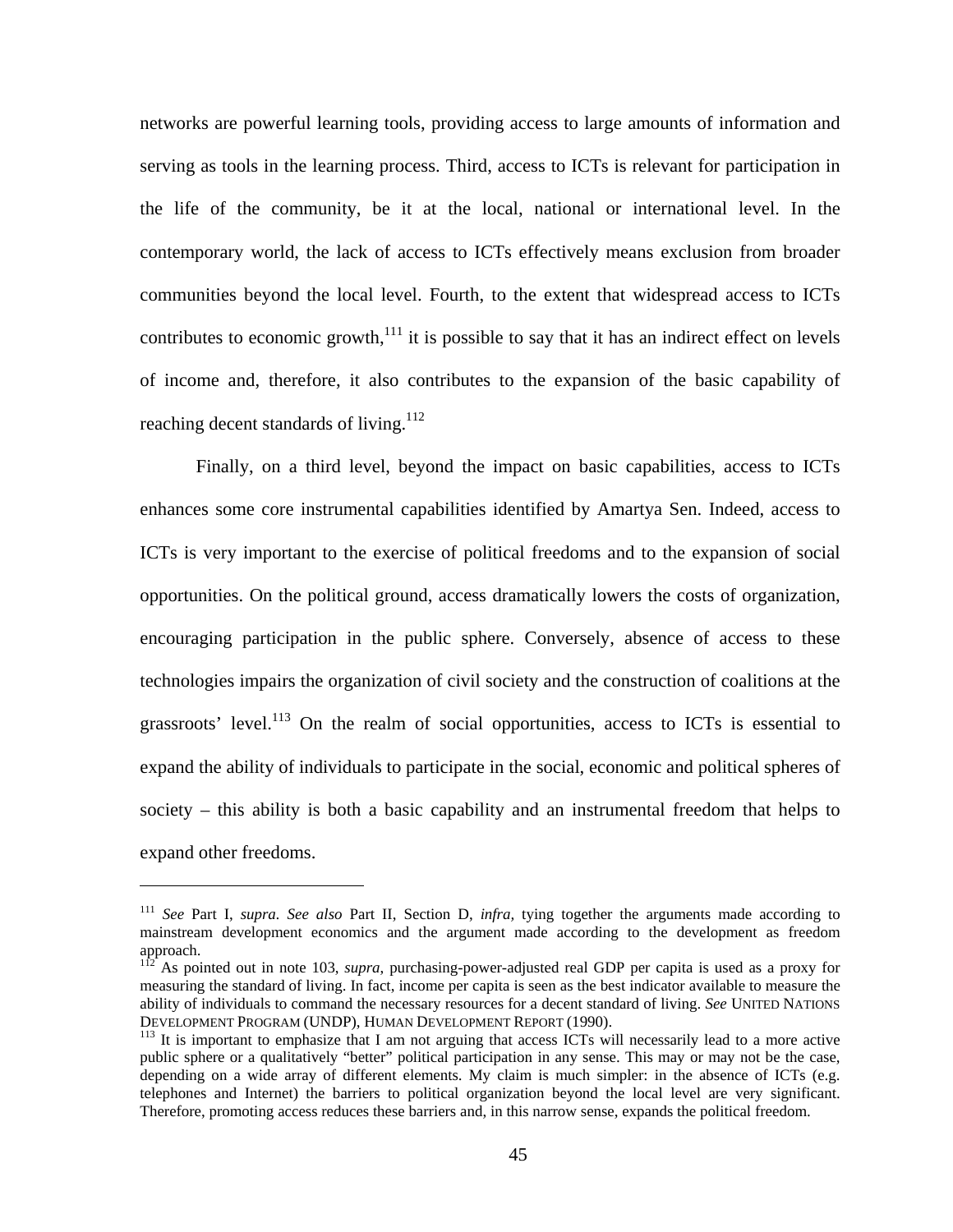Because access to ICTs can foster the expansion of capabilities in many ways, it is not surprising that a strong relationship between ICTs and development has been frequently acknowledged.114 In fact, there has been much discussion about the so-called *digital divide*  that separates developed and developing countries, and how bridging the divide may have a substantial positive impact in human development worldwide. This discussion unfolds in many different directions (not all of them very fruitful), going well beyond issues of access. However, for obvious reasons, access and connectivity play major roles in this debate, permeating all other aspects.

In the absence of universal access to ICTs, a significant part of the population, especially the most disadvantaged segments, will be further handicapped in their basic capabilities. In this particular sense, access to ICTs may be distinguished from access to many other commodities and services that do not present the same potential for positive impact on human freedoms. Therefore, policies promoting universal access to ICTs are not only *reasonable* governmental actions but are also *necessary* ones to foster human development.

<sup>&</sup>lt;sup>114</sup> The United Nations Development Program itself has acknowledged this relationship in many different occasions. *See, e.g.,* UNITED NATIONS DEVELOPMENT PROGRAM (UNDP), HUMAN DEVELOPMENT REPORT 24 (1993) (discussing how the *information revolution* impacts participation); UNITED NATIONS DEVELOPMENT PROGRAM (UNDP), HUMAN DEVELOP REPORT 57-66 (1999) (discussing how access to communications technologies opens new opportunities for small players to enter the global marketplace and political arena); UNITED NATIONS DEVELOPMENT PROGRAM (UNDP), HUMAN DEVELOPMENT REPORT (2001) (the entire report discusses "how to make new technologies work for human development," with especial emphasis on the use of ICTs in a networked world); and UNITED NATIONS DEVELOPMENT PROGRAM (UNDP), HUMAN DEVELOPMENT REPORT 77 (2002) (presenting anecdotal evidence of how the Internet is contributing to create a more democratic media). Other international initiatives have also discussed the potential positive impact of access to ICTs on human development. *See, e.g.,* DIGITAL OPPORTUNITY INITIATIVE, CREATING A NEW DEVELOPMENT DYNAMIC: FINAL REPORT (2001), *at* http://www.opt-init.org/framework/DOI-Final-Report.pdf (providing substantial anecdotal evidence of the impact of ICTs in human development); GEOFFREY KIRKMAN *ET AL.,*THE GLOBAL INFORMATION TECHNOLOGY REPORT (2002) (this report presents the Networked Readiness Index, which is an interesting measure of actual use of digital networks and the enabling factors to use these networks); DIGITAL OPPORTUNITY TASK FORCE, DIGITAL OPPORTUNITIES FOR ALL: MEETING THE CHALLENGE (2001) (discussing the challenges to bridge the digital divide), *at* http://www.dotforce.org/reports/DOT\_Force\_Report\_V\_5.0h.html.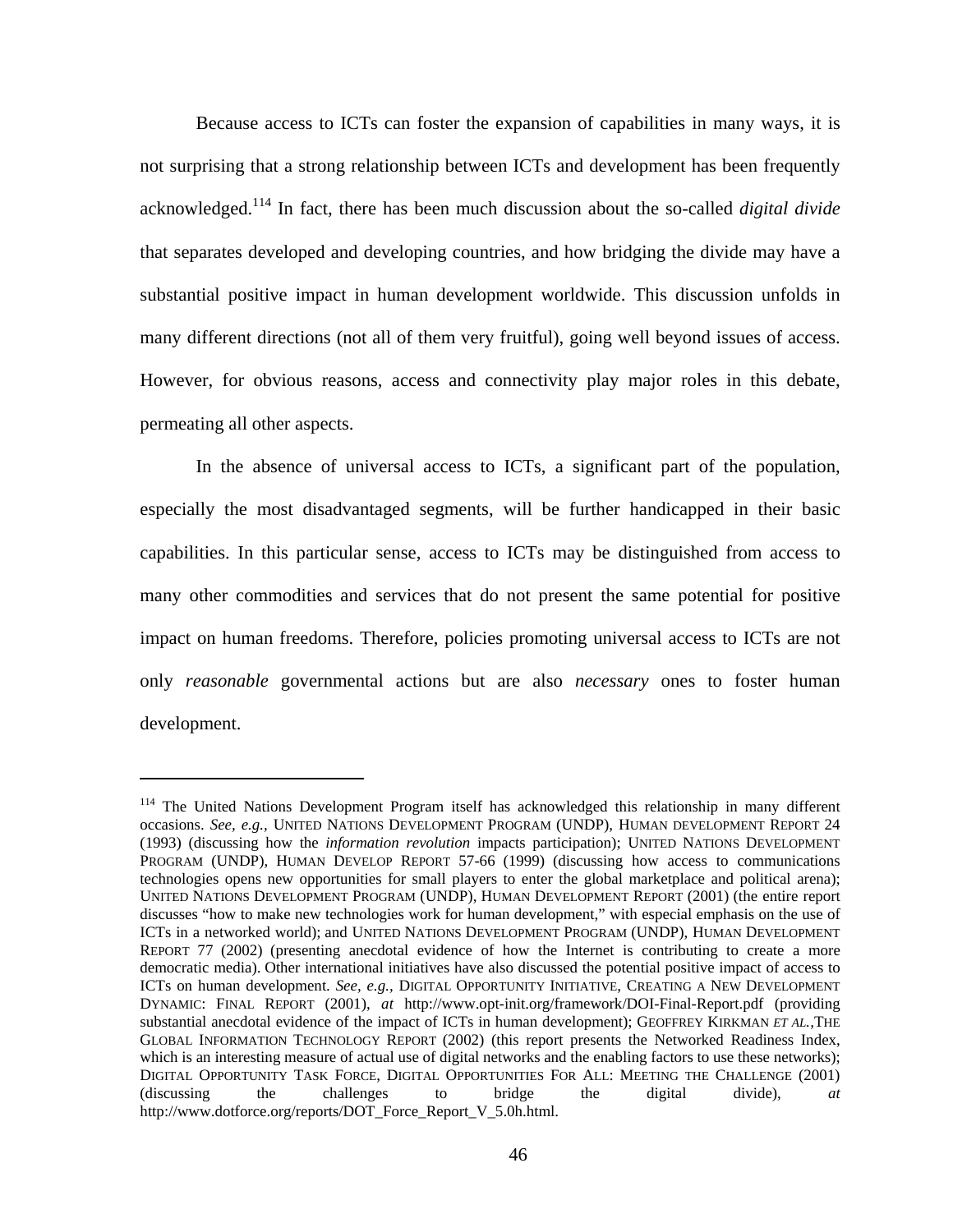# C. TYING TOGETHER MAINSTREAM DEVELOPMENT ECONOMICS AND DEVELOPMENT AS FREEDOM: MAKING A STRONG CASE FOR UNIVERSAL ACCESS POLICIES

Looking at universal access policies within the framework of development as freedom provides a robust argument for their implementation in developing countries. From this perspective, even if the growth effects of these policies were negligible or indeterminate, such policies would still be justified based on grounds of their positive effects on human freedoms. Moreover, the perspective of development as freedom justifies not only a policy towards expansion of access to ICTs, but also a policy promoting *universal levels of access,*  since it is important to expand capabilities of all individuals in a given society. In this sense, equality of capabilities is an inherent part of the development as freedom approach – I shall get back to this point about equality in Part IV.

However, this is not all. As shown in Part I, there are important theoretical reasons and a reasonable amount of empirical evidence supporting the finding that widespread access to ICTs has a positive and non-negligible impact on economic growth. In this sense, policies promoting the expansion of access can fit reasonably well in both paradigms discussed above and their respective prescriptions of development strategies. This is especially true when access to ICTs is still quite limited (e.g. the first public telephone brought to a village tends to have a very large positive impact). Consequently, from the perspective of development as freedom, both arguments presented so far can be combined to make a strong case for universal access policies in the context of developing countries. In fact, these policies are necessary to promote development because they advance human freedoms in two ways: on one hand, they have a direct positive impact on a wide array of human capabilities; on the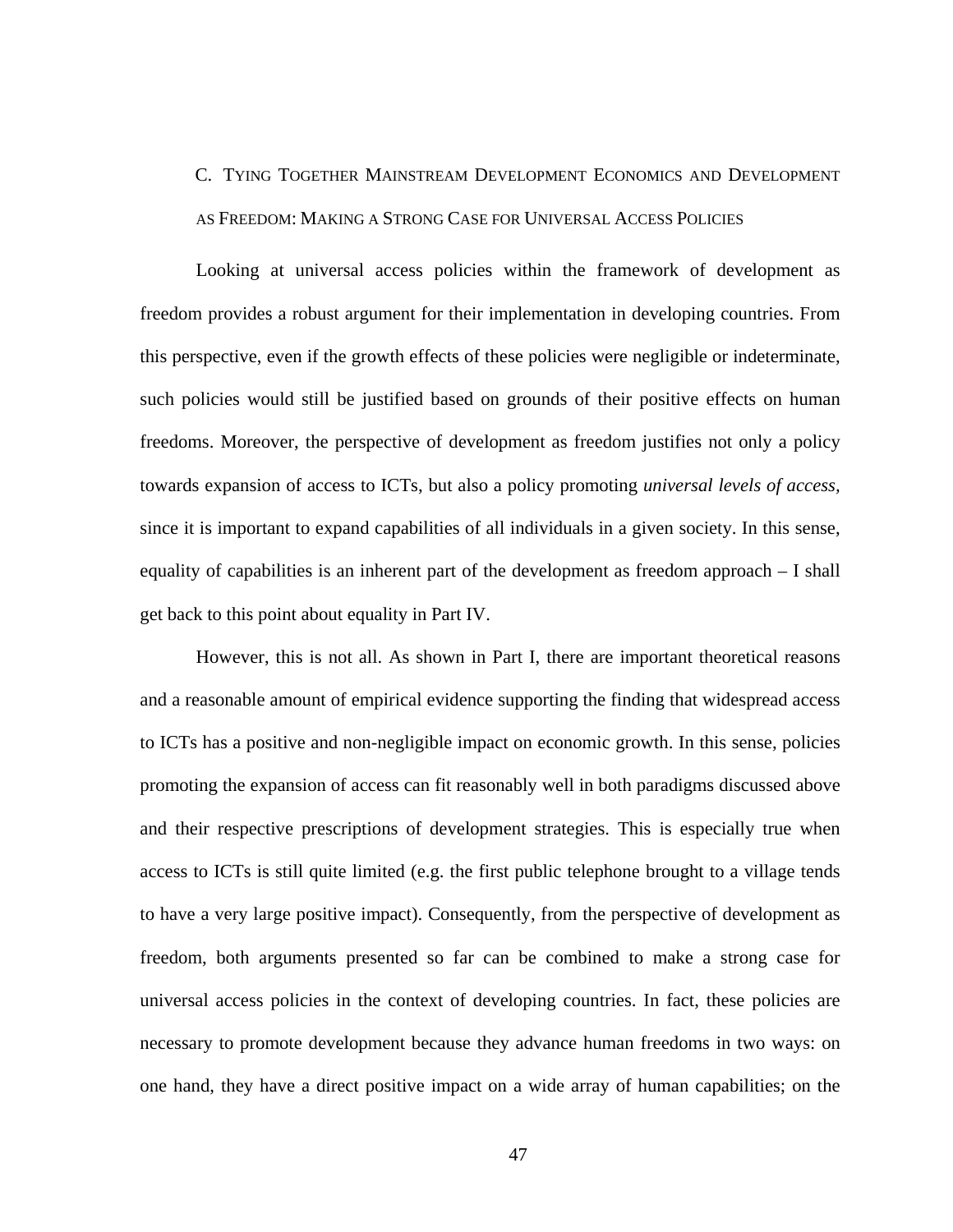other hand, they tend to produce a non-negligible positive impact on growth, which in turn further expands human capabilities.

### **III. UNIVERSAL ACCESS, DISTRIBUTIVE EFFECTS AND DEVELOPMENT PROCESS: THE FOCUS ON EQUITY**

The third rationale underlying the design and implementation of universal access policies in developing countries is associated with the redistributive effects of these policies. Just as with the other two rationales (i.e. efficiency and equal citizenship), this one can also be analyzed from the perspective of development theory. This is the task of the following sections.

### A. EQUALITY, INCOME OPPORTUNITY, AND ECONOMIC GROWTH

Mainstream development economics has been struggling with the effects of inequality on economic performance for quite a while.<sup>115</sup> Two questions are particularly salient in this struggle. First, what is the impact of economic growth on inequality? Second, what is the effect of reducing inequality on economic growth? The second question is especially relevant for the present analysis, since universal access policies tend to have a positive impact on the reduction of inequality. However, so far, economic theory has not given a definite answer to this inquiry.

<u>.</u>

<sup>115</sup> For excellent surveys of this literature, see William R. Cline, *Distribution and Development: A Survey of the Literature,* 1 JOURNAL OF DEVELOPMENT ECONOMICS 359 (1975); Arne Bigsten & Jörgen Levin, *Growth, Income Distribution and Poverty,* Working Paper in Economics No. 32, November 2000, Göteborg University; Eric Thorbeck & Chutatong Charumilind, *Economic Inequality and Socioeconomic Impact,* 30 WORLD DEVELOPMENT 1477 (2002).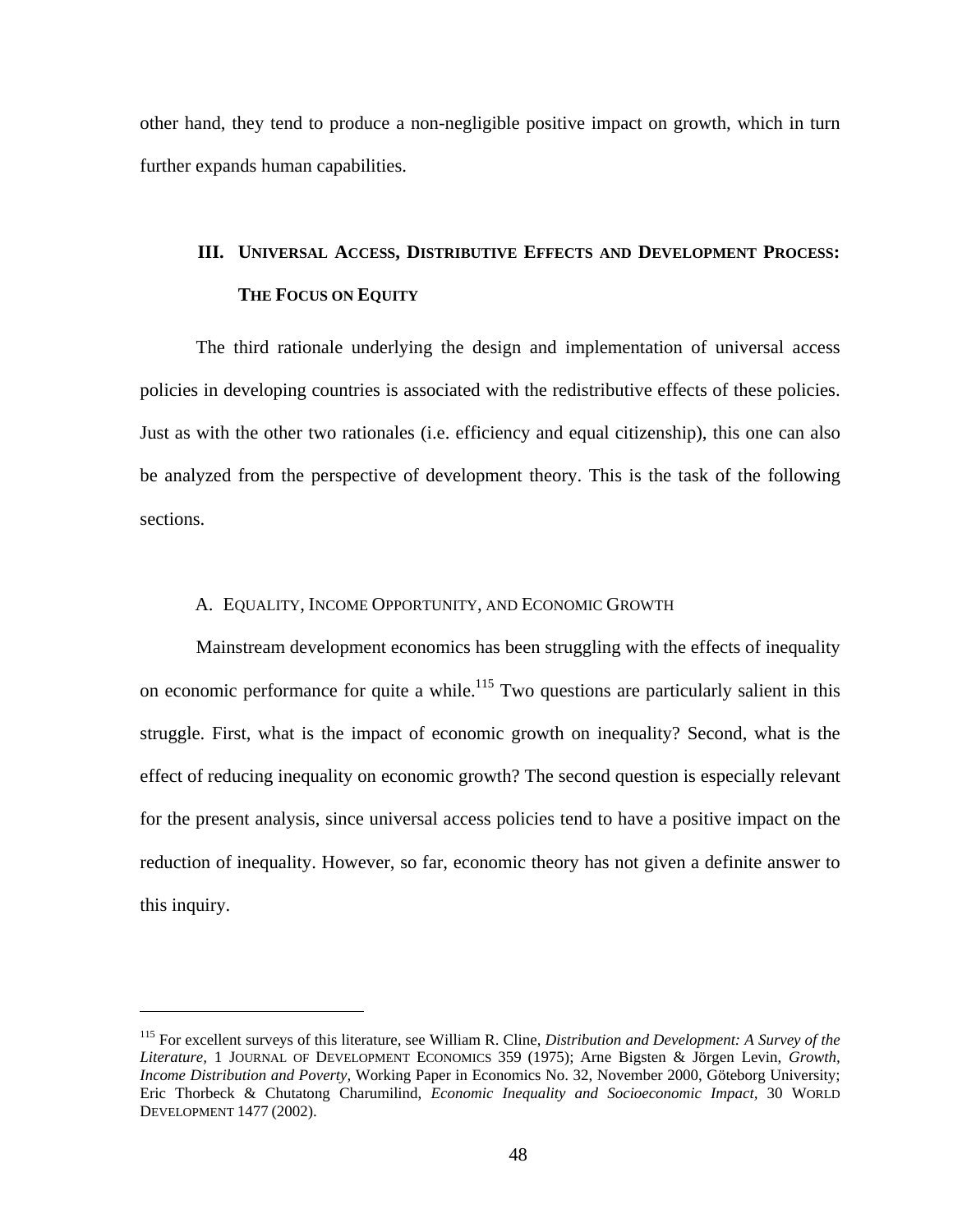After World War II, with the emergence of modern development economics, some systematic works regarding the problem of inequality and development were produced. Simon Kuznets provided the first landmark work of the post-war period.<sup>116</sup> Based on the assumption that only the groups in the upper-income brackets saved part of their income,  $117$ Kuznets proposed the existence of a pattern that became known as the inverted-U hypothesis. He suggested that, in the early stages of development, growth would necessarily lead to an increase in inequality, and only in more advanced stages of development inequality would gradually decrease. This reduction would be related to political factors, such us the organization of the lower classes in urban centers to participate in the political process.<sup>118</sup>

Since Kusnetz's work, much of the discussion regarding growth and inequality has been around the confirmation or rejection of his hypothesis. Although some progress has been made, significant uncertainty remains, and there are still many doubts in this field. Overall, the inverted-U hypothesis has not been confirmed and there is evidence that causality between growth and inequality can run both ways.<sup>119</sup> On one hand, depending on the institutional settings, growth can lead to a reduction or an increase in inequality. On the other hand, inequality can limit or boost the growth.

More recently, there has been an increasing amount of work suggesting that inequality may actually hinder growth. These works are mainly grounded on the political economy effects of inequality in developing countries. They point out that high levels of inequality tend to produce the following effects: (i) rent-seeking behavior that reduces the

1

<sup>&</sup>lt;sup>116</sup> Simon Kuznets, *Economic Growth and Income Inequality*, 45 THE AMERICAN ECONOMIC REVIEW 1 (1955).<br><sup>117</sup> *Id.* at 7. Kuznets argues that because only groups in the upper-income brackets save, they concentrate an

increasing share of income-yielding assets. This serves as the basis for larger income shares of these groups and their descendents.

<sup>118</sup> *Id.* at 17-18.

<sup>119</sup> *See* Bigsten & Levin, *supra* note 115, at 11.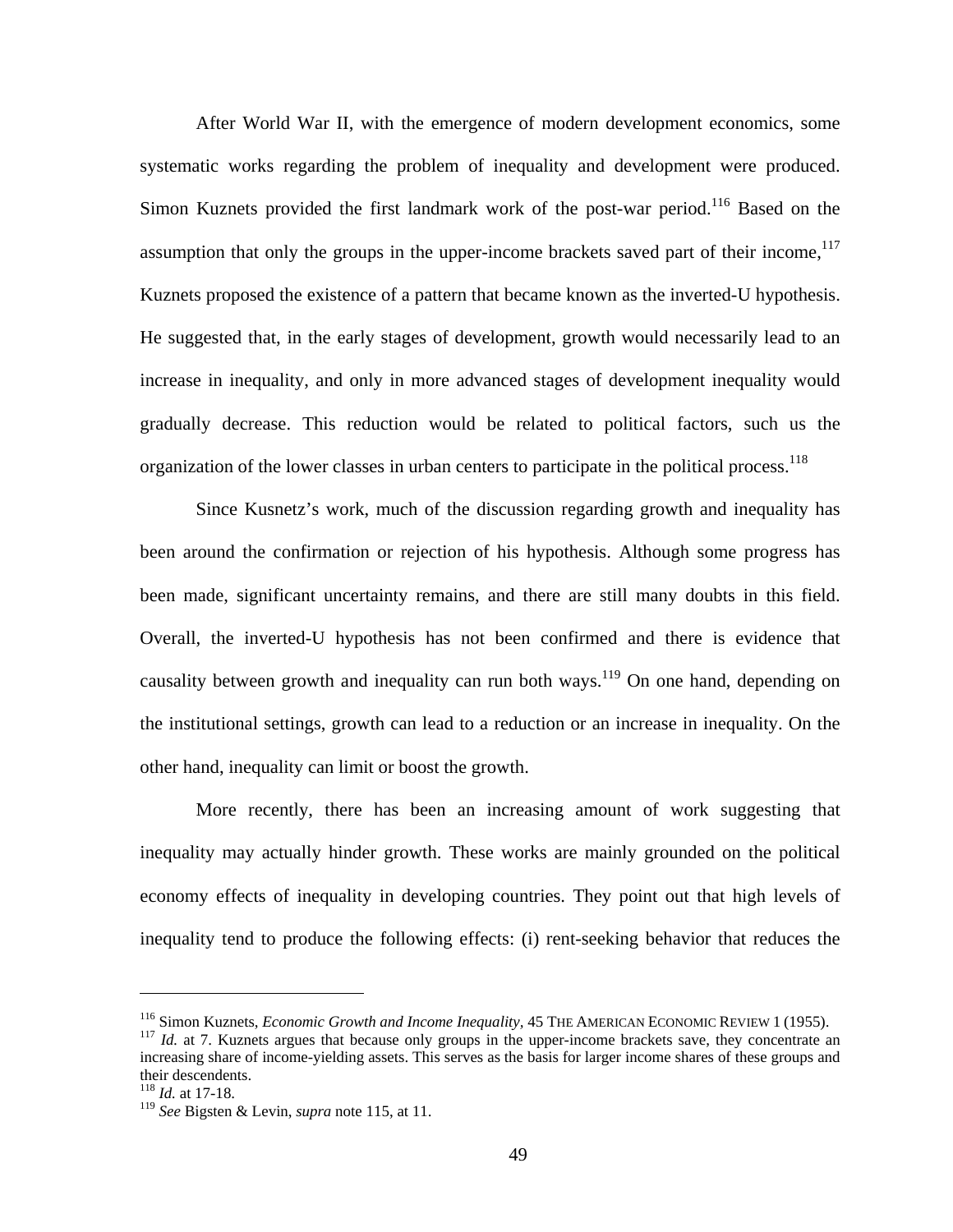security of property rights; (ii) social tensions and political instability that drives investment away; (iii) relatively poor median voters that will vote for higher taxes to fuel immediate redistribution, while producing negative impacts on long-term growth; and (iv) larger population growth.120 From this perspective, a more equal distribution of wealth tends to bring stability and to align the incentives of individuals in the direction of pursuing economic growth.

In this sense, policies that contribute to the reduction of inequality tend to have a positive impact on economic growth in the long run.<sup>121</sup> Government actions like education policy, which are not purely redistributive and operate through an increase in income opportunity, tend to have the largest impact. Governments should attempt to increase opportunities of groups in the lower income-brackets, providing the tools and incentives for individuals to pull out of poverty.<sup>122</sup> These actions would help creating a stable environment for economic growth.

From this perspective, a well-designed universal access policy may play a role as a redistributive tool. Expanding access to ICTs increases the opportunity for future income generation to the extent that these technologies have become important channels for participation in the economic realm of society. There are many anecdotes about how this may happen and this is not the moment to revisit them. The important point here is that universal access policies tend to produce a non-negligible impact on income opportunities of individuals, especially in the most isolated areas, who will have the ability to participate

1

<sup>&</sup>lt;sup>120</sup> *See* Thorbeck & Charumilind, *supra* note 115, at 1480. Easterly also points out how inequality can generate instability and disrupt growth oriented policies. *See* EASTERLY, *supra* note 5, at 263-265.

<sup>&</sup>lt;sup>121</sup> See Thorbeck & Charumilind, *supra* note 115, at 1480-1485.<br><sup>122</sup> Easterly defends government policies that increase income opportunity and provide incentives to the poor, while attacking purely redistributive policies that foster current consumption with no impact in the future income creation. *See* EASTERLY, *supra* note 5, at 168-169 and 265.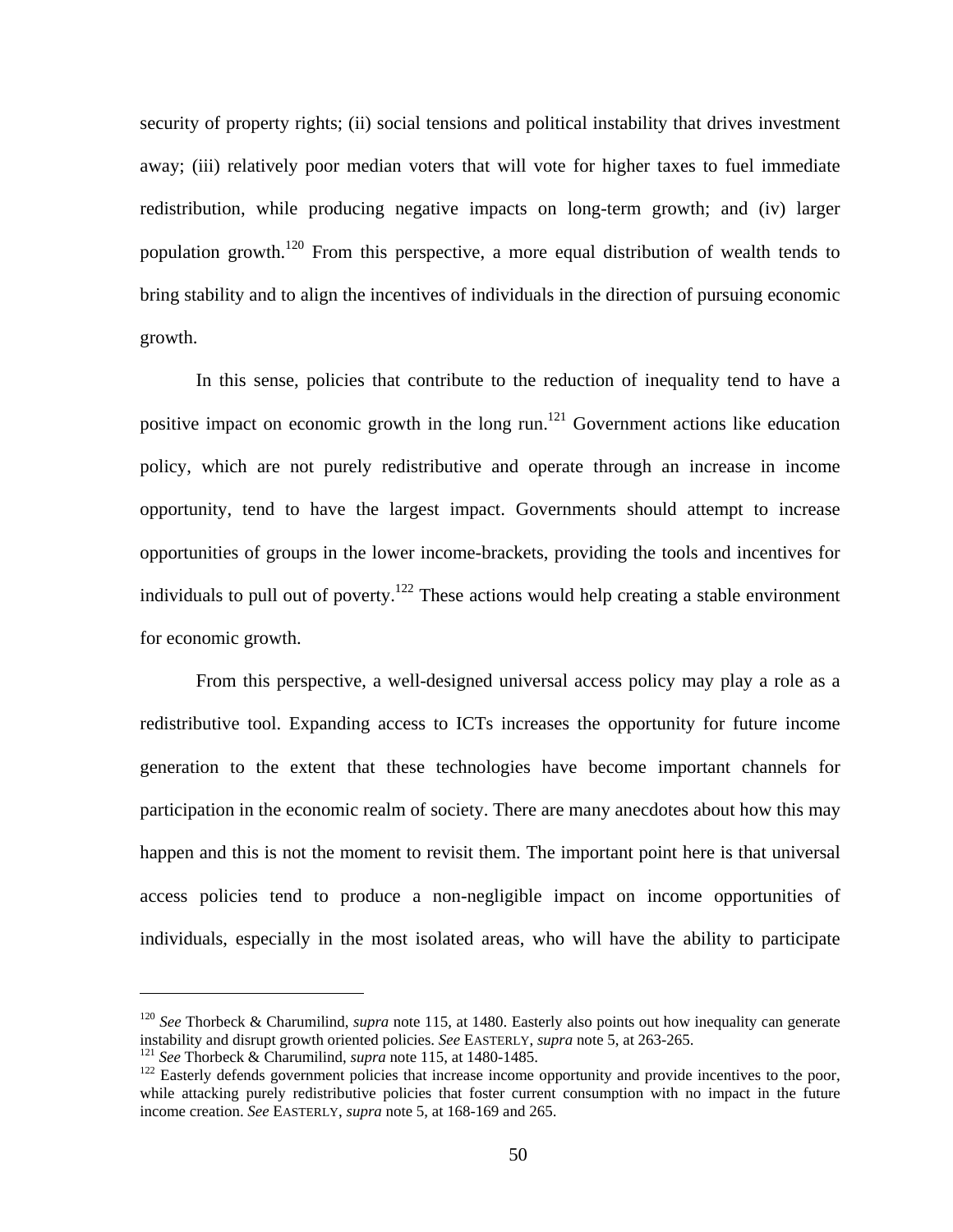more actively in economic transactions such as the trade of goods (e.g. artisans that can sell their products through the Internet) and the employment market (e.g. individuals can use ICTs to search for jobs and to work across distances).

This is not to say that universal access policies should be the core government action towards the reduction of inequality. Of course, many public policies have far more relevant impact on inequality than universal access. But access policies can be one piece of the strategy needed to improve equality in the economic realm. Most importantly, it is a piece that fits well with many others in this puzzle, producing a positive impact on other core public policies with distributive effects (e.g. education), improving the overall ability of governments to reduce poverty. Thus, by reducing inequality, universal access to ICTs also contributes to growth-oriented development.

#### B. EQUALITY OF CAPABILITIES AND DEVELOPMENT AS FREEDOM

The general conception of equality in the development debate is very much influenced by the notion of equality of income, as discussed in the prior section. However, the aspiration of equality can be articulated in evaluative spaces other than income. From the development as freedom approach, equality should be evaluated in the space of capabilities.123 Although equality of income may contribute to equality of capabilities, the latter implies a substantially different type of analysis than the former. The focus on equality of capabilities suggests an even stronger argument in favor of universal access policies.

 $123$  Amartya Sen discusses this conception of equality in many different opportunities, some of which are especially important for the analysis in this part. *See, e.g.,* SEN, *supra* note 73, at 92-94; AMARTYA SEN, INEQUALITY REEXAMINED (1992); Amartya Sen, *Inequality of What?, in* LIBERTY, EQUALITY AND LAW (Sterling M. McMurrin ed., 1987).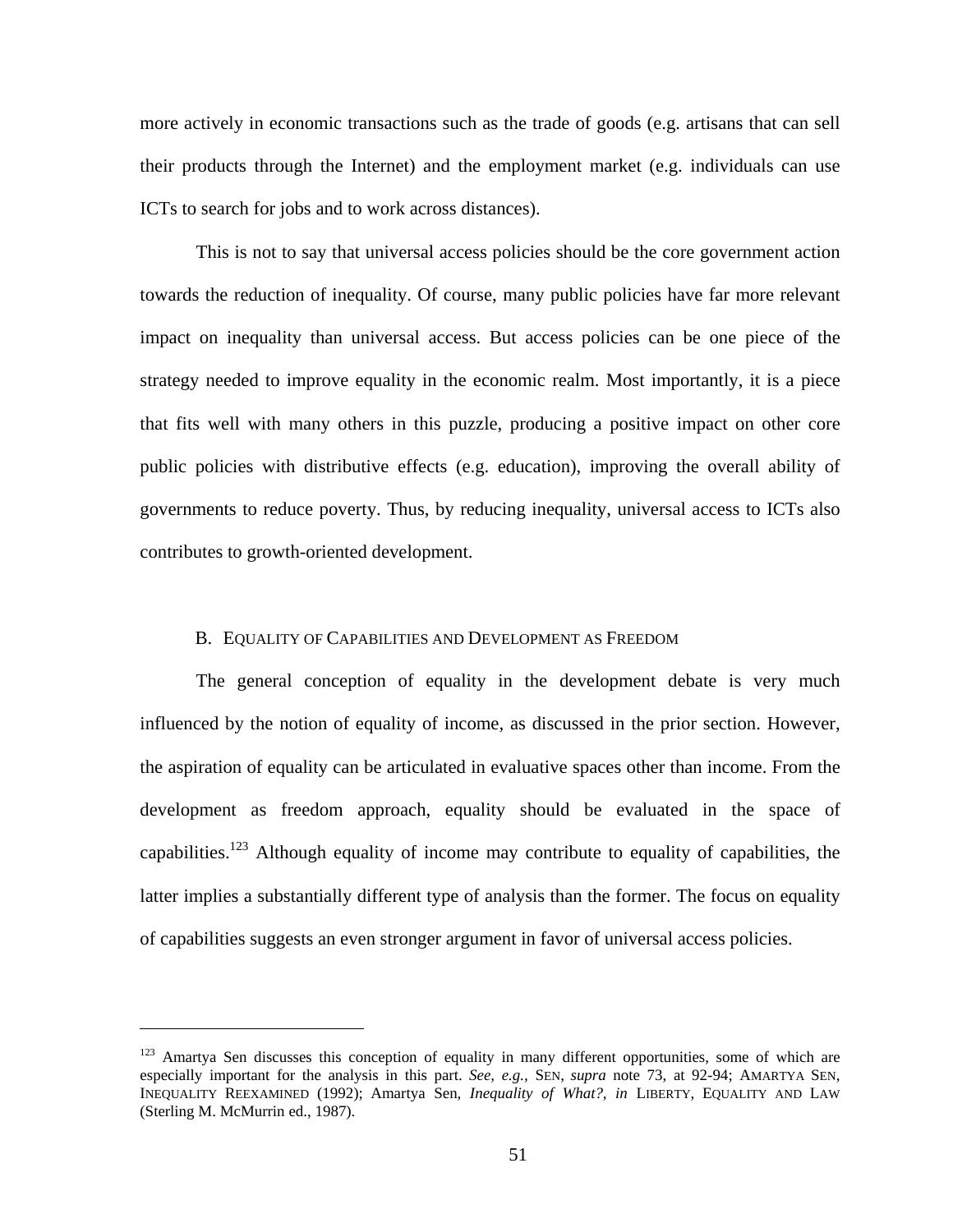Indeed, as discussed above, access to ICTs fosters a wide array of capabilities, including basic and instrumental capabilities as well as communicative capabilities. In this sense, deprivation of access to these technologies may generate substantial inequality in the freedom that individuals enjoy to lead their lives, deepening what Sen calls "capability poverty."<sup>124</sup> Inequality in this context assumes a broader and more troubling sense than the mere consideration of income inequality.

For the same reason, universal access policies help reduce deprivation and inequality in a more fundamental manner than the equalization of income suggested in the prior section. Actually, the impact of access to ICTs on the equalization of income – which may be somewhat tenuous – becomes less relevant, since these technologies contribute to the expansion of capabilities regardless of their effect on income generation. That is to say, to the extent that access to ICTs are important resources to expand human freedom, it becomes relevant to articulate a public policy to extend access to these resources to all individuals.<sup>125</sup>

The concept of development as freedom also expands the notion of equality in another way. It highlights that relative poverty and deprivation in terms of income may yield to absolute poverty in terms of capabilities.<sup>126</sup> Sen illustrates this point by suggesting that in opulent countries, more income may be needed to gather the resources to achieve the same social functionings. Actually, the specific example he provides refers to the lack of access to modern equipment (such as ICTs) as an inherent part of inequality in these countries.

<u>.</u>

<sup>&</sup>lt;sup>124</sup> *See SEN, supra* note 73, at 90-92.<br><sup>125</sup> To be sure Sen distinguishes access to certain resources from development of capabilities. However, he does acknowledge that access to resources may be a means to reach capabilities. *See* SEN, INEQUALITY REEXAMINED, *supra* note 123, at 26-28. <sup>126</sup> *See* SEN, *supra* note 73, at 189.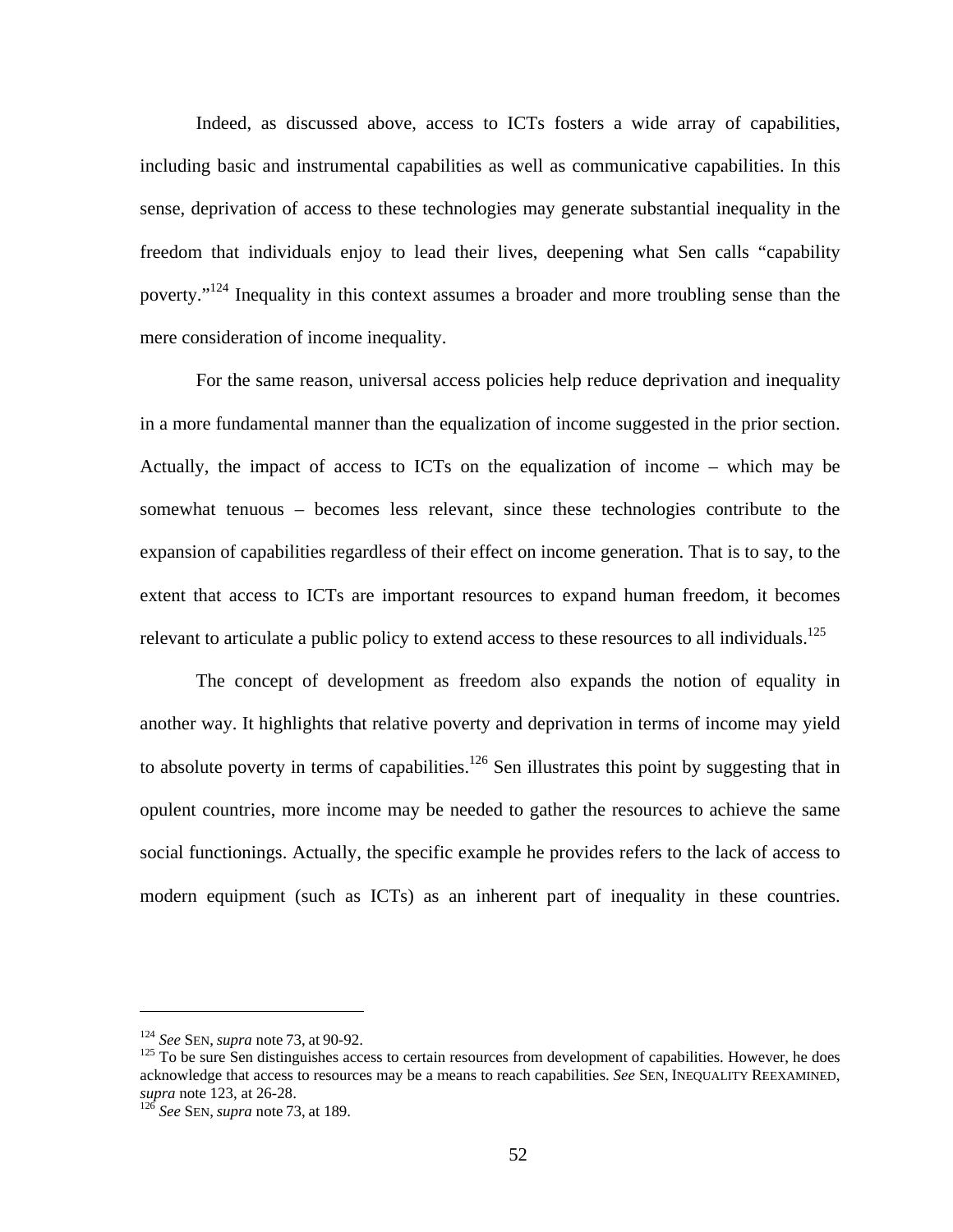Without access to this equipment, the argument goes, individuals may face difficulties in "taking part in the life of the community,"127 being deprived of an important capability.

Even though Sen is concerned with demonstrating how the concept of capability poverty applies to developed countries, the same argument is also applicable to countries in intermediate stages of development. Indeed, these countries are marked by a duality in society. At the same time that some sectors of the economy and some social groups find themselves in a social environment comparable to that in the developed world, other sectors and groups find themselves in a social environment of pre-modern societies. This stark contrast leads to even deeper perceptions of exclusion than those referred to by Sen to describe poverty in developed countries.

Thus, universal access policies in such context could have a relevant impact on the inclusion of marginalized individuals in society. Leveling capabilities fosters development as freedom. Actually, the very notion of equality of capability is in the core of this conception of development. The thrust of the idea is that development should expand capabilities of all individuals in a given society.

# C. ECLAC AND PRODUCTIVE TRANSFORMATION WITH EQUITY: DISTRIBUTION, DEVELOPMENT AND ACCESS TO ICTS

The most influential Latin American school of thought in the arena of international development is that of the United Nations Economic Commission for Latin America and the Caribbean (ECLAC).<sup>128</sup> Over more than five decades, ECLAC became the main Latin

<sup>&</sup>lt;sup>127</sup> *Id.* <sup>128</sup> For a collection of the main works from ECLAC in the past 50 years, *see* CINQUENTA ANOS DE PENSAMENTO DA CEPAL (Ricardo Bielschowsky, ed., 2000).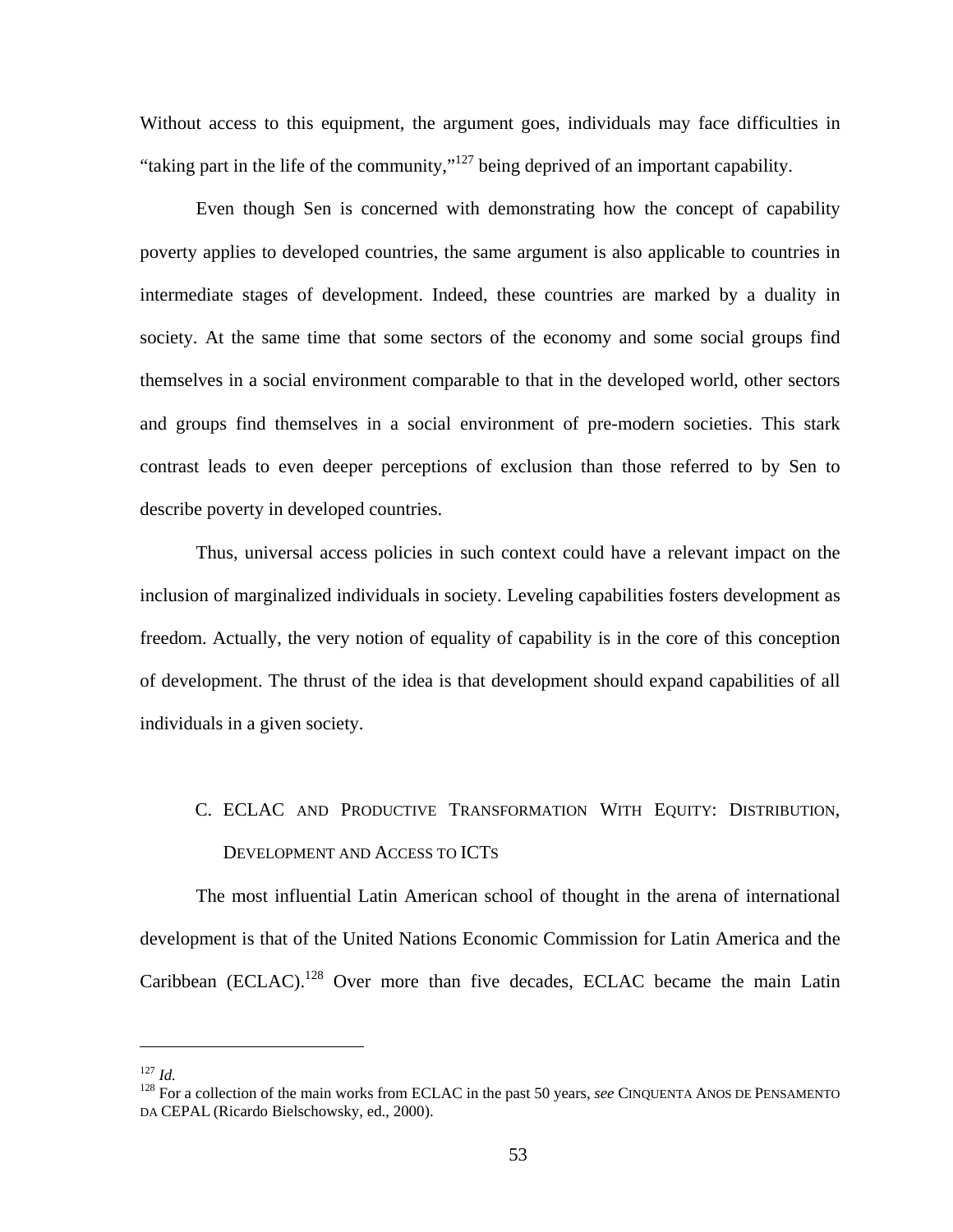American voice in the development debate, proposing unorthodox views of the development process and breeding alternative accounts of the issues related to it.<sup>129</sup>

During most of its history, the scholars of ECLAC have been occupied with macroeconomic policies in the Latin American countries, with especial attention to inflation, trade, exchange rates, foreign debt and so forth. The integration of microeconomic policies in macro-strategies for development is a recent phenomenon at ECLAC.<sup>130</sup> This explains why this article did not establish a more intense dialog with this school of thought. However, the relationship between development and equity is among ECLAC's main themes and a discussion about the subject, especially in the Latin American context, would be incomplete without reference to this school of thought.

In the sixties, the early period of ECLAC, the issue of equality and development was first articulated in an argument that became known as the "stagnation thesis."<sup>131</sup> This thesis suggested that Latin American economies were trapped in a vicious circle created essentially by the skewed distribution of income. The highly unequal societies drove demand patterns to luxury and durable products that would fulfill the needs of the upper class. In general, the production of these goods was capital intensive and, therefore, it failed to absorb great amounts of workers. This contributed to deepen the gap between classes. Furthermore, given

<u>.</u>

<sup>&</sup>lt;sup>129</sup> Among the most innovative works of ECLAC is the dependency theory proposed by Cardoso and Faletto during the sixties, with significant impact in the international debate. *See* F.H. CARDOSO & ENZO FALETTO, DEPENDENCIA Y DESAROLLO EN AMÉRICA LATINA (1969).<br><sup>130</sup> The microeconomic agenda and its integration with the macro-strategy for development is primarily

<sup>(</sup>although not exclusively) a phenomenon of the nineties in ECLAC's thought. Under the broad umbrella of the strategy called "productive transformation with equity," ECLAC has incorporated many discussions bout sector-specific policies, including policies toward the telecommunications sector. For a general discussion of the strategy of "structural transformation with equity, see ECLAC, *Transformação Produtiva com Eqüidade: A Tarefa Prioritária do Desenvolvimento da América Latina e do Caribe nos Anos 1990, in* CINQÜENTA ANOS DE PENSAMENTO DA CEPAL, *supra* note 128, at 889.<br><sup>131</sup> Celso Furtado is known as the author of the stagnation thesis and he has developed this view in many works.

*See, e.g.* CELSO FURTADO*,* OBSTACLES TO DEVELOPMENT IN LATIN AMERICA (1970), Celso Furtado, *Desenvolvimento e Subdesenvolvimento*, *in* CINQÜENTA ANOS DE PENSAMENTO DA CEPAL, *supra* note 128, at 239.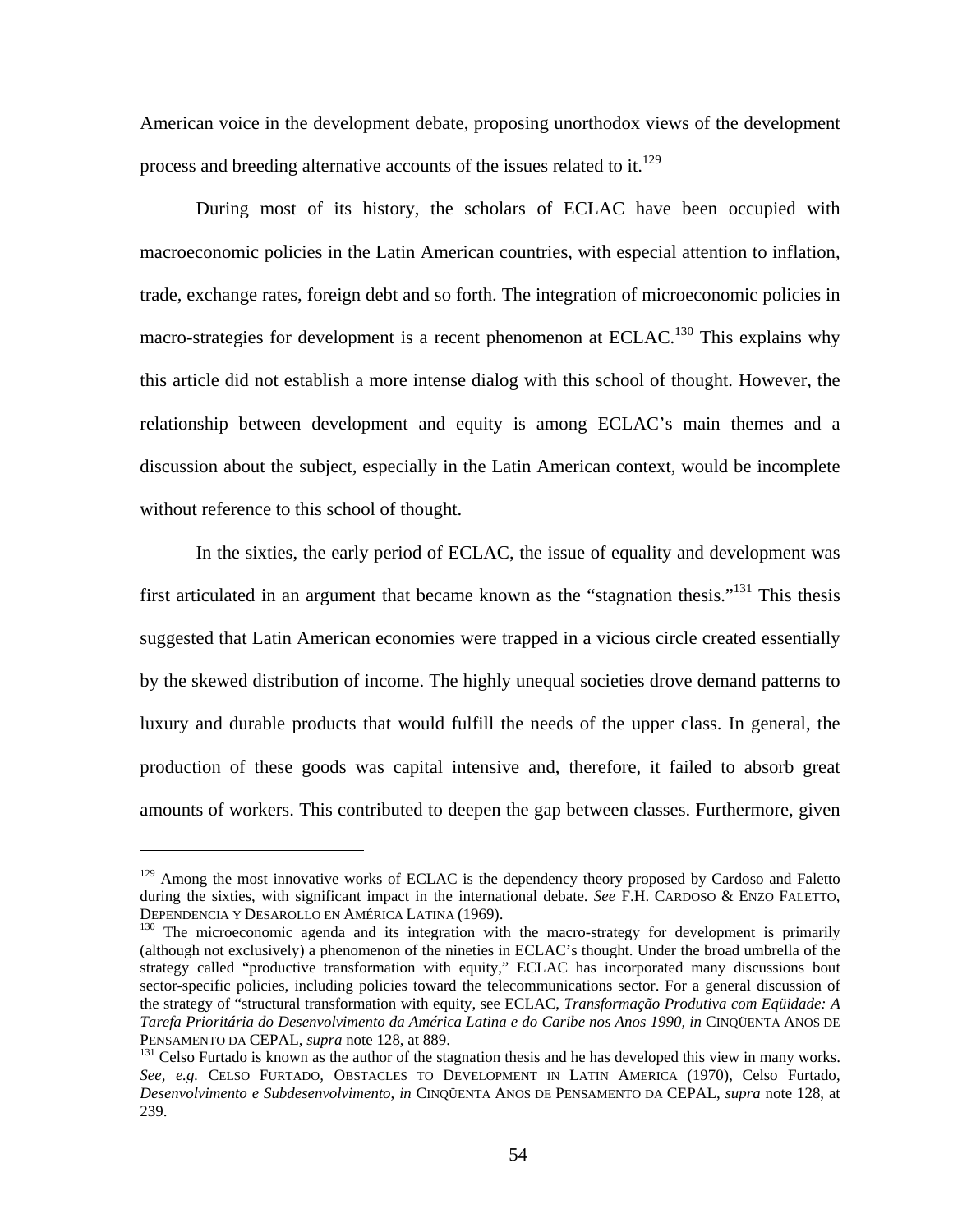the inability to boost demand in the lower classes for non-durable products, the strategy of import substitution was limited to the mentioned luxury goods. In this view, in order to put Latin American countries back on the track of growth and development, it would be essential to promote radical redistribution of wealth.

Shortly afterwards, in the beginning of the seventies, this thesis would be proved misguided by the Brazilian experience. In the first half of the decade, in a period known as the Brazilian miracle, the country achieved very rapid growth while aggravating even further the already skewed distribution of wealth. Indeed, further reduction of wages helped finance the development process through an increase in demand for durable goods.<sup>132</sup> This experience showed that, even though redistribution might lead to a more desirable path of development from a fairness standpoint, there were many different styles of development possible, some of which might even lead to more inequality.

In the early nineties, after a decade completely focused on adjustment policies on the macroeconomic level, the discussion about equality in the Latin American development process regained space in ECLAC. However, equity was not seen anymore as a condition for economic development, but rather as an important element to achieve a balanced development process with social justice. In a tentative program to build a new strategy for regional development, ECLAC's scholars defined the goal of the decade as the establishment of a style of development focused on "productive transformation with equity."<sup>133</sup>

1

<sup>132</sup> This point was made by Tavares and Serra in an influential article in the beginning of the 70s. *See* Maria da Conceição Tavares e José Serra, *Além da Estagnação: Uma Discussão Sobre o Estilo de Desenvolvimento Recente do Brazil*, *in* CINQÜENTA ANOS DE PENSAMENTO DA CEPAL, *supra* note 128, at 591. For accounts of this debate about the stagnation thesis, see Cline, *supra* note 115, *at* 375 and Ricardo Bielschowsky, *Cinqüenta Anos de Pensamento da CEPAL – Uma Resenha, in* CINQÜENTA ANOS DE PENSAMENTO DA CEPAL, *supra* note 128, at 37-54.

<sup>133</sup> *See, generally, supra* note 130.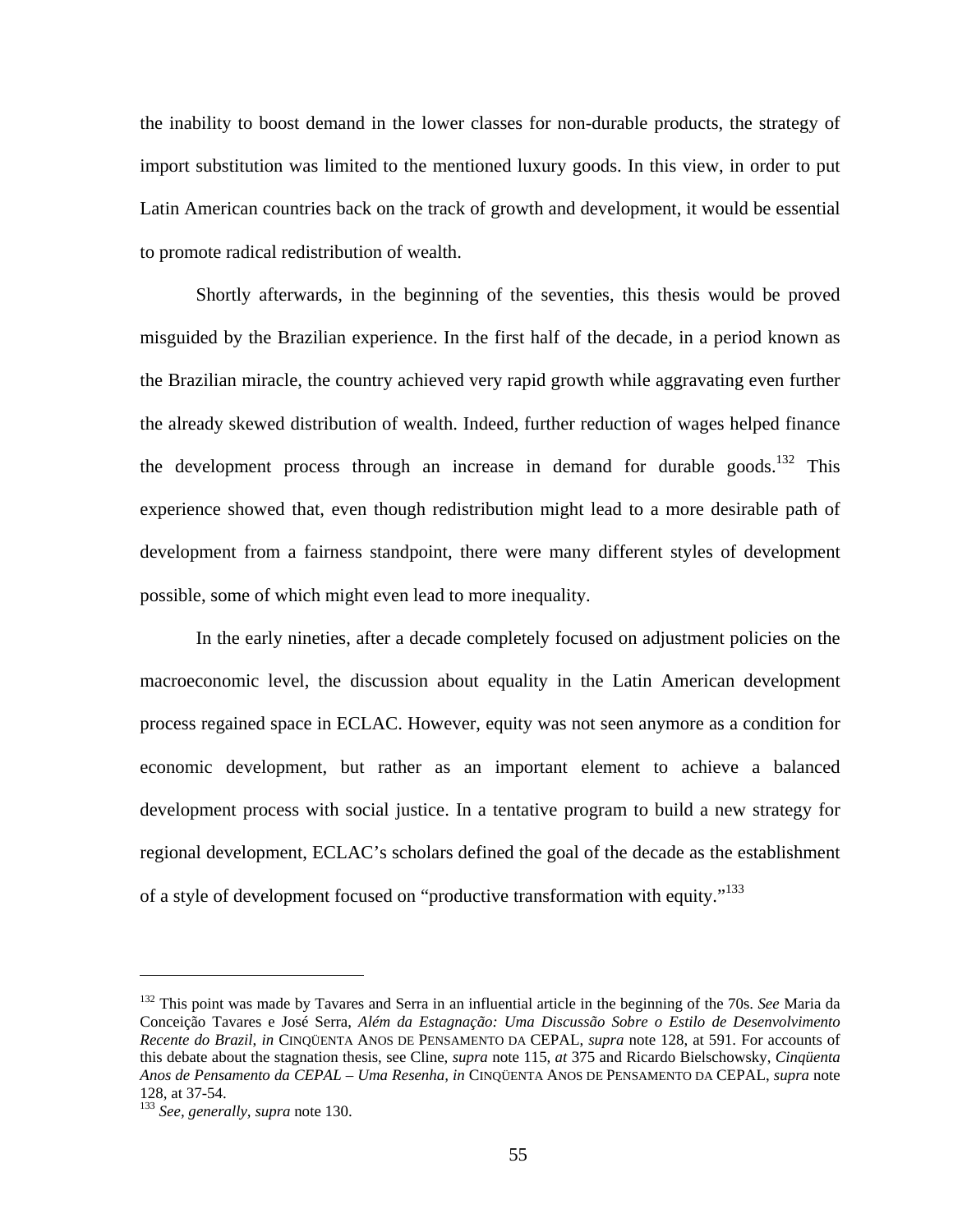Equity in this new policy strategy is seen both as an imperative of social justice and as a contribution to social cohesion required in the development process. In the document that opens this new stage of reflection, ECLAC suggests that the search for productive transformation and competitiveness must be accompanied by redistributive policies.<sup>134</sup> Among these policies, it establishes the necessity of adequate provision of services with social impact to the population in the lower income-brackets.

More specifically, in recent publications, ECLAC has addressed the importance of expanding access to ICTs in the context of "productive transformation with equity." Access to these new technologies is thought of as an important part of the development strategy. On one level, ECLAC expressly recognized the importance of integrating ICTs with education policies.<sup>135</sup> On another level, ECLAC highlights the importance of expanding access to ICTs in poor neighborhoods in order to allow all social groups to participate in the transition to the so-called Information Society.<sup>136</sup>

In conclusion, within the unorthodox circles of ECLAC, policies towards widespread access to ICTs are considered increasingly important to fostering development in Latin America. ECLAC's recent work recognized not only the importance of ICTs for productive transformation, but also the equity concerns involved in the expansion of access to these technologies.

 $\overline{a}$ 

bin/getProd.asp?xml=/publicaciones/xml/2/4312/P4312.xml&xsl=/tpl/p9f.xsl&base=/tpl/top-bottom.xslt.

<sup>134</sup> *Id.* <sup>135</sup> *See* United Nations Economic Commission for Latin America and the Caribbean (ECLAC), *O Hiato da Eqüidade: América Latina Caribe e Conferência de Cúpula Social*, *in* CINQÜENTA ANOS DE PENSAMENTO DA CEPAL, *supra* note 128, at 37-54.<br><sup>136</sup> United Nations Economic Commission for Latin America and the Caribbean (ECLAC), *América Latina y El* 

*Caribe en La Transición Hacia una Sociedad del Conocimiento: Una Agenda de Políticas Públicas* (2000), *at*  http://www.eclac.cl/cgi-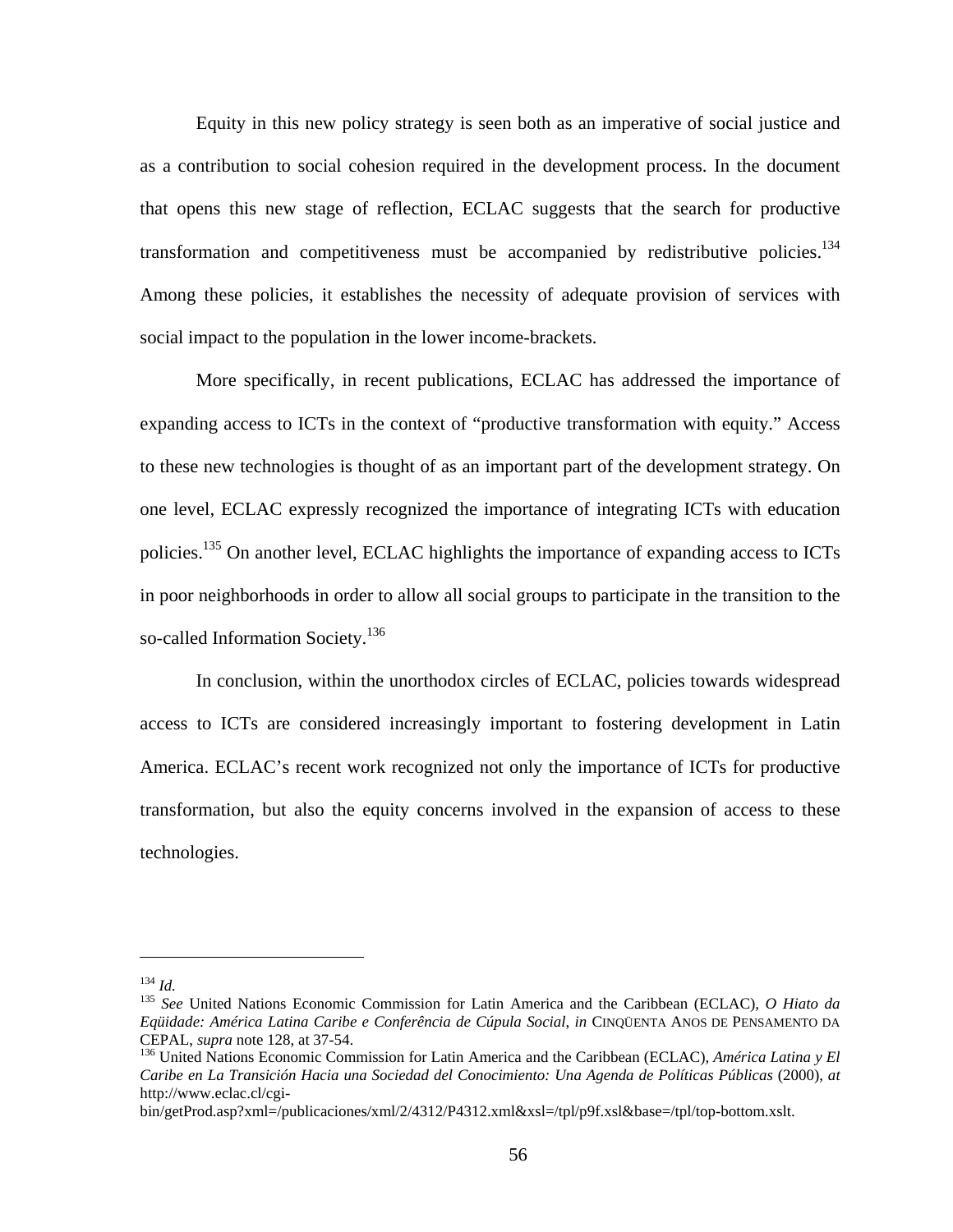#### D. UNIVERSAL ACCESS, DISTRIBUTION AND DEVELOPMENT: TOWARDS A CONSENSUS

The distributive rationale of universal access policies also has implications for the development process. As discussed in this Part, reduction of inequality is an important piece of the two dominant development paradigms. Universal access policies have a positive impact in the reduction of inequalities both in the income space and in the capability space, contributing at the same time to fostering development as growth and development as freedom. Moreover, I also argued that universal access policies fit well in the new policy agenda developed by ECLAC in the early nineties. The analysis provided here shows a certain consensus of different paradigms regarding the importance of the equity effects of universal access policies for development strategies.

#### **IV. SUMMARY**

This article established the foundations of universal access policies in developing countries. As argued above, public policies in poor countries require justifications in the context of broader development strategies. When the ultimate goal of governments is to put their countries on the track of development, the impact of specific public policies on this goal is of much relevance for their adoption in the first place, as well as for their design and implementation (i.e. they should be designed to reach the largest positive effect on development).

I argued that, from the perspective of development theory, there are three basic rationales for access policies. First, from the perspective of mainstream development economics, gains in efficiency and positive externalities are ultimately responsible for the potential positive impact of expansion of access on economic growth. There are good

57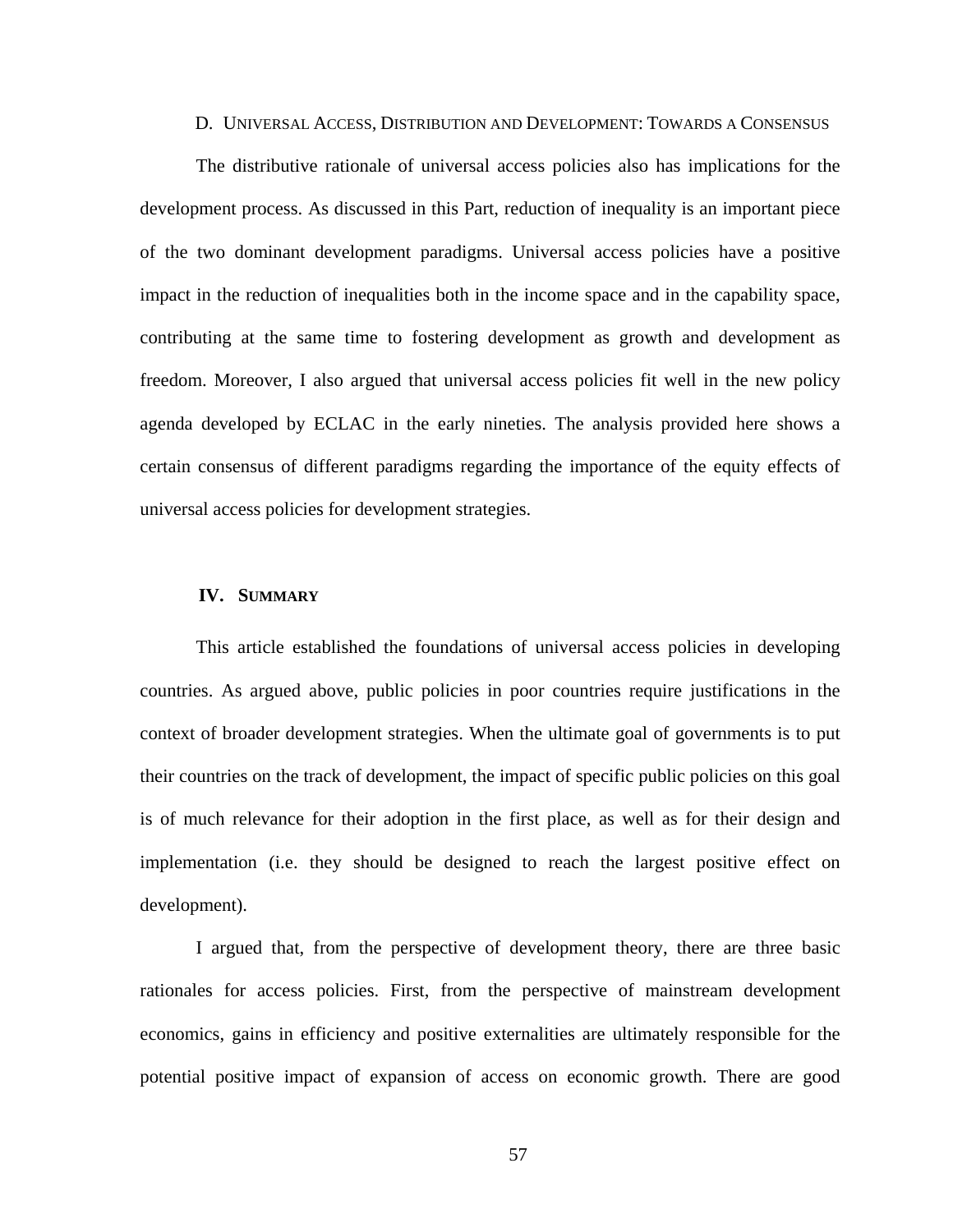theoretical reasons as well as reasonable empirical evidence demonstrating this positive impact. However, this argument only justifies government action towards the expansion of communications networks up to a certain level, but not to the level of universality. In this sense, it is a relatively weak foundation for *universal* access policies.

Second, I looked at universal access policies from the perspective of development as freedom. I argued that access to ICTs has a positive impact on the expansion of human freedom. The thrust of the argument was that universal access policies expand human functionings and capabilities on three levels: (i) by expanding the *communicative functionings and capabilities* of human beings both in both quantitative and qualitative senses; (ii) by expanding *basic constitutive functionings and capabilities* identified by the UNDP (e.g. to live a long and healthy life, to have access to knowledge, to have access to resources necessary for a decent standard of living); and (iii) by expanding important *instrumental functionings and capabilities* for the development process.

Thus, under the conception of development as freedom, the importance of universal access policies for development is not derived from their indirect impact on economic growth, but rather from their direct impact on human freedoms. Part II concluded by pointing out that the argument developed within the paradigm of mainstream development economics could actually be tied together with the argument developed from the freedom perspective, making a strong case for the design and implementation of universal access policies in developing countries.

Finally, Part III pointed out that the redistributive effects of universal access policies also play a relevant role in the quest for development. I argued that the two main paradigms discussed in the prior parts of this article considered reduction of inequality a piece of the

58